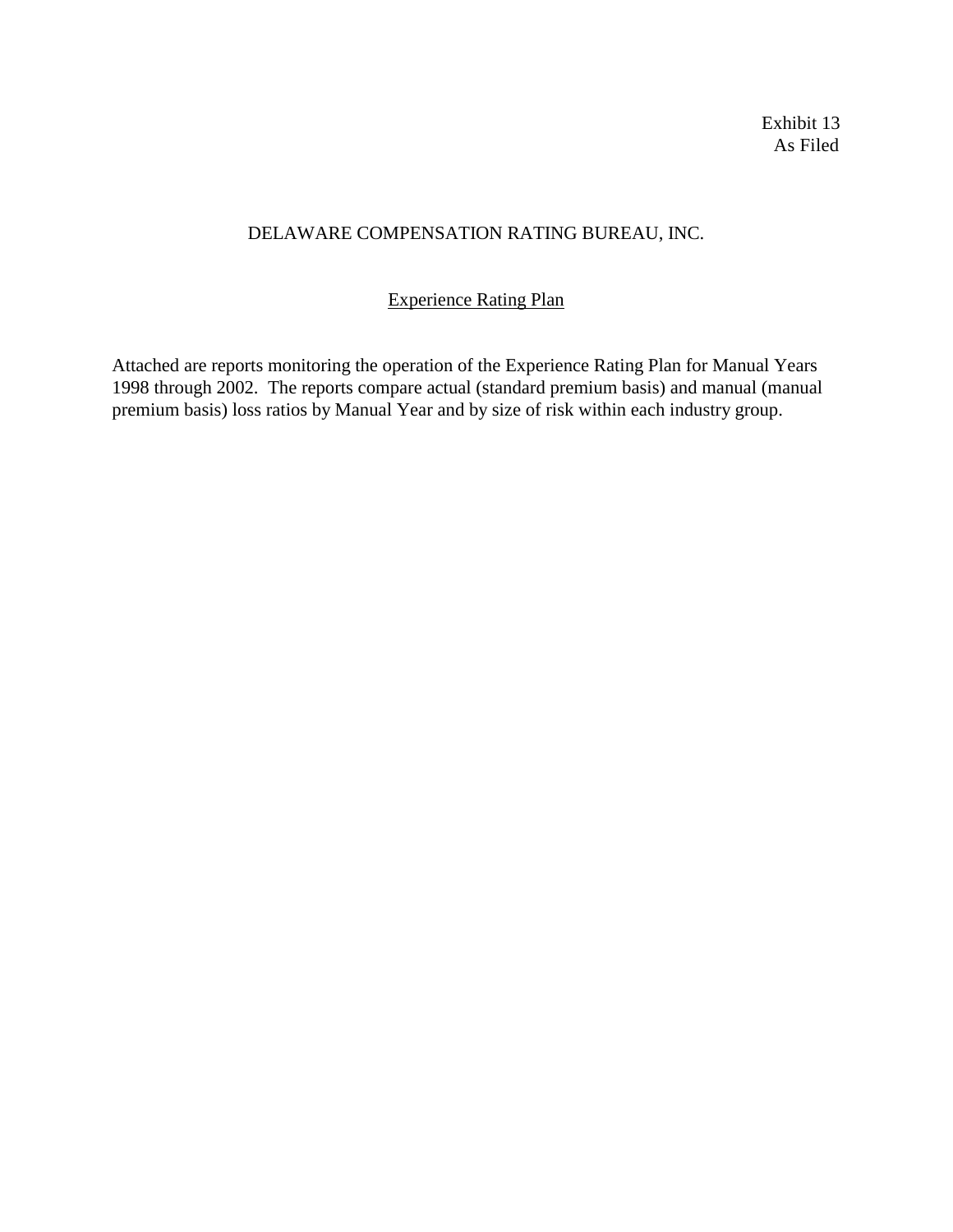| DATE 06/03/05 |                  |                                                           |        |      |                |                      |               |           |                | COMPARISON OF ACTUAL LOSS RATIOS AND MANUAL LOSS RATIOS                                                                           |        |      |              |             |               |      |
|---------------|------------------|-----------------------------------------------------------|--------|------|----------------|----------------------|---------------|-----------|----------------|-----------------------------------------------------------------------------------------------------------------------------------|--------|------|--------------|-------------|---------------|------|
|               |                  |                                                           |        |      |                | FOR MANUAL YEAR 1998 |               |           |                | INDUSTRY GRP = 1                                                                                                                  |        |      |              |             |               |      |
| EXP-MOD       |                  | UP TO -                                                   | 2,499  |      |                | $$2,500 -$           | 4,999         |           |                | $$5,000 -$<br>RISKS STD PREM ACT LR MAN LR RISKS STD PREM ACT LR MAN LR RISKS STD PREM ACT LR MAN LR RISKS STD PREM ACT LR MAN LR | 7,499  |      |              | $$7,500 -$  | 9,999         |      |
|               |                  |                                                           |        |      |                |                      |               |           |                |                                                                                                                                   |        |      |              |             |               |      |
| $0 - 60$      |                  |                                                           |        |      |                |                      |               |           |                |                                                                                                                                   |        |      |              |             |               |      |
| $61 - 80$     |                  |                                                           |        |      |                |                      |               |           |                |                                                                                                                                   |        |      |              |             |               |      |
| $81 - 85$     |                  |                                                           |        |      |                |                      |               |           |                |                                                                                                                                   |        |      | $\mathbf{1}$ |             | 8 20.20 16.68 |      |
| $86 - 90$     |                  |                                                           |        |      |                |                      |               |           |                |                                                                                                                                   |        |      |              |             |               |      |
| $91 - 95$     | 2                | 2                                                         |        |      | 3              | 11                   |               |           | 7              | 44                                                                                                                                | .19    | .18  | 16           | 133         | .15           | .14  |
| $96 - 99$     | 25               | 34                                                        | .06    | .06  | 43             | 152                  | $3.51$ $3.42$ |           | 21             | 128                                                                                                                               | .43    | .41  | 12           | 95          | .16           | .16  |
| $100 - 100$   | 185              | 195                                                       | .55    | .55  | 33             | 116                  | 1.51 1.51     |           | 9              | 55                                                                                                                                | .03    | .03  | 7            | 60          | .07           | .07  |
| CREDITS       | 212              | 231                                                       | .47    | .47  | 79             | 279                  | 2.54          | 2.50      | 37             | 227                                                                                                                               | .28    | .28  | 36           | 296         | .66           | .63  |
| $101 - 105$   | $\overline{c}$   | 3                                                         |        |      | 3              | 11                   | .75           | .76       | 1              | 5                                                                                                                                 |        |      | 1            | 9           |               |      |
| $106 - 110$   |                  |                                                           |        |      | $\mathbf{1}$   | 4                    |               |           | 2              | 16                                                                                                                                | .02    | .02  | 1            | 10          | .05           | .05  |
| $111 - 115$   |                  |                                                           |        |      |                |                      |               |           |                |                                                                                                                                   |        |      | 1            | 9           | .66           | .75  |
| $116 - 120$   | 1                | 3                                                         |        |      |                |                      |               |           | $\sqrt{2}$     | 15                                                                                                                                |        |      |              |             |               |      |
| 121-130       | $\overline{c}$   | $\overline{2}$                                            |        |      | $\mathbf{1}$   | 6                    |               |           | 3              | 26                                                                                                                                | .04    | .05  | 3            | 31          | .15           | .19  |
| 131-140       | $\mathbf{1}$     | 2                                                         |        |      |                |                      |               |           | $\mathbf{1}$   | 7                                                                                                                                 | .27    | .37  |              |             |               |      |
| 141- UP       |                  |                                                           |        |      |                |                      |               |           |                |                                                                                                                                   |        |      | 1            | 13          | .02           | .04  |
| CHARGES       | 6                | 10                                                        |        |      | 5              | 21                   | .40           | .43       | 9              | 69                                                                                                                                | .05    | .06  | 7            | 72          | .16           | .19  |
| TOTALS        | 218              | 241                                                       | .45    | .45  | 84             | 300                  |               | 2.39 2.37 | 46             | 296                                                                                                                               | .23    | .23  | 43           | 368         | .56           | .56  |
|               |                  | $$10,000 -$                                               | 14,999 |      |                | $$15,000 -$          | 24,999        |           |                | $$25,000 -$                                                                                                                       | 49,999 |      |              | $$50,000 -$ | 99,999        |      |
| EXP-MOD       |                  |                                                           |        |      |                |                      |               |           |                | RISKS STD PREM ACT LR MAN LR RISKS STD PREM ACT LR MAN LR RISKS STD PREM ACT LR MAN LR RISKS STD PREM ACT LR MAN LR               |        |      |              |             |               |      |
|               |                  |                                                           |        |      |                |                      |               |           |                |                                                                                                                                   |        |      |              |             |               |      |
| $0 - 60$      | $\mathbf{1}$     | 8                                                         | .40    | .23  |                |                      |               |           |                |                                                                                                                                   |        |      |              |             |               |      |
| $61 - 80$     |                  |                                                           |        |      |                |                      |               |           | $\overline{c}$ | 62                                                                                                                                | .16    | .12  | 10           | 509         | .86           | .64  |
| $81 - 85$     |                  |                                                           |        |      |                |                      |               |           | 9              | 299                                                                                                                               | 1.49   | 1.24 | 2            | 93          | .33           | .27  |
| $86 - 90$     | 6                | 67                                                        |        |      | 12             | 208                  | .18           | .16       | 10             | 311                                                                                                                               | .02    | .02  | 3            | 213         | .07           | .06  |
| $91 - 95$     | 19               | 220                                                       | .42    | .39  | 13             | 243                  | .50           | .46       | 4              | 142                                                                                                                               | .20    | .19  | 1            | 73          |               |      |
| $96 - 99$     | 9                | 105                                                       | .14    | .14  | $\overline{7}$ | 121                  | .88           | .85       | $\overline{c}$ | 62                                                                                                                                | .04    | .03  | 1            | 62          | 1.94          | 1.91 |
| $100 - 100$   | 10               | 118                                                       | .02    | .02  | 9              | 190                  | .62           | .62       | 12             | 399                                                                                                                               | .08    | .08  | 5            | 356         | .59           | .59  |
| CREDITS       | 45               | 518                                                       | .22    | .20  | 41             | 762                  | .50           | .47       | 39             | 1,275                                                                                                                             | .41    | .37  | 22           | 1,305       | .62           | .53  |
| $101 - 105$   | 5                | 66                                                        | .10    | .10  | 3              | 56                   | .37           | .38       | 5              | 175                                                                                                                               | .87    | .89  | 2            | 142         | .33           | .34  |
| $106 - 110$   | $\overline{c}$   | 27                                                        |        |      | 6              | 129                  | 1.28          | 1.39      | 5              | 235                                                                                                                               | .98    | 1.06 | 2            | 140         | .60           | .66  |
| $111 - 115$   | $\mathbf{1}$     | 15                                                        | .14    | .16  | 4              | 92                   | 1.66          | 1.90      | $\mathbf{1}$   | 50                                                                                                                                | .16    | .18  | 2            | 175         | .05           | .06  |
| $116 - 120$   |                  |                                                           |        |      | 5              | 111                  | .02           | .02       | 2              | 83                                                                                                                                | .04    | .05  |              |             |               |      |
| $121 - 130$   | $\mathbf{1}$     | 15                                                        | .10    | .12  | $\mathbf{1}$   | 29                   | 1.95          | 2.44      | $\mathbf{1}$   | 35                                                                                                                                | .22    | .27  | 2            | 164         | .52           | .67  |
| $131 - 140$   |                  |                                                           |        |      |                |                      |               |           | $\overline{2}$ | 87                                                                                                                                | 2.37   | 3.26 |              |             |               |      |
| 141- UP       | 1                | 15                                                        |        |      | 2              | 66                   | .06           | .11       | 3              | 138                                                                                                                               | .26    | .37  | 7            | 831         | .60           | .92  |
| CHARGES       | 10               | 138                                                       | .07    | .08  | 21             | 484                  | .83           | .98       | 19             | 803                                                                                                                               | .80    | .93  | 15           | 1,452       | .50           | .66  |
| TOTALS        | 55               | 656                                                       | .19    | .18  | 62             | 1,246                | .63           | .64       | 58             | 2,078                                                                                                                             | .56    | .56  | 37           | 2,757       | .56           | .59  |
|               |                  | $$100,000 - 249,999$                                      |        |      |                | \$250,000 AND OVER   |               |           |                | ALL RISKS                                                                                                                         |        |      |              |             |               |      |
| EXP-MOD       |                  | RISKS STD PREM ACT LR MAN LR RISKS STD PREM ACT LR MAN LR |        |      |                |                      |               |           |                | RISKS STD PREM ACT LR MAN LR RISKS STD PREM ACT LR MAN LR                                                                         |        |      |              |             |               |      |
| $0 - 60$      | 8                | 709                                                       | .63    | .31  | 10             | 2,510                | .56           | .17       | 19             | 3,227                                                                                                                             | .57    | .19  |              |             |               |      |
| $61 - 80$     | 9                | 942                                                       | .90    | .65  | 10             | 2,401                | .45           | .32       | 31             | 3,913                                                                                                                             | .61    | .43  |              |             |               |      |
| $81 - 85$     | $1\,$            | 88                                                        | .39    | .33  | 1              | 241                  | 2.46          | 2.05      | 14             | 728                                                                                                                               | 1.73   | 1.44 |              |             |               |      |
| $86 - 90$     | $\overline{2}$   | 198                                                       | .37    | .32  |                |                      |               |           | 33             | 998                                                                                                                               | .13    | .12  |              |             |               |      |
| $91 - 95$     |                  |                                                           |        |      | 1              | 402                  | .09           | .08       | 66             | 1,270                                                                                                                             | .24    | .23  |              |             |               |      |
| $96 - 99$     | $\mathbf{1}$     | 127                                                       | .12    | .11  |                |                      |               |           | 121            | 887                                                                                                                               | .98    | .94  |              |             |               |      |
| $100 - 100$   | $\overline{7}$   | 1,168                                                     | .49    | .49  | 8              | 5,594                | .29           | .29       | 285            | 8,252                                                                                                                             | .34    | .34  |              |             |               |      |
| CREDITS       | 28               | 3,233                                                     | .61    | .45  | 30             | 11,147               | .43           | .26       | 569            | 19,274                                                                                                                            | .50    | .35  |              |             |               |      |
| $101 - 105$   | $\mathbf{1}$     | 186                                                       | .10    | .10  | 1              | 282                  | .65           | .66       | 24             | 935                                                                                                                               | .47    | .48  |              |             |               |      |
| $106 - 110$   | $\sqrt{2}$       | 341                                                       | 4.62   | 4.99 | $\sqrt{2}$     | 1,370                | .70           | .75       | 23             | 2,273                                                                                                                             | 1.33   | 1.43 |              |             |               |      |
| $111 - 115$   | $\mathbf{1}$     | 192                                                       | .81    | .92  | $\mathbf{1}$   | 819                  | .69           | .78       | 11             | 1,352                                                                                                                             | .67    | .75  |              |             |               |      |
| $116 - 120$   |                  |                                                           |        |      |                |                      |               |           | 10             | 212                                                                                                                               | .03    | .03  |              |             |               |      |
| $121 - 130$   | $\boldsymbol{2}$ | 284                                                       | .41    | .54  |                |                      |               |           | 16             | 593                                                                                                                               | .46    | .59  |              |             |               |      |
| $131 - 140$   | $\boldsymbol{2}$ | 407                                                       | .47    | .63  | 1              | 1,139                | .30           | .41       | $\overline{7}$ | 1,643                                                                                                                             | .45    | .61  |              |             |               |      |
| $141 - UP$    | 5                | 1,309                                                     | .23    | .36  | $\,1$          | 460                  | .25           | .39       | 20             | 2,832                                                                                                                             | .34    | .52  |              |             |               |      |
| CHARGES       | 13               | 2,719                                                     | .87    | 1.16 | 6              | 4,071                | .53           | .63       | 111            | 9,839                                                                                                                             | .64    | .80  |              |             |               |      |
| TOTALS        | 41               | 5,952                                                     | .73    | .68  | 36             | 15,218               | .45           | .32       | 680            | 29,113                                                                                                                            | .55    | .45  |              |             |               |      |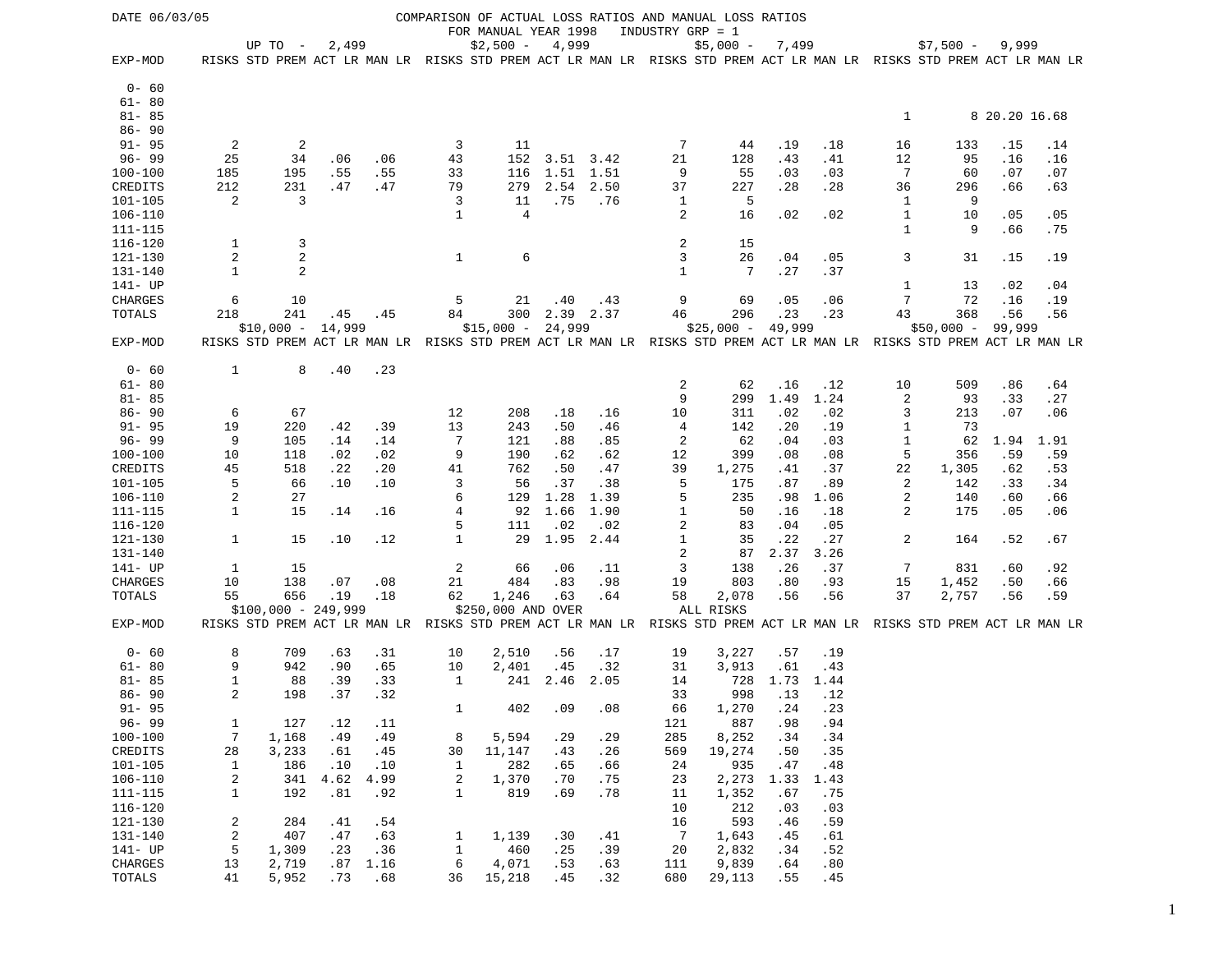| DATE 06/03/05 |                  |                      |                 |      |                  |                      |                 |      |                | COMPARISON OF ACTUAL LOSS RATIOS AND MANUAL LOSS RATIOS                                                             |                 |                  |              |             |        |      |
|---------------|------------------|----------------------|-----------------|------|------------------|----------------------|-----------------|------|----------------|---------------------------------------------------------------------------------------------------------------------|-----------------|------------------|--------------|-------------|--------|------|
|               |                  |                      |                 |      |                  | FOR MANUAL YEAR 1999 |                 |      |                | INDUSTRY GRP = 1                                                                                                    |                 |                  |              |             |        |      |
|               |                  | UP TO $-$            | 2,499           |      |                  | $$2,500 -$           | 4,999           |      |                | $$5,000 -$                                                                                                          | 7,499           |                  |              | $$7,500 -$  | 9,999  |      |
| EXP-MOD       |                  |                      |                 |      |                  |                      |                 |      |                | RISKS STD PREM ACT LR MAN LR RISKS STD PREM ACT LR MAN LR RISKS STD PREM ACT LR MAN LR RISKS STD PREM ACT LR MAN LR |                 |                  |              |             |        |      |
| $0 - 60$      |                  |                      |                 |      |                  |                      |                 |      |                |                                                                                                                     |                 |                  |              |             |        |      |
| $61 - 80$     |                  |                      |                 |      | $\boldsymbol{2}$ | 7                    |                 |      | 1              | $\overline{4}$                                                                                                      | .03             | .02              |              |             |        |      |
| $81 - 85$     |                  |                      |                 |      | $\mathbf{1}$     | 3                    |                 |      |                |                                                                                                                     |                 |                  |              |             |        |      |
| $86 - 90$     |                  |                      |                 |      | 1                | 4                    |                 |      |                |                                                                                                                     |                 |                  | 3            | 25          | .03    | .03  |
| $91 - 95$     | $\overline{c}$   | 3                    |                 |      | 7                | 26                   |                 |      | 12             | 72                                                                                                                  | .04             | .04              | 12           | 95          | .59    | .56  |
| $96 - 99$     | 21               | 34                   | .50             | .49  | 37               | 132                  | .19             | .19  | 22             | 125                                                                                                                 | .56             | .54              | 6            | 48          | .23    | .23  |
| $100 - 100$   | 198              | 192                  | .80             | .80  | 40               | 139                  | .42             | .42  | 9              | 56                                                                                                                  | 1.63            | 1.63             | 7            | 60          | .21    | .21  |
| CREDITS       | 221              | 229                  | .75             | .74  | 88               | 310                  | .27             | .26  | 44             | 257                                                                                                                 | .64             | .62              | 28           | 229         | .35    | .34  |
| $101 - 105$   | 1                |                      | 2 54.95 58.56   |      | 2                | 6                    | .18             | .19  | 2              | 13                                                                                                                  | 3.39            | 3.44             | 4            | 36          | 1.21   | 1.23 |
| $106 - 110$   |                  |                      |                 |      | $\mathbf{1}$     | $\overline{4}$       |                 |      |                |                                                                                                                     |                 |                  | 1            | 8           |        |      |
| $111 - 115$   | $\overline{a}$   | 5                    |                 |      |                  |                      |                 |      |                |                                                                                                                     |                 |                  |              |             |        |      |
| $116 - 120$   | $\mathbf{1}$     | 2                    |                 |      | 1                | 4                    |                 |      | 3              | 22                                                                                                                  |                 |                  | 1            | 9           |        |      |
| 121-130       |                  |                      |                 |      | $\overline{a}$   | 11                   | .10             | .12  | 2              | 15                                                                                                                  | .05             | .06              | 2            | 20          | .18    | .22  |
| 131-140       |                  |                      |                 |      | $\mathbf{1}$     | 6                    | 1.43            | 1.86 | $\mathbf{1}$   | $7\phantom{.0}$                                                                                                     | .06             | .08              | 1            | 12          |        |      |
| 141- UP       |                  |                      |                 |      |                  |                      |                 |      | 2              | 21                                                                                                                  |                 |                  |              |             |        |      |
| CHARGES       | 4                |                      | 10 60.59 67.26  |      | 7                | 31                   | .34             | .39  | 10             | 77                                                                                                                  | .58             | .72              | 9            | 86          | .55    | .63  |
| TOTALS        | 225              |                      | 239 3.16 3.16   |      | 95               | 341                  | .28             | .27  | 54             | 334                                                                                                                 | .63             | .64              | 37           | 315         | .41    | .41  |
|               |                  | $$10,000 - 14,999$   |                 |      |                  | $$15,000 -$          | 24,999          |      |                | $$25,000 -$                                                                                                         | 49,999          |                  |              | $$50,000 -$ | 99,999 |      |
| EXP-MOD       |                  |                      |                 |      |                  |                      |                 |      |                | RISKS STD PREM ACT LR MAN LR RISKS STD PREM ACT LR MAN LR RISKS STD PREM ACT LR MAN LR RISKS STD PREM ACT LR MAN LR |                 |                  |              |             |        |      |
| $0 - 60$      |                  |                      |                 |      |                  |                      |                 |      |                |                                                                                                                     |                 |                  |              |             |        |      |
| $61 - 80$     |                  |                      |                 |      |                  |                      |                 |      | 5              |                                                                                                                     | 146 1.62        | 1.20             | 6            | 325         | .28    | .20  |
| $81 - 85$     |                  |                      |                 |      |                  |                      |                 |      | 12             | 344                                                                                                                 | 1.08            | .90              | 1            | 63          | .38    | .32  |
| $86 - 90$     | 5                | 56                   | .02             | .02  | 14               | 250                  | .53             | .47  | 7              | 209                                                                                                                 | .06             | .05              | 5            | 320         | .41    | .36  |
| $91 - 95$     | 19               | 218                  | .07             | .06  | 12               | 218                  | .39             | .35  | 3              | 86                                                                                                                  | 1.18            | 1.09             |              |             |        |      |
| $96 - 99$     | 4                | 46                   |                 |      | 8                | 144                  | .17             | .16  | 2              | 71                                                                                                                  | .89             | .85              | 4            | 237         | .51    | .50  |
| $100 - 100$   | 9                | 109                  | 1.73            | 1.73 | 9                | 166                  | 1.39            | 1.39 | 16             | 566                                                                                                                 | .71             | .71              | 8            | 564         | .47    | .47  |
| CREDITS       | 37               | 428                  | .48             | .45  | 43               | 777                  | .61             | .57  | 45             | 1,423                                                                                                               | .84             | .75              | 24           | 1,509       | .42    | .37  |
| $101 - 105$   | 5                | 60                   | 1.01            | 1.04 |                  |                      |                 |      | 3              | 111                                                                                                                 | .14             | .15              | 1            | 60          | .96    | .98  |
| 106-110       | $\mathbf{1}$     | 16                   | .22             | .24  | 2                | 43                   | .01             | .01  | 5              | 210                                                                                                                 | .39             | .42              | 1            | 55          | .17    | .18  |
| 111-115       | 2                | 32                   | .07             | .08  | 5                | 106                  | .11             | .13  | 5              | 216                                                                                                                 | 3.27            | 3.65             |              |             |        |      |
| $116 - 120$   | $\mathbf{1}$     | 13                   | .02             | .03  | 1                | 22                   | .08             | .10  | $\overline{c}$ | 85                                                                                                                  | .46             | .55              |              |             |        |      |
| $121 - 130$   | 2                | 31                   | 2.09            | 2.54 |                  |                      |                 |      | 3              | 119                                                                                                                 | .50             | .63              | 3            | 318         | .35    | .43  |
| $131 - 140$   |                  |                      |                 |      | 2                | 55                   | 4.00            | 5.47 | $\mathbf{1}$   | 66                                                                                                                  | .13             | .18              | $\mathbf{1}$ | 78          |        |      |
| 141- UP       | 3                | 59                   | .05             | .08  | $\overline{c}$   | 76                   | .03             | .04  | 2              | 144                                                                                                                 | 5.41            | 8.58             | 2            | 193         | .14    | .24  |
| CHARGES       | 14               | 210                  | .64             | .77  | 12               | 301                  | .78             | .98  | 21             | 950                                                                                                                 | 1.78            | 2.11             | 8            | 704         | .29    | .38  |
| TOTALS        | 51               | 638                  | .53             | .54  | 55               | 1,078                | .66             | .66  | 66             |                                                                                                                     | 2,373 1.21 1.21 |                  | 32           | 2,213       | .38    | .37  |
|               |                  | $$100,000 - 249,999$ |                 |      |                  | \$250,000 AND OVER   |                 |      |                | ALL RISKS                                                                                                           |                 |                  |              |             |        |      |
| EXP-MOD       |                  |                      |                 |      |                  |                      |                 |      |                | RISKS STD PREM ACT LR MAN LR RISKS STD PREM ACT LR MAN LR RISKS STD PREM ACT LR MAN LR RISKS STD PREM ACT LR MAN LR |                 |                  |              |             |        |      |
| $0 - 60$      | 9                | 862                  | .15             | .08  | 10               | 1,769                | .78             | .32  | 19             | 2,631                                                                                                               | .57             | .25              |              |             |        |      |
| $61 - 80$     | 10               | 1,008                | .39             | .27  | 3                | 1,387                | .22             | .16  | 27             | 2,877                                                                                                               | .36             | .25              |              |             |        |      |
| $81 - 85$     | 2                | 250                  | 1.03            | .84  |                  |                      |                 |      | 16             | 660                                                                                                                 | .99             | .82              |              |             |        |      |
| $86 - 90$     | 2                |                      | 191 1.49        | 1.30 | 1                | 236                  | .25             | .23  | 38             | 1,292                                                                                                               | .48             | .43              |              |             |        |      |
| $91 - 95$     | 2                |                      | 217 12.57 11.47 |      | 2                | 1,115                | .72             | .67  | 71             |                                                                                                                     | 2,050 1.85 1.72 |                  |              |             |        |      |
| $96 - 99$     | $\mathbf{1}$     | 105                  | .49             | .48  |                  |                      |                 |      | 105            | 941                                                                                                                 | .41             | .40              |              |             |        |      |
| $100 - 100$   | 11               | 1,838                | .60             | .60  | 5                | 3,519                | .80             | .80  | 312            | 7,209                                                                                                               | .74             | .74              |              |             |        |      |
| CREDITS       | 37               | 4,471                | 1.11            | .84  | 21               | 8,026                | .67             | .48  | 588            | 17,660                                                                                                              | .75             | .59              |              |             |        |      |
| $101 - 105$   | 2                | 221                  | .60             | .62  | 2                | 1,165                | .61             | .64  | 22             | 1,674                                                                                                               | .98             | 1.03             |              |             |        |      |
| $106 - 110$   | 2                | 240                  | .50             | .54  |                  |                      |                 |      | 13             | 577                                                                                                                 | .37             | .40              |              |             |        |      |
| $111 - 115$   | 2                | 384                  | .86             | .97  |                  |                      |                 |      | 16             | 742                                                                                                                 | 1.41            | 1.59             |              |             |        |      |
| $116 - 120$   |                  |                      |                 |      | 1                |                      | 448 1.48 1.75   |      | 11             | 605                                                                                                                 | 1.16            | 1.38             |              |             |        |      |
| $121 - 130$   | $\mathbf{1}$     | 151                  | .06             | .08  | 2                |                      | 1,324 2.18 2.72 |      | 17             | 1,989                                                                                                               | 1.58 1.97       |                  |              |             |        |      |
| 131-140       | $\boldsymbol{2}$ | 420                  | .04             | .05  |                  |                      |                 |      | 9              | 643                                                                                                                 | .39             | .53              |              |             |        |      |
| $141 - UP$    | 5                | 1,325                | .37             | .62  |                  |                      |                 |      | 16             | 1,817                                                                                                               |                 | $.72 \quad 1.19$ |              |             |        |      |
| CHARGES       | 14               | 2,740                | .40             | .55  | 5                |                      | 2,937 1.45 1.67 |      | 104            | 8,047                                                                                                               | 1.03 1.28       |                  |              |             |        |      |
| TOTALS        | 51               | 7,212                | .84             | .77  | 26               | 10,963               | .88             | .70  | 692            | 25,707                                                                                                              | .84             | .74              |              |             |        |      |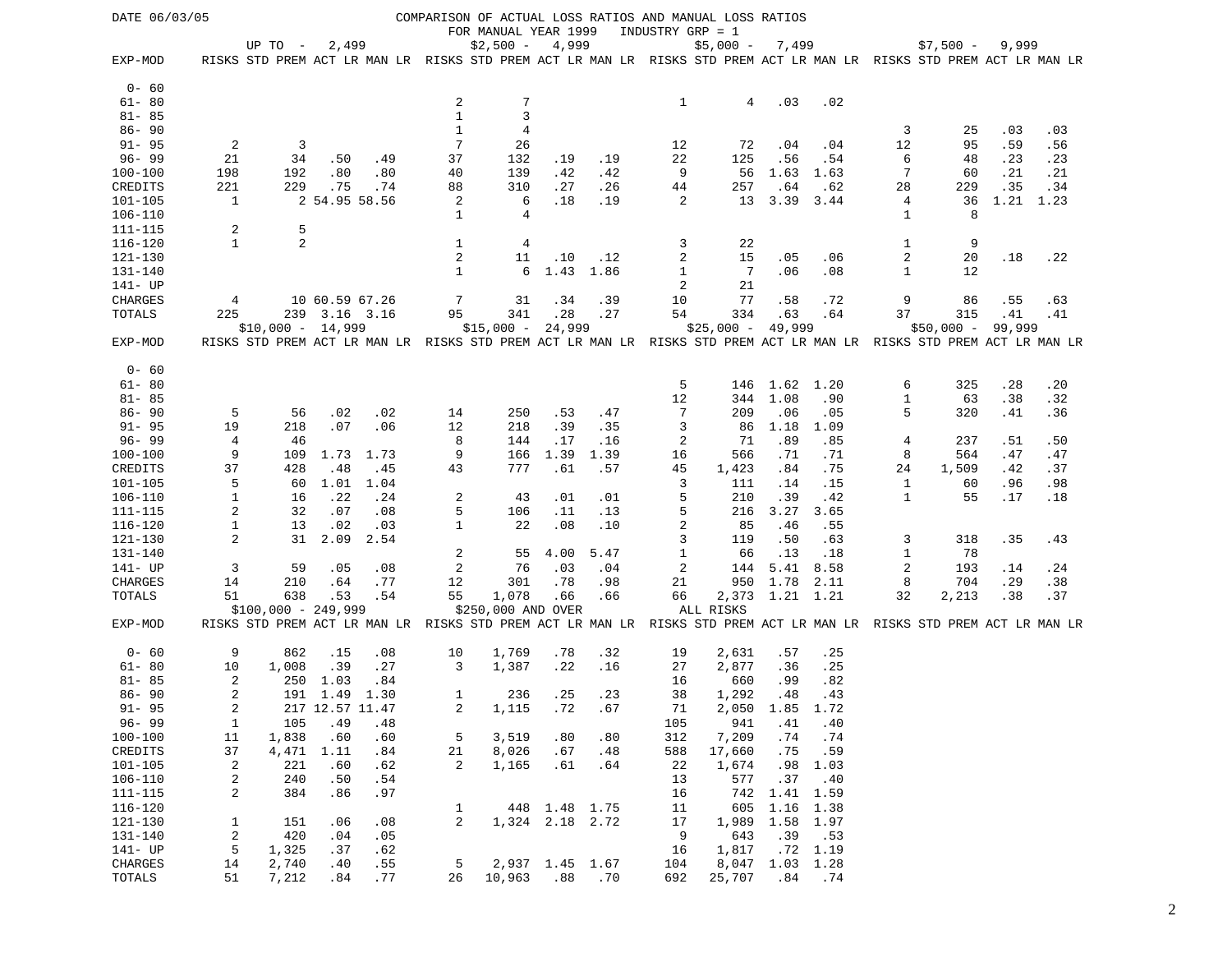| DATE 06/03/05              |                |                      |                  |             |                |                      |               |             |                | COMPARISON OF ACTUAL LOSS RATIOS AND MANUAL LOSS RATIOS                                                             |               |             |              |             |                |            |
|----------------------------|----------------|----------------------|------------------|-------------|----------------|----------------------|---------------|-------------|----------------|---------------------------------------------------------------------------------------------------------------------|---------------|-------------|--------------|-------------|----------------|------------|
|                            |                |                      |                  |             |                | FOR MANUAL YEAR 2000 |               |             |                | INDUSTRY GRP = 1                                                                                                    |               |             |              |             |                |            |
|                            |                | UP TO -              | 2,499            |             |                | $$2,500 -$           | 4,999         |             |                | $$5,000 -$                                                                                                          | 7,499         |             |              | $$7,500 -$  | 9,999          |            |
| EXP-MOD                    |                |                      |                  |             |                |                      |               |             |                | RISKS STD PREM ACT LR MAN LR RISKS STD PREM ACT LR MAN LR RISKS STD PREM ACT LR MAN LR RISKS STD PREM ACT LR MAN LR |               |             |              |             |                |            |
| $0 - 60$                   |                |                      |                  |             |                |                      |               |             |                |                                                                                                                     |               |             |              |             |                |            |
| $61 - 80$                  |                |                      |                  |             | $\mathbf{1}$   | $\sqrt{2}$           |               |             | 1              |                                                                                                                     | 3 12.78 7.94  |             |              |             |                |            |
| $81 - 85$                  |                |                      |                  |             |                |                      |               |             | $\mathbf{1}$   | 6                                                                                                                   |               |             |              |             |                |            |
| $86 - 90$                  | 1              |                      |                  |             | 1              | 4                    |               |             | 1              | 6                                                                                                                   |               |             |              | 16          | .10            | .08        |
| $91 - 95$                  | $\mathbf{1}$   | 1<br>1               |                  |             | 4              | 16                   | .01           | .01         | 12             | 75                                                                                                                  |               | .01         | 2<br>15      | 124         | .03            | .03        |
| $96 - 99$                  | 26             |                      |                  |             | 28             |                      | .11           | .11         |                |                                                                                                                     | .01           |             | 5            | 40          |                |            |
|                            |                | 37                   | .03              | .03         |                | 100<br>174           | 1.06          | 1.06        | 22<br>13       | 125<br>79                                                                                                           | .32<br>5.90   | .30<br>5.90 | 9            | 78          | 1.66<br>.01    | 1.61       |
| $100 - 100$<br>CREDITS     | 179<br>207     | 173<br>212           | .46<br>.38       | .46<br>.38  | 50<br>84       | 295                  | .66           | .65         | 50             | 295                                                                                                                 | 1.87          | 1.79        | 31           | 258         | .29            | .01<br>.27 |
| $101 - 105$                | 3              | 3                    |                  |             |                |                      | .40           |             |                |                                                                                                                     |               |             |              |             |                |            |
|                            |                |                      |                  |             | 4              | 13<br>5              |               | .40         | 3              | 20                                                                                                                  | .04           | .04         | 3            | 25          | 1.75           | 1.77       |
| $106 - 110$                |                |                      |                  |             | $\mathbf{1}$   |                      | .06           | .07         | 4              | 24                                                                                                                  | .10           | .11         | 1            |             | 10 13.03 13.76 |            |
| $111 - 115$                | 1              | 3                    |                  |             |                |                      |               |             | 3              | 23                                                                                                                  | .01           | .02         |              |             |                |            |
| $116 - 120$                | $\mathbf{1}$   |                      |                  |             | 1              | 6                    | .05           | .06         | 2              | 16                                                                                                                  |               |             |              |             |                |            |
| 121-130                    | 3              | $\overline{4}$       |                  |             | $\mathbf{1}$   | 5                    |               |             | $\mathbf{1}$   | 9                                                                                                                   |               |             | 1            | 10          |                |            |
| 131-140                    | $\mathbf{1}$   | $\mathbf{1}$         |                  |             |                |                      |               |             |                |                                                                                                                     |               |             |              |             |                |            |
| 141- UP                    |                |                      |                  |             |                |                      |               |             | 1              | 11                                                                                                                  |               |             | 2            | 26          | .37            | .56        |
| CHARGES                    | 9              | 11                   |                  |             | 7              | 28                   | .20           | .22         | 14             | 102                                                                                                                 | .03           | .04         | 7            | 71          |                | 2.57 3.07  |
| TOTALS                     | 216            | 223                  | .36              | .36         | 91             | 323                  | .62<br>24,999 | .61         | 64             |                                                                                                                     | 397 1.40 1.39 |             | 38           | 329         | .78            | .77        |
|                            |                | $$10,000 -$          | 14,999           |             |                | $$15,000 -$          |               |             |                | $$25,000 -$                                                                                                         | 49,999        |             |              | $$50,000 -$ | 99,999         |            |
| EXP-MOD                    |                |                      |                  |             |                |                      |               |             |                | RISKS STD PREM ACT LR MAN LR RISKS STD PREM ACT LR MAN LR RISKS STD PREM ACT LR MAN LR RISKS STD PREM ACT LR MAN LR |               |             |              |             |                |            |
| $0 - 60$                   |                |                      |                  |             |                |                      |               |             | 1              | 27                                                                                                                  | .07           | .04         | 1            | 39          | .22            | .13        |
| $61 - 80$                  | $\mathbf{1}$   | $7\phantom{.0}$      |                  |             | 2              | 32                   | 8.20          | 6.54        | 4              | 121                                                                                                                 | .26           | .19         | 4            | 211         | .57            | .43        |
| $81 - 85$                  |                |                      |                  |             | $\overline{4}$ | 68                   | .62           | .52         | 6              | 183                                                                                                                 | .22           | .18         | 1            | 55          | 1.30           | 1.10       |
| $86 - 90$                  | 3              | 38                   |                  |             | 9              | 167                  | .05           | .04         | 9              | 255                                                                                                                 | .07           | .06         | 3            | 174         | .89            | .79        |
| $91 - 95$                  | 17             | 189                  | .45              | .42         | 17             | 291                  | 3.36          | 3.09        | 3              | 103                                                                                                                 | 2.40          | 2.21        | 4            | 202         | .68            | .64        |
| $96 - 99$                  | 3              | 34                   | .39              | .37         | 11             | 192                  | .08           | .08         | 5              | 153                                                                                                                 | 2.44          | 2.38        | 2            | 111         | 2.30           | 2.23       |
| $100 - 100$                | 5              | 58                   | .03              | .03         | 11             | 212                  | .02           | .02         | 14             | 448                                                                                                                 | 1.34          | 1.34        | 5            | 319         | 2.46           | 2.46       |
| CREDITS                    | 29             | 325                  | .31              | .29         | 54             | 963                  | 1.37          | 1.27        | 42             | 1,290                                                                                                               | 1.02          | .91         | 20           | 1,111       | 1.38           | 1.22       |
| $101 - 105$                |                |                      |                  |             | 3              | 63                   | .03           | .03         | 3              | 109                                                                                                                 | .18           | .18         | 1            | 75          | .15            | .16        |
| 106-110                    | $\overline{a}$ | 25                   | 4.72             | 5.07        | 3              | 71                   | .24           | .25         | 2              | 86                                                                                                                  | .24           | .26         | 2            | 127         | .78            | .83        |
| 111-115                    | 3              | 39                   |                  | 1.41 1.62   | 6              | 137                  | .01           | .01         | 2              | 70                                                                                                                  | .48           | .53         | 6            | 518         | .38            | .43        |
| $116 - 120$                | 3              | 45                   |                  |             | 3              | 63                   | .08           | .09         | 2              | 87                                                                                                                  | .23           | .27         | 1            | 77          | .22            | .26        |
| $121 - 130$                |                |                      |                  |             |                |                      |               |             | $\overline{2}$ | 89                                                                                                                  | .38           | .47         | 1            | 98          | .11            | .13        |
| 131-140                    |                |                      |                  |             | 1              | 22                   |               |             | 2              | 120                                                                                                                 | .52           | .72         | $\mathbf{1}$ | 95          | .35            | .48        |
| 141- UP                    | 2              | 42                   | .14              | .25         | 1              | 40                   | .04           | .07         | 3              | 167                                                                                                                 | .81           | 1.27        | 4            | 425         | .04            | .07        |
| CHARGES                    | 10             |                      | 151 1.18         | 1.49        | 17             | 397                  | .07           | .08         | 16             | 728                                                                                                                 | .45           | .55         | 16           | 1,416       | .27            | .35        |
| TOTALS                     | 39             | 476                  | .58              | .59         | 71             | 1,359                | .99           | .97         | 58             | 2,018                                                                                                               | .81           | .81         | 36           | 2,527       | .76            | .81        |
|                            |                | $$100,000 - 249,999$ |                  |             |                | \$250,000 AND OVER   |               |             |                | ALL RISKS                                                                                                           |               |             |              |             |                |            |
| EXP-MOD                    |                |                      |                  |             |                |                      |               |             |                | RISKS STD PREM ACT LR MAN LR RISKS STD PREM ACT LR MAN LR RISKS STD PREM ACT LR MAN LR RISKS STD PREM ACT LR MAN LR |               |             |              |             |                |            |
| $0 - 60$                   | 9              | 852                  | .78              | .40         | 10             | 1,873 1.07           |               | .47         | 21             | 2,790                                                                                                               | .96           | .44         |              |             |                |            |
| $61 - 80$                  | 10             |                      | .53              | .38         | 7              | 3,234                |               |             | 30             | 4,692                                                                                                               |               |             |              |             |                |            |
| $81 - 85$                  | $\overline{a}$ | 1,081<br>333         |                  |             | 1              |                      | .59           | .42<br>2.00 |                | 894                                                                                                                 | .63           | .45         |              |             |                |            |
| $86 - 90$                  | 4              | 567                  | .83<br>.09       | .69<br>.08  |                | 248<br>734           | 2.42<br>.34   |             | 15<br>34       |                                                                                                                     | 1.15<br>.25   | .96         |              |             |                |            |
| $91 - 95$                  | 3              |                      |                  |             | 1              |                      |               | .30         |                | 1,960                                                                                                               |               | .22         |              |             |                |            |
| $96 - 99$                  | $\mathbf{1}$   | 474                  | .26<br>1.22 1.20 | .24         | 1<br>$1\,$     | 248                  | .17<br>.18    | .16<br>.17  | 77             | 1,723<br>1,179                                                                                                      | .94<br>.82    | .87<br>.80  |              |             |                |            |
| $100 - 100$                | 7              | 117<br>974           | .46              | .46         | 5              | 270<br>2,914         | .30           | .30         | 104<br>298     | 5,428                                                                                                               | .63           | .63         |              |             |                |            |
| CREDITS                    | 36             | 4,398                | .52              | .39         | 26             | 9,521                | .60           | .43         | 579            | 18,667                                                                                                              | .71           | .54         |              |             |                |            |
|                            | 2              | 279                  | 1.16             | 1.19        |                |                      |               |             |                |                                                                                                                     |               |             |              |             |                |            |
| $101 - 105$<br>$106 - 110$ |                |                      |                  |             |                |                      |               |             | 22             | 588<br>348                                                                                                          | .69<br>1.10   | .71<br>1.19 |              |             |                |            |
| $111 - 115$                |                |                      |                  |             |                |                      | 1.98 2.21     |             | 15             | 2,092                                                                                                               | 1.13          |             |              |             |                |            |
| $116 - 120$                | 3              | 404                  | .72<br>.24       | .81         | 2              | 898                  |               |             | 26             |                                                                                                                     | .21           | 1.26        |              |             |                |            |
| $121 - 130$                | 3<br>4         | 660                  | .13              | .28         |                |                      |               |             | 16<br>13       | 953                                                                                                                 |               | .25         |              |             |                |            |
| 131-140                    | $\mathbf{1}$   | 806<br>141           | 1.06             | .16<br>1.40 |                |                      |               |             | $\epsilon$     | 1,020<br>379                                                                                                        | .15<br>.65    | .18<br>.88  |              |             |                |            |
| 141- UP                    | 3              | 861                  | .91              | 1.66        | 1              | 845                  | .49           | .96         | 17             | 2,416                                                                                                               | .57           | 1.03        |              |             |                |            |
| CHARGES                    | 16             | 3,151                | .58              | .75         | 3              | 1,744 1.26           |               | 1.77        | 115            | 7,798                                                                                                               | .66           | .85         |              |             |                |            |
| TOTALS                     | 52             | 7,548                | .54              | .50         | 29             | 11,265               | .70           | .54         | 694            | 26,465                                                                                                              | .69           | .60         |              |             |                |            |
|                            |                |                      |                  |             |                |                      |               |             |                |                                                                                                                     |               |             |              |             |                |            |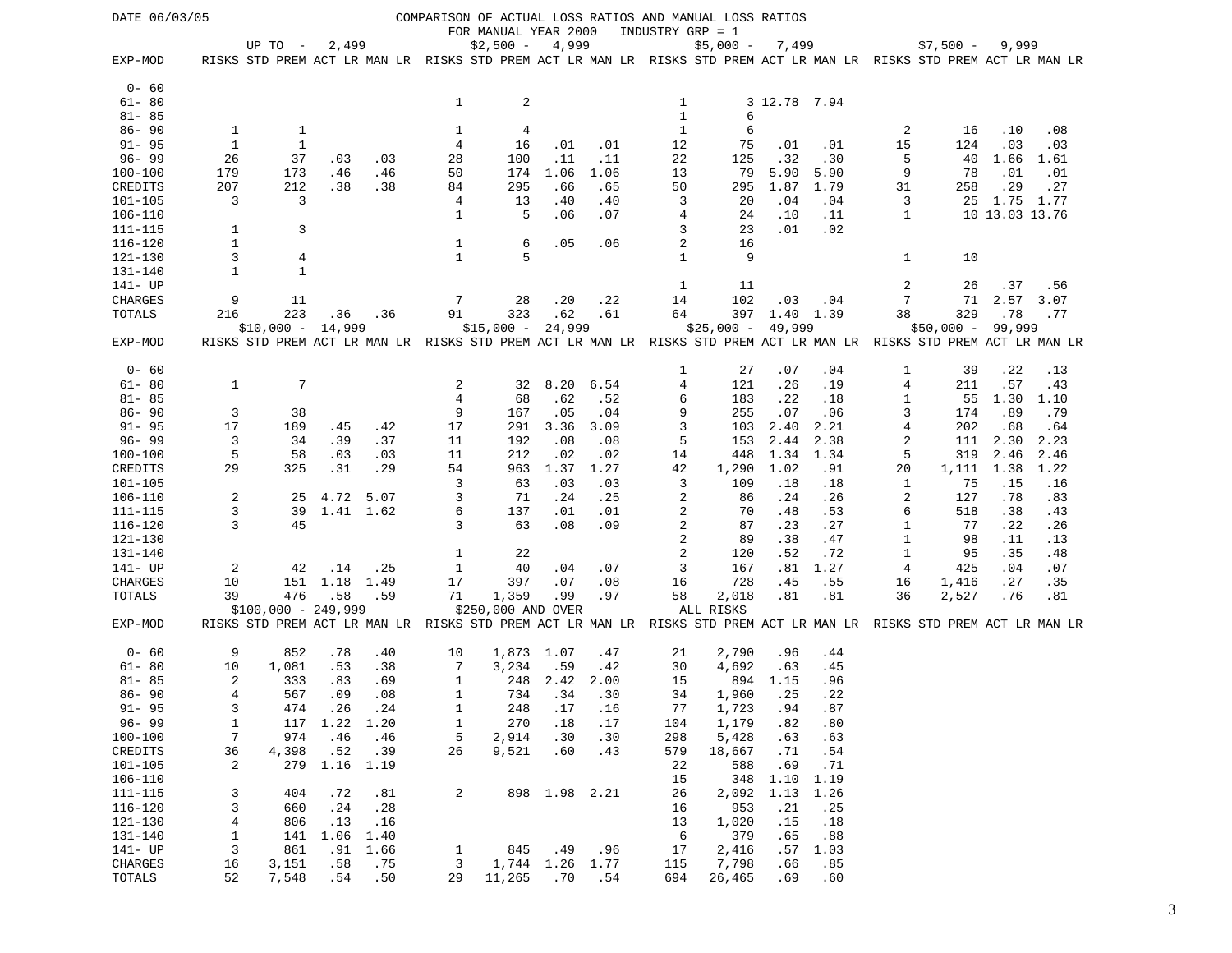| DATE 06/03/05 |                |                      |             |            |                | FOR MANUAL YEAR 2001 |                |      | INDUSTRY GRP = 1 | COMPARISON OF ACTUAL LOSS RATIOS AND MANUAL LOSS RATIOS                                                             |             |      |              |             |                |               |
|---------------|----------------|----------------------|-------------|------------|----------------|----------------------|----------------|------|------------------|---------------------------------------------------------------------------------------------------------------------|-------------|------|--------------|-------------|----------------|---------------|
|               |                | UP TO $-$            | 2,499       |            |                | $$2,500 -$           | 4,999          |      |                  | $$5,000 -$                                                                                                          | 7,499       |      |              | $$7,500 -$  | 9,999          |               |
| EXP-MOD       |                |                      |             |            |                |                      |                |      |                  | RISKS STD PREM ACT LR MAN LR RISKS STD PREM ACT LR MAN LR RISKS STD PREM ACT LR MAN LR RISKS STD PREM ACT LR MAN LR |             |      |              |             |                |               |
| $0 - 60$      |                |                      |             |            |                |                      |                |      |                  |                                                                                                                     |             |      |              |             |                |               |
| $61 - 80$     |                |                      |             |            |                |                      |                |      |                  |                                                                                                                     |             |      |              |             |                |               |
| $81 - 85$     |                |                      |             |            |                |                      |                |      |                  |                                                                                                                     |             |      |              |             |                |               |
| $86 - 90$     |                |                      |             |            |                |                      |                |      | 1                | 6                                                                                                                   | .11         | .10  |              |             |                |               |
| $91 - 95$     | 1              | 1                    |             |            | 2              | 7                    |                |      | 13               | 73                                                                                                                  | .01         | .01  | 11           | 91          | .01            | .01           |
| $96 - 99$     | 16             | 24                   | 8.35        | 8.14       | 40             | 140                  | .07            | .07  | 28               | 164                                                                                                                 | .09         | .08  | 5            | 42          |                |               |
| $100 - 100$   | 189            | 198                  | .52         | .52        | 37             | 130                  | .28            | .28  | 17               | 107                                                                                                                 | 1.77        | 1.77 | 7            | 59          | 4.51           | 4.51          |
| CREDITS       | 206            | 223                  | 1.37        | 1.36       | 79             | 277                  | .17            | .16  | 59               | 349                                                                                                                 | .59         | .57  | 23           | 192         | 1.40           | 1.35          |
| $101 - 105$   | 2              | 3                    | 5.32        | 5.43       | 2              | 6                    |                |      | 3                | 22                                                                                                                  |             |      | 4            | 34          | .16            | .16           |
| $106 - 110$   |                |                      |             |            | 1              | 5                    | .02            | .02  | 3                | 19                                                                                                                  | .24         | .26  | 2            | 20          |                |               |
| 111-115       | 2              | 2                    |             |            | 1              | 4                    |                |      | 1                | 8                                                                                                                   |             |      | 2            | 20          | 3.31 3.69      |               |
| 116-120       | 2              | $\mathbf{3}$         |             |            | 1              | 5                    |                |      |                  |                                                                                                                     |             |      | 1            | 10          |                |               |
| 121-130       | $\mathbf{1}$   | $\overline{2}$       |             |            | $\overline{c}$ | 8                    | .43            | .53  | 2                | 16                                                                                                                  |             |      | 1            | 11          |                |               |
| $131 - 140$   |                |                      |             |            |                |                      |                |      | $\mathbf{1}$     | 9                                                                                                                   | .07         | .09  | $\mathbf{1}$ |             | 12 20.35 27.80 |               |
| 141- UP       | 3              | 7                    |             |            | 1              | 6                    |                |      |                  |                                                                                                                     |             |      | 1            | 13          | .05            | .08           |
| CHARGES       | 10             | 17                   |             | $.83$ 1.04 | 8              | 33                   | .11            | .13  | 10               | 74                                                                                                                  | .07         | .08  | 12           | 119         |                | $2.63$ $3.03$ |
| TOTALS        | 216            | 240                  | 1.33 1.34   |            | 87             | 309                  | .16            | .16  | 69               | 423                                                                                                                 | .50         | .49  | 35           |             | 312 1.87 1.92  |               |
|               |                | $$10,000 -$          | 14,999      |            |                | $$15,000 -$          | 24,999         |      |                  | $$25,000 -$                                                                                                         | 49,999      |      |              | $$50,000 -$ | 99,999         |               |
| EXP-MOD       |                |                      |             |            |                |                      |                |      |                  | RISKS STD PREM ACT LR MAN LR RISKS STD PREM ACT LR MAN LR RISKS STD PREM ACT LR MAN LR RISKS STD PREM ACT LR MAN LR |             |      |              |             |                |               |
| $0 - 60$      | 1              |                      |             |            |                |                      |                |      |                  |                                                                                                                     |             |      |              |             |                |               |
| $61 - 80$     |                |                      | 7 6.33 3.66 |            | 2              | 31                   |                |      | 4                | 123                                                                                                                 | .31         | .24  | 6            | 330         | .45            | .33           |
| $81 - 85$     | 1              | 12                   |             |            | $\mathbf{1}$   | 18                   | 2.29           | 1.90 | 5                | 141                                                                                                                 | .26         | .21  | 4            | 208         | .72            | .60           |
| $86 - 90$     | 4              | 48                   | .03         | .03        | 18             | 313                  | .04            | .04  | 8                | 233                                                                                                                 | .88         | .77  | 5            | 305         | .24            | .21           |
| $91 - 95$     | 17             | 185                  | .15         | .14        | 13             | 233                  | .20            | .19  | 4                | 139                                                                                                                 | .08         | .08  | 2            | 97          | .77            | .70           |
| $96 - 99$     | 6              | 69                   | 1.95        | 1.90       | 6              | 114                  | 1.27           | 1.23 | 7                | 249                                                                                                                 | .17         | .17  | $\mathbf{1}$ | 61          | .01            | .01           |
| $100 - 100$   | 7              | 82                   | .18         | .18        | 10             | 203                  | .76            | .76  | 9                | 320                                                                                                                 | .59         | .59  | 5            | 408         | .81            | .81           |
| CREDITS       | 36             | 404                  | .56         | .52        | 50             | 912                  | .44            | .41  | 37               | 1,206                                                                                                               | .44         | .40  | 23           | 1,408       | .55            | .48           |
| 101-105       | 3              | 40                   |             |            | 4              | 82                   | .04            | .04  | 4                | 139                                                                                                                 | .73         | .75  | 3            | 214         | .39            | .39           |
| 106-110       | $\mathbf{1}$   | 15                   | .24         | .26        | 4              | 90                   | .16            | .18  | 8                | 283                                                                                                                 | .10         | .10  | 1            | 84          | .36            | .40           |
| 111-115       |                |                      |             |            | 5              | 97                   | .09            | .10  | 1                | 43                                                                                                                  | .30         | .34  | 2            | 171         | .16            | .18           |
| $116 - 120$   | $\mathbf{1}$   | 14                   | .03         | .03        | 3              | 70                   | .29            | .34  | $\overline{c}$   | 87                                                                                                                  | .03         | .04  |              |             |                |               |
| 121-130       | 3              | 49                   | .09         | .11        | 1              | 22                   | .03            | .04  | 2                | 94                                                                                                                  | .68         | .85  | 2            | 243         | .16            | .20           |
| 131-140       | $\mathbf{1}$   | 16                   | .51         | .68        | 1              | 24                   |                |      | 3                | 171                                                                                                                 | .21         | .28  | 3            | 302         | .18            | .24           |
| 141- UP       | 2              | 35                   |             |            | 1              |                      | 25 25.88 39.08 |      |                  |                                                                                                                     |             |      | 4            | 457         | 1.01           | 1.68          |
| CHARGES       | 11             | 168                  | .10         | .12        | 19             | 411                  | 1.71           | 1.94 | 20               | 819                                                                                                                 | .30         | .34  | 15           | 1,471       | .47            | .61           |
| TOTALS        | 47             | 572                  | .42         | .42        | 69             | 1,323                | .83            | .82  | 57               | 2,025                                                                                                               | .38         | .38  | 38           | 2,879       | .51            | .53           |
|               |                | $$100,000 - 249,999$ |             |            |                | \$250,000 AND OVER   |                |      |                  | ALL RISKS                                                                                                           |             |      |              |             |                |               |
| EXP-MOD       |                |                      |             |            |                |                      |                |      |                  | RISKS STD PREM ACT LR MAN LR RISKS STD PREM ACT LR MAN LR RISKS STD PREM ACT LR MAN LR RISKS STD PREM ACT LR MAN LR |             |      |              |             |                |               |
| $0 - 60$      | 7              | 544                  | .35         | .18        | 8              | 2,064                | .58            | .29  | 16               | 2,615                                                                                                               | .54         | .28  |              |             |                |               |
| $61 - 80$     | 5              | 452                  | .56         | .40        | 8              | 3,032                | .22            | .15  | 25               | 3,968                                                                                                               | .28         | .19  |              |             |                |               |
| $81 - 85$     | 1              | 162                  | .20         | .17        | 1              | 631                  | .24            | .20  | 13               | 1,172                                                                                                               | .35         | .29  |              |             |                |               |
| $86 - 90$     | 1              | 152                  | .86         | .75        |                |                      |                |      | 37               | 1,056                                                                                                               | .40         | .35  |              |             |                |               |
| $91 - 95$     | 1              | 160                  | .06         | .05        | 1              | 432                  | .28            | . 26 | 65               | 1,418                                                                                                               | $\ldots$ 21 | .19  |              |             |                |               |
| $96 - 99$     | 3              | 344                  | .54         | .54        | 2              |                      | 604 1.30 1.27  |      | 114              | 1,812                                                                                                               | .84         | .82  |              |             |                |               |
| $100 - 100$   | 9              | 1,410                | .91         | .91        | 6              | 3,763                | .46            | .46  | 296              | 6,681                                                                                                               | .64         | .64  |              |             |                |               |
| CREDITS       | 27             | 3,223                | .64         | .53        | 26             | 10,527               | .44            | .33  | 566              | 18,722                                                                                                              | .51         | .40  |              |             |                |               |
| $101 - 105$   | $\overline{4}$ | 654                  | .78         | .82        |                |                      |                |      | 29               | 1,195                                                                                                               | .60         | .62  |              |             |                |               |
| $106 - 110$   | 5              | 764                  | .32         | .34        |                |                      |                |      | 25               | 1,279                                                                                                               | .25         | .27  |              |             |                |               |
| $111 - 115$   | 3              | 456                  | .26         | .30        | $\mathbf{1}$   |                      | 442 2.55       | 2.83 | 18               | 1,243                                                                                                               | 1.09        | 1.23 |              |             |                |               |
| $116 - 120$   | 1              | 187                  | .70         | .84        |                |                      |                |      | 11               | 376                                                                                                                 | .41         | .49  |              |             |                |               |
| 121-130       | $\mathbf{1}$   | 235                  | .17         | .21        | 3              | 1,227                | .16            | .20  | 18               | 1,906                                                                                                               | .18         | .23  |              |             |                |               |
| 131-140       | $\mathbf{1}$   | 288                  | .07         | .09        |                |                      |                |      | 11               | 822                                                                                                                 | .44         | .59  |              |             |                |               |
| 141- UP       | $\overline{4}$ | 1,320                | .27         | .50        | 3              | 1,752                | .11            | .17  | 19               | 3,616                                                                                                               | .46         | .77  |              |             |                |               |
| CHARGES       | 19<br>46       | 3,904                | .37         | .47        | 7              | 3,421<br>13,947      | .44            | .61  | 131              | 10,436                                                                                                              | .47         | .61  |              |             |                |               |
| TOTALS        |                | 7,127                | .49         | .50        | 33             |                      | .44            | .37  | 697              | 29,158                                                                                                              | .49         | .46  |              |             |                |               |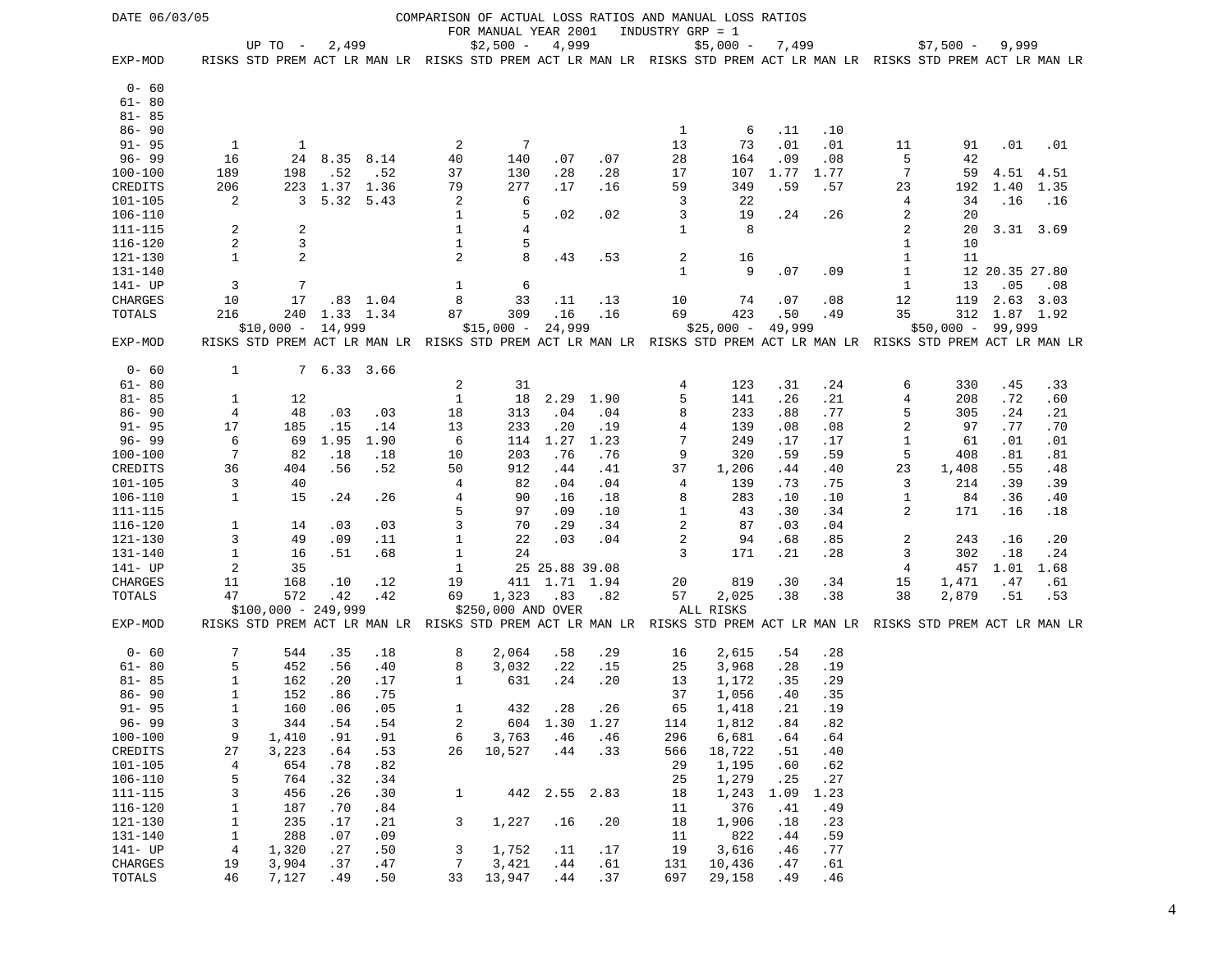| DATE 06/03/05              |                |                      |            |      |              |                      |            |            |                  | COMPARISON OF ACTUAL LOSS RATIOS AND MANUAL LOSS RATIOS                                                             |            |            |                   |             |              |            |
|----------------------------|----------------|----------------------|------------|------|--------------|----------------------|------------|------------|------------------|---------------------------------------------------------------------------------------------------------------------|------------|------------|-------------------|-------------|--------------|------------|
|                            |                |                      |            |      |              | FOR MANUAL YEAR 2002 |            |            | INDUSTRY GRP = 1 |                                                                                                                     |            |            |                   |             |              |            |
|                            |                | UP TO $-$            | 2,499      |      |              | $$2,500 -$           | 4,999      |            |                  | $$5,000 -$                                                                                                          | 7,499      |            |                   | $$7,500 -$  | 9,999        |            |
| EXP-MOD                    |                |                      |            |      |              |                      |            |            |                  | RISKS STD PREM ACT LR MAN LR RISKS STD PREM ACT LR MAN LR RISKS STD PREM ACT LR MAN LR RISKS STD PREM ACT LR MAN LR |            |            |                   |             |              |            |
|                            |                |                      |            |      |              |                      |            |            |                  |                                                                                                                     |            |            |                   |             |              |            |
| $0 - 60$                   |                |                      |            |      | 1            | 2                    |            |            |                  |                                                                                                                     |            |            |                   |             |              |            |
| $61 - 80$                  |                |                      |            |      |              |                      |            |            | $\mathbf{1}$     | 5                                                                                                                   |            |            |                   |             |              |            |
| $81 - 85$                  |                |                      |            |      | 2            | 5                    |            |            |                  |                                                                                                                     |            |            |                   |             |              |            |
| $86 - 90$                  | $\overline{c}$ | 4                    |            |      | 2            | 6                    | 7.07       | 6.20       | 1                | 5                                                                                                                   |            |            | 1                 | 9           |              |            |
| $91 - 95$                  | 5              | 10                   |            |      | 3            | 14                   |            |            | 14               | 83                                                                                                                  | 1.12 1.05  |            | 13                | 102         | .09          | .08        |
| $96 - 99$                  | 10             | 15                   | .08        | .08  | 34           | 122                  | .46        | .45        | 18               | 111                                                                                                                 | .23        | .22        | 13                | 110         | .37          | .36        |
| $100 - 100$                | 159            | 174                  | .57        | .57  | 44           | 154                  | .01        | .01        | 16               | 99                                                                                                                  | 1.06       | 1.06       | 10                | 87          | .24          | .24        |
| CREDITS                    | 176            | 203                  | .50        | .49  | 86           | 303                  | .33        | .32        | 50               | 303                                                                                                                 | .73        | .71        | 37                | 308         | .23          | .22        |
| $101 - 105$                | 2              | 4                    | .22        | .23  | 3            | 12                   | .75        | .77        | 1                | 6                                                                                                                   |            |            | 1                 | 10          |              |            |
| $106 - 110$                |                |                      |            |      |              |                      |            |            | $\mathbf{1}$     | 7                                                                                                                   |            |            |                   |             |              |            |
| 111-115                    | 3              | 4                    |            |      | 1            | 4                    |            |            | $\mathbf{1}$     | 8                                                                                                                   |            |            | 2                 |             | 21 1.57 1.78 |            |
| $116 - 120$                | 2              | 2                    | .19        | .23  |              |                      |            |            | $\mathbf{1}$     | 6                                                                                                                   |            |            |                   |             |              |            |
| 121-130                    |                |                      |            |      | 1            | 6                    |            |            |                  |                                                                                                                     |            |            | 1                 | 9           |              |            |
| 131-140                    | $\mathbf{1}$   | $\overline{2}$       |            |      |              |                      |            |            |                  |                                                                                                                     |            |            | 2                 | 21          | 1.02 1.35    |            |
| 141- UP                    |                |                      |            |      |              |                      |            |            |                  |                                                                                                                     |            |            | 1                 | 13          |              |            |
| CHARGES                    | 8              | 12                   | .11        | .12  | 5            | 21                   | .42        | .46        | 4                | 26                                                                                                                  |            |            | 7                 | 74          | .73          | .90        |
| TOTALS                     | 184            | 215                  | .48        | .48  | 91           | 325                  | .34        | .33        | 54               | 329                                                                                                                 | .68        | .66        | 44                | 382         | .33          | .33        |
|                            |                | $$10,000 - 14,999$   |            |      |              | $$15,000 -$          | 24,999     |            |                  | $$25,000 -$                                                                                                         | 49,999     |            |                   | $$50,000 -$ | 99,999       |            |
| EXP-MOD                    |                |                      |            |      |              |                      |            |            |                  | RISKS STD PREM ACT LR MAN LR RISKS STD PREM ACT LR MAN LR RISKS STD PREM ACT LR MAN LR RISKS STD PREM ACT LR MAN LR |            |            |                   |             |              |            |
|                            |                |                      |            |      |              |                      |            |            |                  |                                                                                                                     |            |            |                   |             |              |            |
| $0 - 60$                   |                |                      |            |      |              |                      |            |            |                  |                                                                                                                     |            |            | 4                 | 202         | .01          |            |
| $61 - 80$                  |                |                      |            |      | 1            | 18                   | 6.80       | 5.15       | 5                | 156                                                                                                                 | .09        | .07        | 7                 | 387         | .14          | .11        |
| $81 - 85$                  |                |                      |            |      | $\mathbf{1}$ | 15                   |            |            | 11               | 350                                                                                                                 | .68        | .57        | 7                 | 413         | .96          | .80        |
| $86 - 90$                  | $\overline{c}$ | 25                   |            |      | 14           | 245                  | .39        | .34        | 10               | 292                                                                                                                 | .66        | .58        | 2                 | 141         | .30          | .27        |
| $91 - 95$                  | 10             | 109                  | .04        | .04  | 16           | 265                  | .55        | .51        | 14               | 450                                                                                                                 | .51        | .47        | 3                 | 226         | .29          | .27        |
| $96 - 99$                  | 12             | 148                  | .37        | .37  | 10           | 173                  | .67        | .65        | 2                | 72                                                                                                                  | .03        | .03        |                   |             |              |            |
| $100 - 100$                | 9              | 114                  | .62        | .62  | 5            | 96                   | .37<br>.64 | .37        | 8                | 256                                                                                                                 | .01        | .01        | 4                 | 274         | .16          | .16        |
| CREDITS                    | 33<br>3        | 397                  | .33        | .32  | 47           | 813                  |            | .59        | 50<br>3          | 1,576                                                                                                               | .43        | .38        | 27<br>6           | 1,643       | .37<br>.36   | .30        |
| $101 - 105$<br>$106 - 110$ | $\mathbf{1}$   | 37<br>15             | .04<br>.12 | .04  | 8<br>4       | 161<br>86            | .16        | .01<br>.17 | 3                | 103<br>96                                                                                                           | .07        | .07        |                   | 449         |              | .37        |
|                            | $\mathbf{1}$   |                      | .30        | .13  |              |                      |            |            | 2                |                                                                                                                     | .61        | .66        |                   |             |              |            |
| 111-115<br>$116 - 120$     | $1\,$          | 11<br>14             |            | .34  |              |                      |            |            | 3                | 71<br>157                                                                                                           | .08        | .09        | 1<br>$\mathbf{1}$ | 103<br>74   | .65          | .73        |
| 121-130                    | $\sqrt{2}$     | 30                   |            |      | 2            |                      | .08        | .10        | 3                | 152                                                                                                                 | .11<br>.65 | .13<br>.82 | 2                 | 177         | .12<br>.37   | .14<br>.47 |
| 131-140                    | 2              | 35                   | .02        | .03  | $\mathbf{1}$ | 46<br>23             |            |            | $\overline{c}$   | 92                                                                                                                  | .17        | .23        | 3                 | 301         | .58          | .78        |
| 141- UP                    |                |                      |            |      | 1            |                      |            |            | 1                | 40                                                                                                                  |            |            | 1                 | 121         |              |            |
| CHARGES                    | 10             | 142                  | .05        | .06  | 16           | 38<br>354            | .05        | .06        | 17               | 710                                                                                                                 | .29        | .34        | 14                | 1,226       | .13<br>.40   | .21<br>.48 |
| TOTALS                     | 43             | 539                  | .26        | .26  | 63           | 1,167                | .46        | .45        | 67               | 2,285                                                                                                               | .39        | .37        | 41                | 2,869       | .38          | .36        |
|                            |                | $$100,000 - 249,999$ |            |      |              | \$250,000 AND OVER   |            |            |                  | ALL RISKS                                                                                                           |            |            |                   |             |              |            |
| EXP-MOD                    |                |                      |            |      |              |                      |            |            |                  | RISKS STD PREM ACT LR MAN LR RISKS STD PREM ACT LR MAN LR RISKS STD PREM ACT LR MAN LR RISKS STD PREM ACT LR MAN LR |            |            |                   |             |              |            |
|                            |                |                      |            |      |              |                      |            |            |                  |                                                                                                                     |            |            |                   |             |              |            |
| $0 - 60$                   | 4              | 299                  | .20        | .09  | 6            | 1,597                | .99        | .38        | 15               | 2,100                                                                                                               | .78        | .31        |                   |             |              |            |
| $61 - 80$                  | 6              | 697                  | .36        | .24  | 9            | 3,886                | .21        | .14        | 29               | 5,149                                                                                                               | .24        | .17        |                   |             |              |            |
| $81 - 85$                  | 4              | 467                  | .07        | .06  | 3            | 1,584                | .21        | .17        | 28               | 2,834                                                                                                               | .35        | .29        |                   |             |              |            |
| $86 - 90$                  | 4              | 621                  | .19        | .17  | $\mathbf{1}$ | 321                  | .09        | .08        | 39               | 1,669                                                                                                               | .31        | .27        |                   |             |              |            |
| $91 - 95$                  | 5              | 936                  | .23        | . 22 |              |                      |            |            | 83               | 2,196                                                                                                               | .35        | .33        |                   |             |              |            |
| $96 - 99$                  | 5              | 758                  | .25        | .25  |              |                      |            |            | 104              | 1,511                                                                                                               | .32        | .32        |                   |             |              |            |
| $100 - 100$                | $\overline{4}$ | 624                  | .20        | .20  | 5            | 2,318                | .14        | .14        | 264              | 4,196                                                                                                               | .20        | .20        |                   |             |              |            |
| CREDITS                    | 32             | 4,402                | .23        | .18  | 24           | 9,706                | .32        | .21        | 562              | 19,654                                                                                                              | .33        | .25        |                   |             |              |            |
| 101-105                    | 2              | 262                  | .23        | .24  | $\mathbf{1}$ | 497                  | .13        | .13        | 30               | 1,540                                                                                                               | .20        | .20        |                   |             |              |            |
| $106 - 110$                | 3              | 415                  | .23        | .25  |              |                      |            |            | 12               | 619                                                                                                                 | .27        | .30        |                   |             |              |            |
| 111-115                    | 2              | 440                  | .21        | .23  |              |                      |            |            | 13               | 662                                                                                                                 | .30        | .34        |                   |             |              |            |
| $116 - 120$                | $\mathbf{1}$   | 169                  | .10        | .12  |              |                      |            |            | 9                | 422                                                                                                                 | .11        | .12        |                   |             |              |            |
| 121-130                    | $\mathbf{1}$   | 134                  | .09        | .12  | 2            | 875                  | .24        | .30        | 14               | 1,429                                                                                                               | .27        | .34        |                   |             |              |            |
| 131-140                    | $\overline{4}$ | 687                  | .57        | .78  | 2            | 1,322                | .36        | .48        | 17               | 2,482                                                                                                               | .43        | .58        |                   |             |              |            |
| 141- UP                    | 6              | 1,525                | .31        | .51  | 8            | 5,485                | .17        | .29        | 18               | 7,221                                                                                                               | .20        | .33        |                   |             |              |            |
| CHARGES                    | 19             | 3,631                | .31        | .42  | 13           | 8,178                | . 21       | .31        | 113              | 14,375                                                                                                              | .25        | .35        |                   |             |              |            |
| TOTALS                     | 51             | 8,034                | .27        | .26  | 37           | 17,884               | .27        | .24        | 675              | 34,029                                                                                                              | .30        | .28        |                   |             |              |            |
|                            |                |                      |            |      |              |                      |            |            |                  |                                                                                                                     |            |            |                   |             |              |            |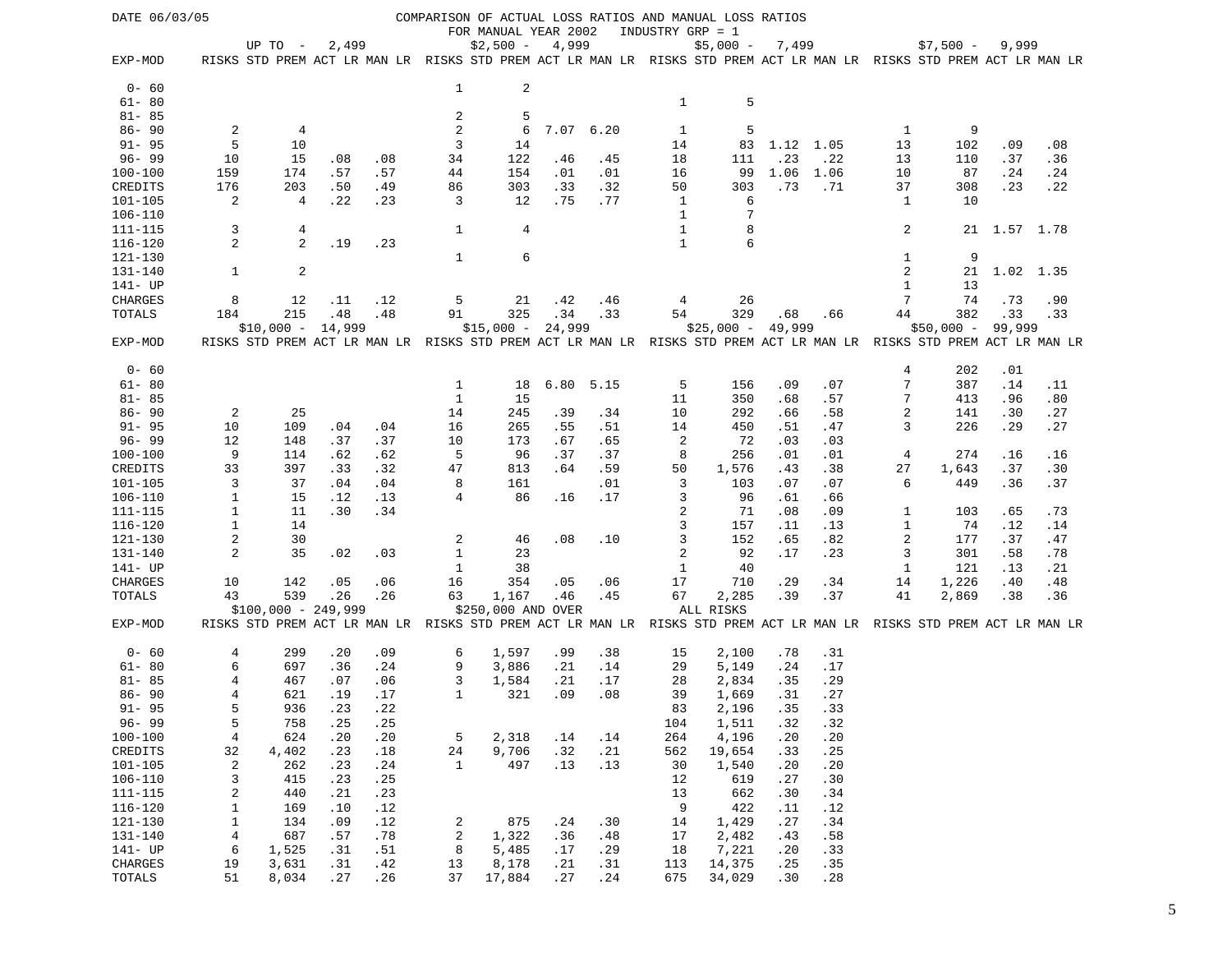| DATE 06/03/05            |                   |                                                                                                                                    |            |            |                |                                    |            |            | INDUSTRY GRP = 2 | COMPARISON OF ACTUAL LOSS RATIOS AND MANUAL LOSS RATIOS |            |            |              |             |            |            |
|--------------------------|-------------------|------------------------------------------------------------------------------------------------------------------------------------|------------|------------|----------------|------------------------------------|------------|------------|------------------|---------------------------------------------------------|------------|------------|--------------|-------------|------------|------------|
|                          |                   | UP TO -                                                                                                                            | 2,499      |            |                | FOR MANUAL YEAR 1998<br>$$2,500 -$ | 4,999      |            |                  | $$5,000 -$                                              | 7,499      |            |              | $$7,500 -$  | 9,999      |            |
| EXP-MOD                  |                   | RISKS STD PREM ACT LR MAN LR RISKS STD PREM ACT LR MAN LR RISKS STD PREM ACT LR MAN LR RISKS STD PREM ACT LR MAN LR                |            |            |                |                                    |            |            |                  |                                                         |            |            |              |             |            |            |
| $0 - 60$                 | 1                 | 1                                                                                                                                  |            |            |                |                                    |            |            |                  |                                                         |            |            |              |             |            |            |
| $61 - 80$                |                   |                                                                                                                                    |            |            |                |                                    |            |            | 3                | 13                                                      |            |            | 3            | 20          | .07        | .05        |
| $81 - 85$                | 1                 |                                                                                                                                    |            |            |                |                                    |            |            | $\mathbf{1}$     | 6                                                       |            |            | 1            | 8           |            |            |
| $86 - 90$                | 3                 | 5                                                                                                                                  |            |            | 1              | 4                                  |            |            | 2                | 13                                                      |            |            | 2            | 17          |            |            |
| $91 - 95$                | 16                | 20                                                                                                                                 | .01        | .01        | 16             | 64                                 | .03        | .03        | 23               | 140                                                     | 1.12 1.06  |            | 29           | 233         | 1.01       | .95        |
| $96 - 99$                | 111               | 158                                                                                                                                | 9.22       | 8.98       | 167            | 607                                | .14        | .14        | 86               | 519                                                     | 1.04       | 1.01       | 41           | 343         | .13        | .13        |
| $100 - 100$              | 875               | 887                                                                                                                                | 1.49       | 1.49       | 248            | 888                                | .52        | .52        | 96               | 588                                                     | .64        | .64        | 42           | 366         | .30        | .30        |
| CREDITS                  | 1,007             | 1,071                                                                                                                              | 2.60       | 2.58       | 432            | 1,564                              | .35        | .35        | 211              | 1,278                                                   | .84        | .82        | 118          | 988         | .40        | .38        |
| $101 - 105$              | 12                | 16                                                                                                                                 | .03        | .03        | 14             | 46                                 | 2.08       | 2.13       | 13               | 80                                                      | 1.07       | 1.10       | 2            | 18          | 2.36       | 2.43       |
| $106 - 110$              | 7                 | 12                                                                                                                                 | .02        | .02        | 9              | 42                                 | 3.46       | 3.73       | 7                | 48                                                      | 1.83       | 1.98       |              |             |            |            |
| $111 - 115$              | 5                 | 8                                                                                                                                  | .05        | .05        |                |                                    |            |            | 2                | 13                                                      |            |            | 6            | 56          | .07        | .08        |
| $116 - 120$              | 7                 | 9                                                                                                                                  |            |            | 2              | 10                                 |            |            | $\overline{c}$   | 15                                                      |            |            | 3            | 32          | .72        | .84        |
| 121-130                  | $\overline{4}$    | 8                                                                                                                                  |            |            | 7              | 34                                 | .49        | .61        | 10               | 75                                                      | .22        | .27        | 1            | 10          |            |            |
| $131 - 140$              | $\overline{a}$    | 5                                                                                                                                  |            |            | 3              | 16                                 | .63        | .85        | 2                | 17                                                      | .01        | .02        | $\mathbf{1}$ | 10          |            |            |
| 141- UP                  | 3                 | 4                                                                                                                                  |            |            | 3              | 18                                 |            |            | 2                | 20                                                      | .07        | .11        |              |             |            |            |
| CHARGES                  | 40                | 62                                                                                                                                 | .02        | .02        | 38             | 165                                | 1.61 1.86  |            | 38               | 269                                                     | .72        | .82        | 13           | 127         | .54        | .63        |
| TOTALS                   | 1,047             | 1,133                                                                                                                              |            | 2.45 2.45  | 470            | 1,729                              | .47        | .47        | 249              | 1,547                                                   | .82        | .82        | 131          | 1,115       | .41        | .41        |
| EXP-MOD                  |                   | $$10,000 -$<br>RISKS STD PREM ACT LR MAN LR RISKS STD PREM ACT LR MAN LR RISKS STD PREM ACT LR MAN LR RISKS STD PREM ACT LR MAN LR | 14,999     |            |                | $$15,000 -$                        | 24,999     |            |                  | $$25,000 -$                                             | 49,999     |            |              | $$50,000 -$ | 99,999     |            |
|                          |                   |                                                                                                                                    |            |            |                |                                    |            |            |                  |                                                         |            |            |              |             |            |            |
| $0 - 60$                 |                   |                                                                                                                                    |            |            | 1              | 11                                 | .03        | .01        |                  |                                                         |            |            | 2            | 90          |            |            |
| $61 - 80$                |                   |                                                                                                                                    |            |            | $\mathbf{1}$   | 17                                 |            |            | 7                | 223                                                     | .10        | .07        | 22           | 1,159       | 1.17       | .84        |
| $81 - 85$                | 1                 | 11                                                                                                                                 | 2.00       | 1.66       | 1              | 15                                 |            |            | 14               | 412                                                     | .57        | .48        | 7            | 358         | .24        | .19        |
| $86 - 90$                | 3                 | 33                                                                                                                                 | .66        | .59        | 28             | 508                                | .60        | .53        | 21               | 671                                                     | .11        | .10        | 11           | 752         | .66        | .58        |
| $91 - 95$                | 41                | 462                                                                                                                                | .32        | .30        | 55             | 997                                | 1.63       | 1.51       | 18               | 529                                                     | .47        | .44        | 6<br>7       | 334         | .26        | .24        |
| $96 - 99$<br>$100 - 100$ | 47<br>46          | 556<br>541                                                                                                                         | .54        | .52<br>.22 | 20             | 358<br>561                         | .22        | .22        | 10<br>28         | 329                                                     | .15        | .14        | 9            | 497<br>510  | .03        | .03        |
| CREDITS                  | 138               | 1,604                                                                                                                              | .22<br>.38 | .37        | 29<br>135      | 2,466                              | .12<br>.84 | .12<br>.78 | 98               | 1,010<br>3,175                                          | .34<br>.31 | .34<br>.28 | 64           | 3,701       | .35<br>.60 | .35<br>.50 |
| $101 - 105$              | 6                 | 75                                                                                                                                 | .05        | .05        | 6              | 114                                | .93        | .94        | 16               | 559                                                     | 1.08       | 1.12       | 2            | 139         | .29        | .30        |
| 106-110                  | 8                 | 111                                                                                                                                | .13        | .14        | 9              | 214                                | .40        | .43        | 6                | 214                                                     | .08        | .08        | 8            | 620         | .70        | .76        |
| $111 - 115$              | 5                 | 74                                                                                                                                 | .28        | .32        | 4              | 85                                 | .06        | .07        | 7                | 267                                                     | .11        | .12        | 1            | 98          | .03        | .04        |
| $116 - 120$              | 7                 | 96                                                                                                                                 | .40        | .48        | 7              | 161                                | .02        | .03        | $\overline{2}$   | 79                                                      | 1.11       | 1.32       | 3            | 273         | .03        | .03        |
| 121-130                  | 5                 | 79                                                                                                                                 | .57        | .71        | 4              | 109                                | .30        | .36        | 4                | 182                                                     | .44        | .55        | 6            | 486         | .66        | .82        |
| 131-140                  | $\overline{c}$    | 34                                                                                                                                 | .03        | .04        | $\overline{c}$ | 55                                 | .44        | .59        | 3                | 133                                                     | 1.72       | 2.29       | 2            | 150         | .19        | .26        |
| 141- UP                  | 1                 | 18                                                                                                                                 | .97        | 1.46       | 3              | 84                                 | .01        | .02        | 4                | 212                                                     | .06        | .09        | 6            | 622         | .45        | .70        |
| CHARGES                  | 34                | 487                                                                                                                                | . 29       | .33        | 35             | 821                                | .31        | .36        | 42               | 1,646                                                   | .64        | .74        | 28           | 2,388       | .47        | .58        |
| TOTALS                   | 172               | 2,090                                                                                                                              | .36        | .36        | 170            | 3,287                              | .71        | .70        | 140              | 4,821                                                   | .42        | .42        | 92           | 6,088       | .55        | .52        |
|                          |                   | $$100,000 - 249,999$                                                                                                               |            |            |                | \$250,000 AND OVER                 |            |            |                  | ALL RISKS                                               |            |            |              |             |            |            |
| EXP-MOD                  |                   | RISKS STD PREM ACT LR MAN LR RISKS STD PREM ACT LR MAN LR RISKS STD PREM ACT LR MAN LR RISKS STD PREM ACT LR MAN LR                |            |            |                |                                    |            |            |                  |                                                         |            |            |              |             |            |            |
| $0 - 60$                 | 4                 | 317                                                                                                                                | .91        | .47        | 6              | 965                                | .13        | .06        | 14               | 1,384                                                   | .30        | .14        |              |             |            |            |
| $61 - 80$                | 17                | 1,661                                                                                                                              | .85        | .60        | 4              | 2,202                              | .66        | .50        | 57               | 5,295                                                   | .80        | .58        |              |             |            |            |
| $81 - 85$                | 9                 | 1,121                                                                                                                              | .43        | .36        | 1              | 329                                | .50        | .41        | 36               | 2,260                                                   | .44        | .36        |              |             |            |            |
| $86 - 90$                | 3                 | 342                                                                                                                                | .12        | .11        |                |                                    |            |            | 74               | 2,345                                                   | .40        | .35        |              |             |            |            |
| $91 - 95$<br>$96 - 99$   | 4                 | 544                                                                                                                                | .26        | .24        |                |                                    |            |            | 208              | 3,324                                                   | .80        | .74        |              |             |            |            |
| $100 - 100$              | $\mathbf{1}$<br>8 | 201<br>1,197                                                                                                                       | .12<br>.12 | .11<br>.12 | $\overline{4}$ | 1,554                              | .36        | .36        | 490<br>1,385     | 3,569<br>8,103                                          | .73<br>.45 | .71<br>.45 |              |             |            |            |
| CREDITS                  | 46                | 5,383                                                                                                                              | .47        | .38        | 15             | 5,050                              | .45        | .32        | 2,264            | 26,280                                                  | .59        | .50        |              |             |            |            |
| $101 - 105$              | 4                 | 485                                                                                                                                | .09        | .09        |                |                                    |            |            | 75               | 1,531                                                   | .67        | .69        |              |             |            |            |
| $106 - 110$              | 2                 | 279                                                                                                                                | .79        | .86        |                |                                    |            |            | 56               | 1,538                                                   | .65        | .71        |              |             |            |            |
| $111 - 115$              |                   |                                                                                                                                    |            |            |                |                                    |            |            | 30               | 601                                                     | .10        | .12        |              |             |            |            |
| $116 - 120$              | $\boldsymbol{2}$  | 289                                                                                                                                | .16        | .18        |                |                                    |            |            | 35               | 964                                                     | .21        | .25        |              |             |            |            |
| 121-130                  | $\mathbf{1}$      | 147                                                                                                                                | .01        | .01        | $\mathbf{1}$   | 307                                | .04        | .05        | 43               | 1,437                                                   | .37        | .45        |              |             |            |            |
| 131-140                  | $\overline{a}$    | 355                                                                                                                                | .70        | .93        |                |                                    |            |            | 19               | 775                                                     | .70        | .94        |              |             |            |            |
| 141- UP                  | $\overline{a}$    | 532                                                                                                                                | .16        | .23        |                |                                    |            |            | 24               | 1,510                                                   | .26        | .40        |              |             |            |            |
| CHARGES                  | 13                | 2,086                                                                                                                              | .31        | .37        | 1              | 307                                | .04        | .05        | 282              | 8,357                                                   | .45        | .54        |              |             |            |            |
| TOTALS                   | 59                | 7,470                                                                                                                              | .42        | .38        | 16             | 5,357                              | .43        | .31        | 2,546            | 34,637                                                  | .56        | .51        |              |             |            |            |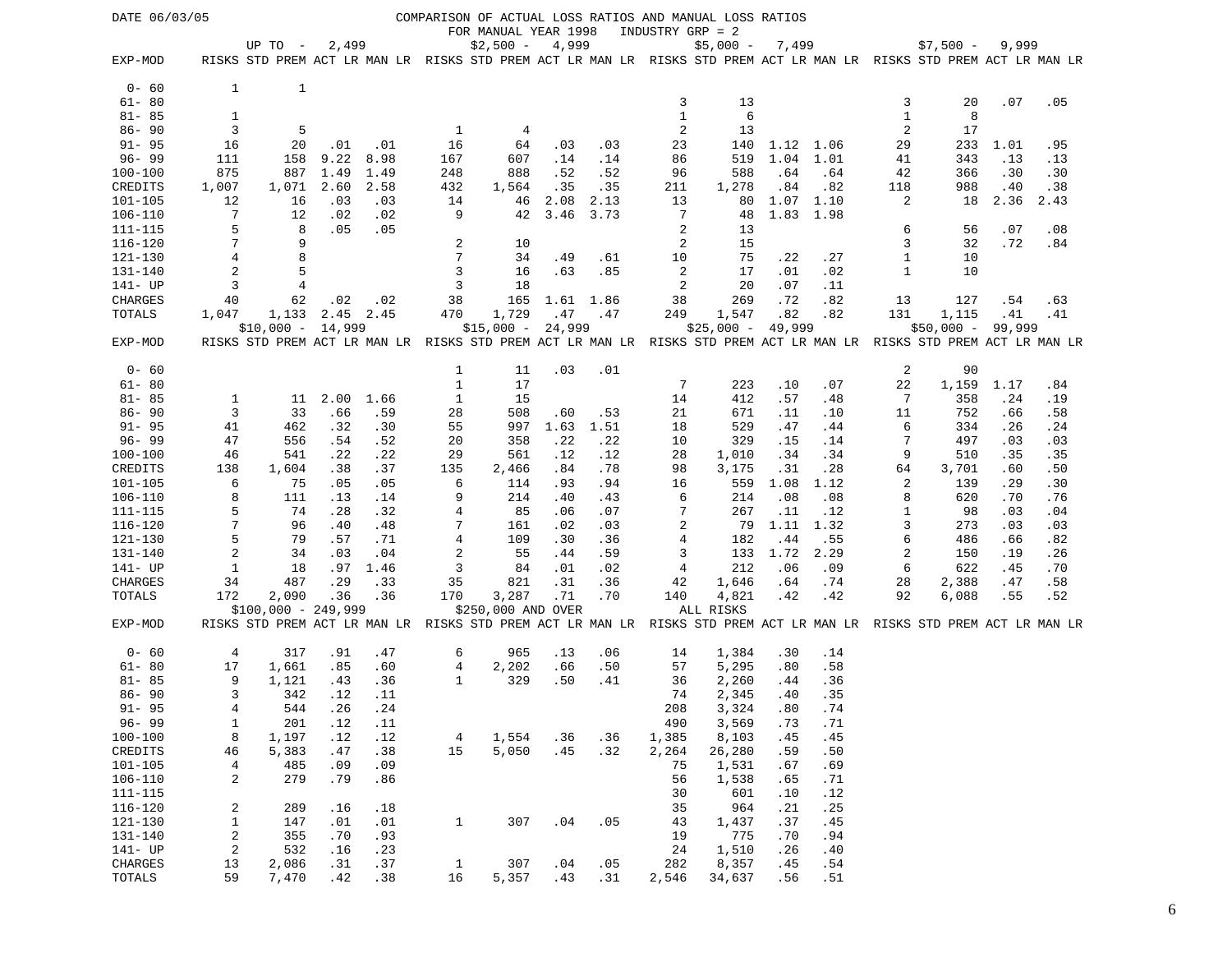| DATE 06/03/05          |                |                      |                 |      |                |                      |                 |      |              | COMPARISON OF ACTUAL LOSS RATIOS AND MANUAL LOSS RATIOS                                                             |                 |           |              |             |        |      |
|------------------------|----------------|----------------------|-----------------|------|----------------|----------------------|-----------------|------|--------------|---------------------------------------------------------------------------------------------------------------------|-----------------|-----------|--------------|-------------|--------|------|
|                        |                |                      |                 |      |                | FOR MANUAL YEAR 1999 |                 |      |              | INDUSTRY GRP = 2                                                                                                    |                 |           |              |             |        |      |
|                        |                | UP TO $-$            | 2,499           |      |                | $$2,500 -$           | 4,999           |      |              | $$5,000 -$                                                                                                          | 7,499           |           |              | $$7,500 -$  | 9,999  |      |
| EXP-MOD                |                |                      |                 |      |                |                      |                 |      |              | RISKS STD PREM ACT LR MAN LR RISKS STD PREM ACT LR MAN LR RISKS STD PREM ACT LR MAN LR RISKS STD PREM ACT LR MAN LR |                 |           |              |             |        |      |
|                        |                |                      |                 |      |                |                      |                 |      |              |                                                                                                                     |                 |           |              |             |        |      |
| $0 - 60$               |                |                      |                 |      | 3              | 4                    |                 |      |              |                                                                                                                     |                 |           |              |             |        |      |
| $61 - 80$              | 5              | 3                    | .02             | .01  |                |                      |                 |      | 1            | 4                                                                                                                   |                 |           | 3            | 20          |        |      |
| $81 - 85$              | 2              | 2                    |                 |      | 1              | 3                    |                 |      |              |                                                                                                                     |                 |           | $\mathbf{1}$ | 7           |        |      |
| $86 - 90$              | 3              | 4                    |                 |      |                |                      |                 |      |              |                                                                                                                     |                 |           |              |             |        |      |
| $91 - 95$              | 14             | 15                   |                 |      | 26             | 99                   | .07             | .07  | 27           | 157                                                                                                                 | .10             | .09       | 47           | 387         | .19    | .18  |
| $96 - 99$              | 111            | 160                  | 2.86            | 2.78 | 152            | 534                  | .23             | .22  | 90           | 541                                                                                                                 | .21             | .21       | 37           | 307         | .28    | .27  |
| $100 - 100$            | 951            | 957                  | .99             | .99  | 253            | 885                  | .44             | .44  | 77           | 474                                                                                                                 | .58             | .58       | 45           | 396         | .53    | .53  |
| <b>CREDITS</b>         | 1,086          | 1,141                | 1.23            | 1.22 | 435            | 1,525                | .34             | .33  | 195          | 1,176                                                                                                               | .35             | .34       | 133          | 1,117       | .33    | .32  |
| $101 - 105$            | 7              | 12                   | .04             | .04  | 9              | 36                   | .06             | .06  | 6            | 36                                                                                                                  | .02             | .02       | 3            | 25          | 3.05   | 3.09 |
| 106-110                | 2              | $\mathbf{1}$         |                 |      | 13             | 53                   | .04             | .04  | 6            |                                                                                                                     | 43 12.21 13.06  |           | 6            | 58          | .14    | .15  |
| 111-115                | 3              | 4                    |                 |      | 3              | 14                   |                 |      | 4            | 28                                                                                                                  |                 |           | 2            | 20          | .11    | .12  |
| $116 - 120$            | 3              | 5                    |                 |      | $\mathbf{1}$   | 6                    |                 |      | 5            | 35                                                                                                                  | .61             | .72       | 7            | 74          | .79    | .93  |
| 121-130                | 6              | 13                   |                 |      | 11             | 57                   |                 |      | 7            | 49                                                                                                                  | .04             | .05       | 2            | 20          | .24    | .29  |
|                        |                |                      |                 |      | $\overline{a}$ |                      | 1.34 1.64       |      |              |                                                                                                                     |                 |           |              |             |        |      |
| 131-140                |                |                      |                 |      |                | 10                   | .66             | .90  | $\mathbf{1}$ | 10                                                                                                                  |                 |           | 2            | 24          |        |      |
| 141- UP                | $\overline{3}$ | 6                    |                 |      | $\overline{4}$ | 18                   |                 |      |              |                                                                                                                     |                 |           |              |             |        |      |
| <b>CHARGES</b>         | 24             | 41                   | .01             | .01  | 43             | 194                  | .45             | .52  | 29           | 201                                                                                                                 |                 | 2.74 3.10 | 22           | 222         | .68    | .78  |
| TOTALS                 | 1,110          |                      | 1,182 1.19 1.19 |      | 478            | 1,719                | .35             | .35  | 224          | 1,377                                                                                                               | .70             | .69       | 155          | 1,339       | .39    | .39  |
|                        |                | $$10,000 - 14,999$   |                 |      |                | $$15,000 -$          | 24,999          |      |              | $$25,000 - 49,999$                                                                                                  |                 |           |              | $$50,000 -$ | 99,999 |      |
| EXP-MOD                |                |                      |                 |      |                |                      |                 |      |              | RISKS STD PREM ACT LR MAN LR RISKS STD PREM ACT LR MAN LR RISKS STD PREM ACT LR MAN LR RISKS STD PREM ACT LR MAN LR |                 |           |              |             |        |      |
|                        |                |                      |                 |      |                |                      |                 |      |              |                                                                                                                     |                 |           |              |             |        |      |
| $0 - 60$               | 2              | 13                   |                 |      | 1              | 10                   |                 |      | 1            | 14                                                                                                                  |                 |           | 3            | 149         | .15    | .08  |
| $61 - 80$              | $\overline{c}$ | 18                   | .15             | .12  | 6              | 86                   | .07             | .05  | 13           | 402                                                                                                                 | .12             | .09       | 24           | 1,259       | .38    | .27  |
| $81 - 85$              | 3              | 34                   | .03             | .02  | 8              | 134                  | .33             | .28  | 16           | 447                                                                                                                 | .91             | .76       | 5            | 269         |        |      |
| $86 - 90$              | 6              | 75                   | .09             | .08  | 24             | 412                  | 1.06            | .94  | 24           | 698                                                                                                                 | .78             | .68       | 6            | 376         | .21    | .18  |
| $91 - 95$              | 56             | 633                  | 1.84            | 1.72 | 38             | 661                  | 3.47            | 3.21 | 19           | 567                                                                                                                 | .25             | .23       | 7            | 421         | 1.01   | .94  |
| $96 - 99$              | 24             | 287                  | .47             | .46  | 27             | 521                  | 1.07            | 1.04 | 12           | 409                                                                                                                 | .07             | .07       | 8            | 576         | .41    | .40  |
| $100 - 100$            | 33             | 399                  | .31             | .31  | 28             | 540                  | .42             | .42  | 18           | 566                                                                                                                 | .03             | .03       | 8            | 550         | .79    | .79  |
| CREDITS                | 126            | 1,459                | .99             | .93  | 132            | 2,364                | 1.51            | 1.39 | 103          | 3,103                                                                                                               | .38             | .34       | 61           | 3,601       | .47    | .38  |
| 101-105                | 8              | 98                   | 1.73            | 1.76 | 3              | 61                   | .01             | .01  | 12           | 487                                                                                                                 | .36             | .37       | 6            | 525         | .27    | .28  |
| 106-110                | 5              | 69                   | 2.05            | 2.22 | 4              | 90                   | .04             | .04  | 6            | 232                                                                                                                 | .45             | .49       | 6            | 445         | .11    | .12  |
| 111-115                | 3              | 37                   | .06             | .07  | 11             | 233                  | 1.04 1.17       |      | 3            | 119                                                                                                                 | .85             | .96       |              |             |        |      |
| 116-120                | 6              | 87                   | .32             | .37  | 6              | 137                  | 2.01            | 2.37 | 9            | 357                                                                                                                 | .55             | .64       | 2            | 171         | .36    | .43  |
| 121-130                | $\overline{4}$ | 62                   | 2.00            | 2.45 | 3              | 72                   | 3.60            | 4.54 | 6            | 282                                                                                                                 | .95             | 1.19      | 2            | 129         | .41    | .53  |
| 131-140                | 2              | 33                   | .01             | .01  | $\overline{a}$ | 55                   | .17             | .23  | $\mathbf{1}$ | 44                                                                                                                  |                 |           |              |             |        |      |
| 141- UP                |                |                      |                 |      | 2              | 65                   | .12             | .17  | 6            | 352                                                                                                                 | .90             | 1.39      | 2            | 174         | .46    | .75  |
| CHARGES                | 28             |                      | 386 1.21 1.36   |      | 31             | 713                  | 1.12 1.31       |      | 43           | 1,873                                                                                                               | .62             | .73       | 18           | 1,445       | .27    | .30  |
| TOTALS                 | 154            |                      | 1,845 1.03 1.01 |      | 163            |                      | 3,077 1.42 1.38 |      | 146          | 4,977                                                                                                               | .47             | .46       | 79           | 5,045       | .41    | .36  |
|                        |                | $$100,000 - 249,999$ |                 |      |                | \$250,000 AND OVER   |                 |      |              | ALL RISKS                                                                                                           |                 |           |              |             |        |      |
| EXP-MOD                |                |                      |                 |      |                |                      |                 |      |              | RISKS STD PREM ACT LR MAN LR RISKS STD PREM ACT LR MAN LR RISKS STD PREM ACT LR MAN LR RISKS STD PREM ACT LR MAN LR |                 |           |              |             |        |      |
|                        |                |                      |                 |      |                |                      |                 |      |              |                                                                                                                     |                 |           |              |             |        |      |
| $0 - 60$               | 5              | 405                  | .21             | .10  | 6              | 785                  | .49             | .17  | 21           | 1,381                                                                                                               | .36             | .14       |              |             |        |      |
| $61 - 80$              | 15             | 1,503                | .69             | .47  |                |                      |                 |      | 69           | 3,295                                                                                                               | .48             | .34       |              |             |        |      |
| $81 - 85$              | 5              | 691                  | .80             | .66  | 4              | 2,596 1.01           |                 | .83  | 45           | 4,182                                                                                                               | .87             | .72       |              |             |        |      |
|                        | 3              |                      |                 |      |                |                      |                 |      |              |                                                                                                                     |                 |           |              |             |        |      |
| $86 - 90$<br>$91 - 95$ |                | 476                  | .50<br>.27      | .44  |                |                      |                 |      | 66           | 2,041                                                                                                               | .64             | .56       |              |             |        |      |
|                        | 2              | 318                  |                 | .25  | 1              |                      | 235 1.40 1.29   |      | 237          |                                                                                                                     | 3,495 1.30 1.21 |           |              |             |        |      |
| $96 - 99$              |                |                      |                 |      |                |                      |                 |      | 461          | 3,336                                                                                                               | .52             | .51       |              |             |        |      |
| $100 - 100$            | 3              | 481                  | .01             | .01  | $\mathbf{1}$   | 1,410                | .14             | .14  | 1,417        | 6,658                                                                                                               | .43             | .43       |              |             |        |      |
| CREDITS                | 33             | 3,874                | .52             | .38  | 12             | 5,026                | .70             | .50  | 2,316        | 24,388                                                                                                              | .66             | .55       |              |             |        |      |
| $101 - 105$            | 1              | 109                  |                 |      |                |                      |                 |      | 55           | 1,389                                                                                                               | .41             | .42       |              |             |        |      |
| $106 - 110$            |                |                      |                 |      |                |                      |                 |      | 48           | 991                                                                                                                 | .84             | .91       |              |             |        |      |
| $111 - 115$            | $\overline{4}$ | 642                  | .78             | .88  |                |                      |                 |      | 33           | 1,097                                                                                                               | .78             | .87       |              |             |        |      |
| 116-120                | $1\,$          | 131                  | .34             | .40  |                |                      |                 |      | 40           | 1,004                                                                                                               | .68             | .81       |              |             |        |      |
| $121 - 130$            | 3              | 556                  | .03             | .04  |                |                      |                 |      | 44           | 1,241                                                                                                               | .65             | .81       |              |             |        |      |
| $131 - 140$            | $\mathbf{3}$   | 717                  | .58             | .79  |                |                      |                 |      | 13           | 892                                                                                                                 | .48             | .66       |              |             |        |      |
| 141- UP                |                |                      |                 |      |                |                      |                 |      | 17           | 615                                                                                                                 | .66             | 1.02      |              |             |        |      |
| CHARGES                | 12             | 2,155                | .45             | .56  |                |                      |                 |      | 250          | 7,230                                                                                                               | .63             | .75       |              |             |        |      |
| TOTALS                 | 45             | 6,030                | .49             | .43  | 12             | 5,026                | .70             | .50  | 2,566        | 31,617                                                                                                              | .65             | .58       |              |             |        |      |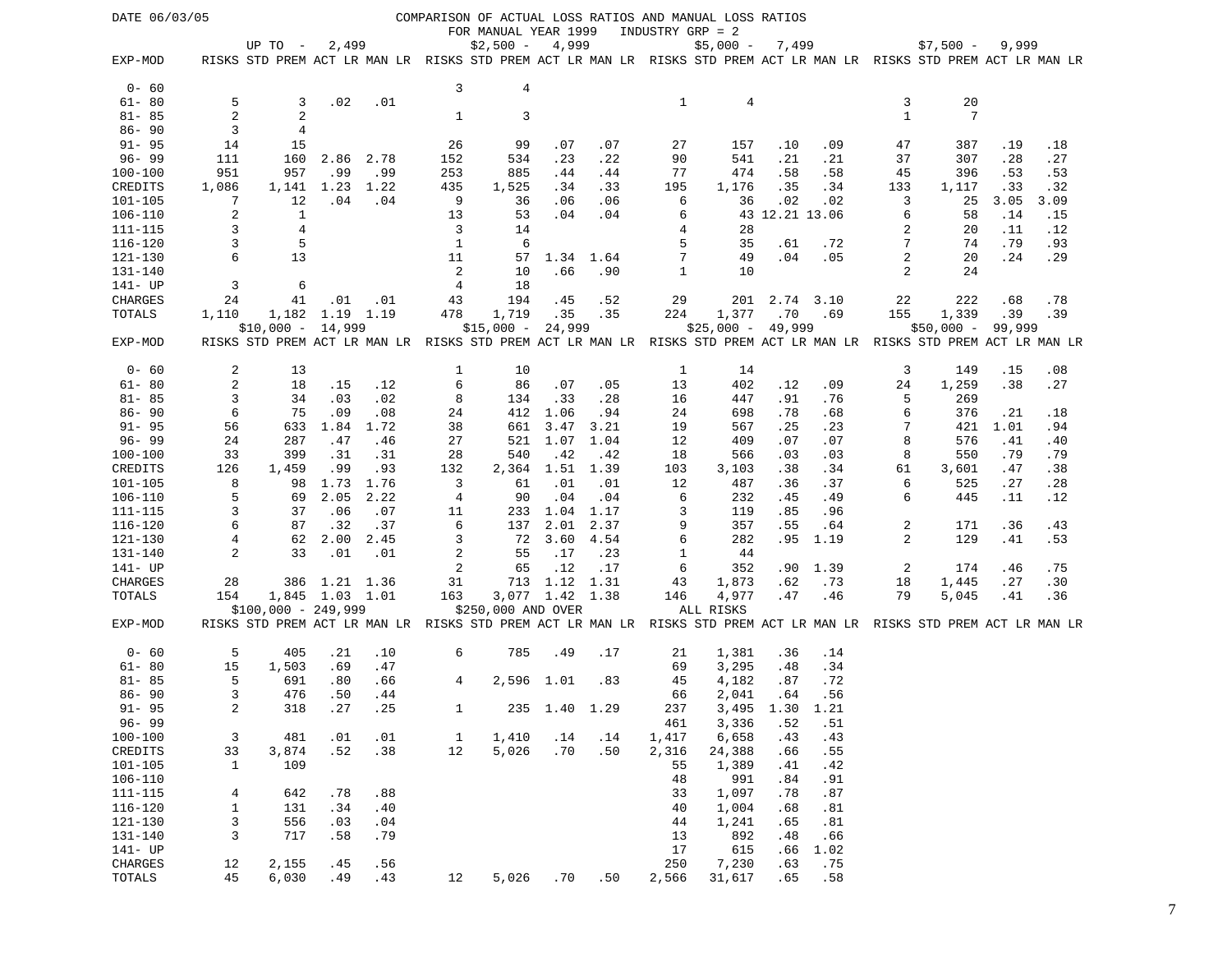| DATE 06/03/05          |                   |                      |               |          |              |                                    |        |      |                | COMPARISON OF ACTUAL LOSS RATIOS AND MANUAL LOSS RATIOS<br>INDUSTRY GRP = 2                                         |            |             |        |             |            |            |
|------------------------|-------------------|----------------------|---------------|----------|--------------|------------------------------------|--------|------|----------------|---------------------------------------------------------------------------------------------------------------------|------------|-------------|--------|-------------|------------|------------|
|                        |                   | UP TO $-$            | 2,499         |          |              | FOR MANUAL YEAR 2000<br>$$2,500 -$ | 4,999  |      |                | $$5,000 -$                                                                                                          | 7,499      |             |        | $$7,500 -$  | 9,999      |            |
| EXP-MOD                |                   |                      |               |          |              |                                    |        |      |                | RISKS STD PREM ACT LR MAN LR RISKS STD PREM ACT LR MAN LR RISKS STD PREM ACT LR MAN LR RISKS STD PREM ACT LR MAN LR |            |             |        |             |            |            |
| $0 - 60$               |                   |                      |               |          |              |                                    |        |      | 1              | 4                                                                                                                   |            |             |        |             |            |            |
| $61 - 80$              | 7                 | 6                    |               |          | 3            | 9                                  |        |      | $\overline{4}$ | 19                                                                                                                  |            |             | 1      | 6           |            |            |
| $81 - 85$              | $\mathbf{1}$      |                      |               |          |              |                                    |        |      | 1              | 5                                                                                                                   |            |             | 1      | 8           | .64        | .54        |
| $86 - 90$              | 4                 | 3                    |               |          | 2            | 5                                  |        |      | 1              | 6                                                                                                                   |            |             | 2      | 16          |            |            |
| $91 - 95$              | 23                | 23                   |               |          | 19           | 74                                 | .01    | .01  | 24             | 142                                                                                                                 | .19        | .18         | 40     | 324         | 1.69       | 1.58       |
| $96 - 99$              | 119               | 165                  | .92           | .89      | 153          | 551                                | .69    | .67  | 87             | 509                                                                                                                 | .89        | .86         | 36     | 315         | .31        | .30        |
| $100 - 100$            | 965               | 988                  | 1.75          | 1.75     | 247          | 865                                | .74    | .74  | 83             | 507                                                                                                                 | .76        | .76         | 59     | 503         | .62        | .62        |
| CREDITS                | 1,119             | 1,185                | 1.59          | 1.58     | 424          | 1,504                              | .68    | .67  | 201            | 1,193                                                                                                               | .73        | .70         | 139    | 1,172       | .82        | .79        |
| $101 - 105$            | 8                 | 9                    | .34           | .34      | 10           | 36                                 | 3.42   | 3.51 | 11             | 70                                                                                                                  | .45        | .46         | 6      | 56          | .43        | .45        |
| $106 - 110$            | 3                 | $\mathbf{1}$         |               |          | 5            | 19                                 | .11    | .12  | 10             | 65                                                                                                                  | .25        | .27         | 8      | 76          | 1.62       | 1.74       |
| 111-115                |                   |                      |               |          | 3            | 15                                 | .05    | .06  | 5              | 33                                                                                                                  | 3.24       | 3.61        | 2      | 19          | .06        | .07        |
| $116 - 120$            | 1                 | 1                    |               |          | 5            | 23                                 | .94    | 1.10 | 6              | 46                                                                                                                  | .05        | .06         | 3      | 30          | .17        | .20        |
| 121-130                | 12                | 18                   | .69           | .87      | 8            | 34                                 | .14    | .17  | 12             | 96                                                                                                                  | .37        | .45         | 5      | 56          | .01        | .01        |
| 131-140                | $\overline{2}$    | 4                    | .43           | .57      | 5            | 22                                 | .01    | .02  | 2              | 17                                                                                                                  | .02        | .02         | 1      | 12          | 5.59       | 7.69       |
| 141- UP                | 4                 | 9                    | .10           | .16      |              |                                    |        |      | 1              | 10                                                                                                                  | 4.87       | 6.90        | 1      | 16          |            |            |
| CHARGES                | 30                | 42                   | .44           | .55      | 36           | 150                                | 1.02   | 1.17 | 47             | 337                                                                                                                 | .71        | .82         | 26     | 265         | .84        | .97        |
| TOTALS                 | 1,149             | 1,227                | 1.55          | 1.55     | 460          | 1,654                              | .71    | .71  | 248            | 1,530                                                                                                               | .72        | .73         | 165    | 1,436       | .82        | .82        |
|                        |                   | $$10,000 -$          | 14,999        |          |              | $$15,000 -$                        | 24,999 |      |                | $$25,000 -$                                                                                                         | 49,999     |             |        | $$50,000 -$ | 99,999     |            |
| EXP-MOD                |                   |                      |               |          |              |                                    |        |      |                | RISKS STD PREM ACT LR MAN LR RISKS STD PREM ACT LR MAN LR RISKS STD PREM ACT LR MAN LR RISKS STD PREM ACT LR MAN LR |            |             |        |             |            |            |
| $0 - 60$               |                   |                      |               |          | 1            | 13                                 |        |      | 1              | 23                                                                                                                  |            |             | 4      | 143         | .23        | .12        |
| $61 - 80$              | 3                 | 29                   | .02           | .01      | 6            | 78                                 | .02    | .02  | 13             | 373                                                                                                                 | .27        | .20         | 28     | 1,495       | .72        | .53        |
| $81 - 85$              | 3                 | 31                   |               |          | 11           | 195                                | 1.24   | 1.04 | 24             | 692                                                                                                                 | .52        | .43         | 3      | 174         | .02        | .02        |
| $86 - 90$              | 9                 | 99                   | .49           | .43      | 26           | 444                                | .08    | .07  | 35             | 1,003                                                                                                               | .88        | .78         | 6      | 414         | .89        | .78        |
| $91 - 95$              | 57                | 660                  | .28           | .26      | 39           | 708                                | .96    | .89  | 18             | 575                                                                                                                 | .67        | .62         | 9      | 629         | .83        | .76        |
| $96 - 99$              | 38                | 430                  | .14           | .14      | 19           | 353                                | 1.49   | 1.45 | 17             | 555                                                                                                                 | 1.53       | 1.50        | 10     | 631         | .13        | .13        |
| $100 - 100$            | 40                | 469                  | .08           | .08      | 32           | 622                                | .93    | .93  | 22             | 797                                                                                                                 | .30        | .30         | 12     | 869         | .93        | .93        |
| CREDITS                | 150               | 1,718                | .19           | .18      | 134          | 2,412                              | .86    | .79  | 130            | 4,019                                                                                                               | .70        | .63         | 72     | 4,355       | .67        | .56        |
| $101 - 105$            | 7                 | 85                   | .31           | .32      | 6            | 110                                | .52    | .54  | 3              | 109                                                                                                                 | .10        | .11         | 9      | 599         | .46        | .47        |
| 106-110                | 5                 | 60                   | .01           | .01      | 6            | 121                                | .07    | .08  | 9              | 356                                                                                                                 | .54        | .58         | 2      | 127         | .26        | .28        |
| 111-115                | 5                 | 70                   | 1.25          | 1.41     | 7            | 139                                | .12    | .14  | 5              | 182                                                                                                                 | .90        | 1.01        | 1      | 95          | 2.74       | 3.06       |
| $116 - 120$            | 7                 | 100                  | .75           | .89      | 9            | 209                                | .45    | .52  | 7<br>7         | 263                                                                                                                 | 1.32       | 1.56        |        |             |            |            |
| 121-130<br>131-140     | 3<br>$\mathbf{1}$ | 47<br>17             | .03<br>.03    | .03      | 3<br>1       | 76                                 | .13    | .16  | 4              | 331                                                                                                                 | 1.97       | 2.50        | 3<br>1 | 284         | .17        | .21        |
| 141- UP                |                   |                      |               | .04      | 1            | 21<br>28                           | .70    | 1.01 | 4              | 172<br>251                                                                                                          | .57<br>.75 | .77<br>1.15 | 1      | 128<br>78   | .01<br>.02 | .02<br>.02 |
| CHARGES                | 28                | 379                  | .50           | .57      | 33           | 704                                | .29    | .33  | 39             | 1,664                                                                                                               | .99        | 1.21        | 17     | 1,309       | .47        | .53        |
| TOTALS                 | 178               | 2,097                | .25           | .24      | 167          | 3,116                              | .73    | .70  | 169            | 5,683                                                                                                               | .79        | .76         | 89     | 5,664       | .62        | .55        |
|                        |                   | $$100,000 - 249,999$ |               |          |              | \$250,000 AND OVER                 |        |      |                | ALL RISKS                                                                                                           |            |             |        |             |            |            |
| EXP-MOD                |                   |                      |               |          |              |                                    |        |      |                | RISKS STD PREM ACT LR MAN LR RISKS STD PREM ACT LR MAN LR RISKS STD PREM ACT LR MAN LR RISKS STD PREM ACT LR MAN LR |            |             |        |             |            |            |
| $0 - 60$               | 8                 | 649                  | .23           | .13      | 9            | 1,404 1.25                         |        | .48  | 24             | 2,237                                                                                                               | .87        | .38         |        |             |            |            |
| $61 - 80$              | 17                | 2,049                | .85           | .61      | 4            | 884                                | 1.39   | 1.01 | 86             | 4,949                                                                                                               | .84        | .61         |        |             |            |            |
| $81 - 85$              | 1                 | 101                  |               |          | 1            | 1,248                              | .47    | .38  | 46             | 2,454                                                                                                               | .48        | .40         |        |             |            |            |
| $86 - 90$              | 1                 | 167                  | .09           | .08      | 1            | 243                                | .12    | .10  | 87             | 2,401                                                                                                               | .58        | .51         |        |             |            |            |
| $91 - 95$              | 1                 | 102                  | .01           | .01      | 1            | 519                                | .20    | .19  | 231            | 3,755                                                                                                               | .65        | .61         |        |             |            |            |
| $96 - 99$              | 6                 | 812                  | .95           | .92      | 2            | 1,162                              | .94    | .90  | 487            | 5,483                                                                                                               | .82        | .79         |        |             |            |            |
| $100 - 100$            | 3<br>37           | 344                  | .65<br>.69    | .65      |              |                                    | .88    |      | 1,463          | 5,963                                                                                                               | .83        | .83         |        |             |            |            |
| CREDITS<br>$101 - 105$ |                   | 4,225                |               | .52      | 18           | 5,460                              |        | .57  | 2,424<br>60    | 27,242                                                                                                              | .75        | .62         |        |             |            |            |
| $106 - 110$            |                   |                      |               |          |              |                                    |        |      | 48             | 1,073<br>825                                                                                                        | .52<br>.46 | .53<br>.49  |        |             |            |            |
| $111 - 115$            | $\mathbf{1}$      |                      | 223 1.48 1.70 |          |              |                                    |        |      | 29             | 777                                                                                                                 | 1.25       | 1.41        |        |             |            |            |
| $116 - 120$            |                   |                      |               |          | $\mathbf{1}$ | 300                                |        |      | 39             | 974                                                                                                                 | .56        | .66         |        |             |            |            |
| $121 - 130$            | $\mathbf{1}$      | 199                  | .01           | .01      |              |                                    |        |      | 54             | 1,141                                                                                                               | .67        | .84         |        |             |            |            |
| 131-140                | 2                 | 367                  |               | .82 1.12 |              |                                    |        |      | 19             | 760                                                                                                                 | .62        | .84         |        |             |            |            |
| 141- UP                |                   |                      |               |          |              |                                    |        |      | 12             | 390                                                                                                                 | .65        | 1.00        |        |             |            |            |
| CHARGES                | 4                 | 789                  | .80           | 1.02     | 1            | 300                                |        |      | 261            | 5,940                                                                                                               | .66        | .78         |        |             |            |            |
| TOTALS                 | 41                | 5,015                | .70           | .57      | 19           | 5,761                              | .83    | .55  | 2,685          | 33,181                                                                                                              | .74        | .64         |        |             |            |            |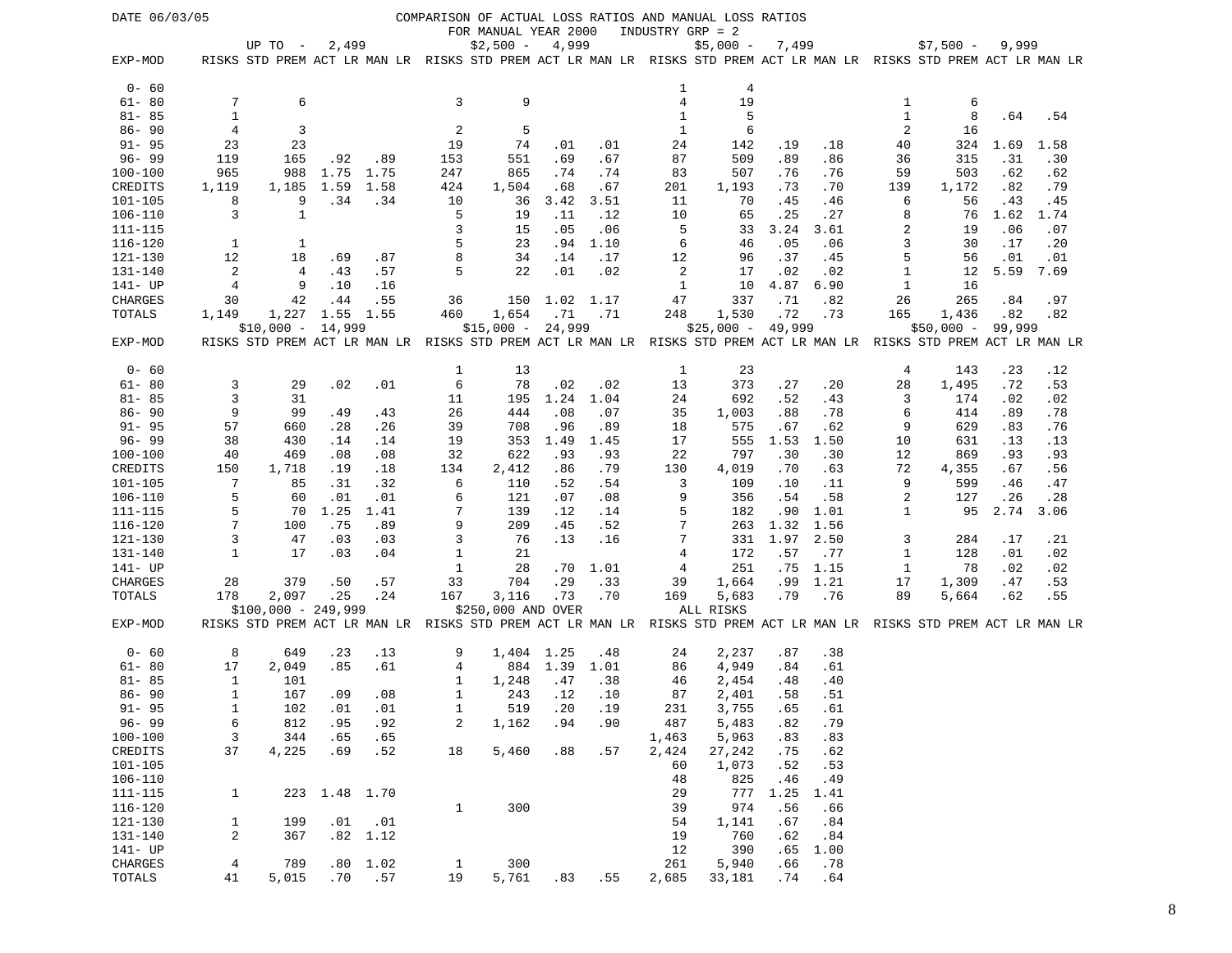| DATE 06/03/05          |                |                                                                                                                     |               |             |                |                      |                 |      |                  | COMPARISON OF ACTUAL LOSS RATIOS AND MANUAL LOSS RATIOS |        |      |     |             |        |      |
|------------------------|----------------|---------------------------------------------------------------------------------------------------------------------|---------------|-------------|----------------|----------------------|-----------------|------|------------------|---------------------------------------------------------|--------|------|-----|-------------|--------|------|
|                        |                |                                                                                                                     |               |             |                | FOR MANUAL YEAR 2001 |                 |      | INDUSTRY GRP = 2 |                                                         |        |      |     |             |        |      |
|                        |                | UP TO -                                                                                                             | 2,499         |             |                | $$2,500 -$           | 4,999           |      |                  | $$5,000 -$                                              | 7,499  |      |     | $$7,500 -$  | 9,999  |      |
| EXP-MOD                |                | RISKS STD PREM ACT LR MAN LR RISKS STD PREM ACT LR MAN LR RISKS STD PREM ACT LR MAN LR RISKS STD PREM ACT LR MAN LR |               |             |                |                      |                 |      |                  |                                                         |        |      |     |             |        |      |
| $0 - 60$               | 1              | 1                                                                                                                   |               |             |                |                      |                 |      | 1                | 3                                                       |        |      |     |             |        |      |
| $61 - 80$              | $\mathbf{1}$   |                                                                                                                     |               |             |                |                      |                 |      | $\mathbf{1}$     | $\overline{4}$                                          |        |      | 1   | 7           | 3.58   | 2.71 |
| $81 - 85$              |                |                                                                                                                     |               |             | 4              | 12                   |                 |      | $\mathbf{1}$     | 4                                                       |        |      | 4   | 28          | .05    | .04  |
| $86 - 90$              | 5              | 4                                                                                                                   |               |             | 3              | 9                    | .17             | .15  | 3                | 17                                                      | 1.09   | .96  | 4   | 31          | .04    | .04  |
| $91 - 95$              | 12             | 15                                                                                                                  | .18           | .17         | 10             | 33                   | .67             | .63  | 31               | 184                                                     | 2.26   | 2.13 | 48  | 402         | .46    | .43  |
| $96 - 99$              | 119            | 160                                                                                                                 | 2.21          | 2.15        | 166            | 607                  | 1.07            | 1.04 | 94               | 550                                                     | 1.05   | 1.02 | 38  | 314         | .21    | .20  |
| $100 - 100$            | 1,002          | 1,021                                                                                                               | 1.08          | 1.08        | 251            | 863                  | .38             | .38  | 80               | 483                                                     | .51    | .51  | 50  | 430         | .30    | .30  |
| CREDITS                | 1,140          | 1,202                                                                                                               | 1.22          | 1.21        | 434            | 1,524                | .66             | .65  | 211              | 1,246                                                   | 1.01   | .98  | 145 | 1,212       | .33    | .32  |
| $101 - 105$            | 4              | 6                                                                                                                   | .04           | .04         | 7              | 27                   | .36             | .36  | 6                | 41                                                      | .07    | .08  | 12  | 107         | .62    | .63  |
| $106 - 110$            | 3              | 1                                                                                                                   |               |             | 3              |                      | 13 16.78 18.09  |      | 3                | 18                                                      |        |      | 5   | 48          | .27    | .29  |
| 111-115                | 2              | 5                                                                                                                   |               |             | 3              | 14                   | .27             | .30  | 3                | 22                                                      |        |      | 8   | 77          | 1.17   | 1.31 |
| 116-120                | 3              | 3                                                                                                                   |               |             | 4              | 19                   | .31             | .36  |                  |                                                         |        |      | 2   | 23          |        |      |
| 121-130                | $\overline{3}$ | 5                                                                                                                   |               |             | 5              | 21                   | .05             | .06  | 12               | 93                                                      | .09    | .12  | 5   | 52          | .16    | .19  |
| 131-140                | $\sqrt{4}$     | 8                                                                                                                   |               |             | 2              | 11                   |                 |      | $\mathbf{1}$     | 8                                                       | .16    | .22  |     |             |        |      |
| 141- UP                | 4              | 4                                                                                                                   |               |             |                |                      |                 |      | 2                | 16                                                      |        |      | 2   | 30          | .29    | .46  |
| CHARGES                | 23             | 31                                                                                                                  | .01           | .01         | 24             | 105                  | 2.20            | 2.51 | 27               | 197                                                     | .07    | .08  | 34  | 338         | .55    | .63  |
| TOTALS                 | 1,163          | 1,233 1.19                                                                                                          |               | 1.19        | 458            | 1,628                | .75             | .75  | 238              | 1,443                                                   | .88    | .88  | 179 | 1,550       | .38    | .38  |
|                        |                | $$10,000 - 14,999$                                                                                                  |               |             |                | $$15,000 -$          | 24,999          |      |                  | $$25,000 -$                                             | 49,999 |      |     | $$50,000 -$ | 99,999 |      |
| EXP-MOD                |                | RISKS STD PREM ACT LR MAN LR RISKS STD PREM ACT LR MAN LR RISKS STD PREM ACT LR MAN LR RISKS STD PREM ACT LR MAN LR |               |             |                |                      |                 |      |                  |                                                         |        |      |     |             |        |      |
|                        |                |                                                                                                                     |               |             |                |                      |                 |      |                  |                                                         |        |      |     |             |        |      |
| $0 - 60$               | 1              | 6                                                                                                                   |               |             | 1              | 12                   |                 |      | 3                | 62                                                      | .06    | .03  | 1   | 42          |        |      |
| $61 - 80$              | $\overline{2}$ | 18                                                                                                                  | .03           | .02         | $\overline{c}$ | 30                   | .15             | .12  | 14               | 415                                                     | .08    | .06  | 19  | 969         | 1.09   | .81  |
| $81 - 85$              | $1\,$          | 10                                                                                                                  |               |             | 3              | 54                   | .21             | .18  | 25               | 762                                                     | .22    | .19  | 4   | 245         | .41    | .34  |
| $86 - 90$              | 6              | 65                                                                                                                  | .01           | .01         | 30             | 505                  | .52             | .46  | 25               | 726                                                     | 1.01   | .88  | 10  | 639         | 1.22   | 1.08 |
| $91 - 95$              | 56             | 643                                                                                                                 | .07           | .07         | 31             | 540                  | .86             | .80  | 23               | 688                                                     | 2.30   | 2.13 | 8   | 575         | .50    | .47  |
| $96 - 99$              | 37             | 440                                                                                                                 | .27           | .26         | 25             | 457                  | .15             | .15  | 12               | 375                                                     | .36    | .35  | 6   | 374         | 1.00   | .98  |
| $100 - 100$            | 41             | 486                                                                                                                 | .29           | .29         | 38             | 703                  | .67             | .67  | 31               | 1,005                                                   | 1.06   | 1.06 | 10  | 681         | .10    | .10  |
| CREDITS                | 144            | 1,669                                                                                                               | .18           | .18         | 130            | 2,300                | .56             | .52  | 133              | 4,033                                                   | .92    | .82  | 58  | 3,525       | .76    | .65  |
| $101 - 105$            | 10             | 119                                                                                                                 | .39           | .40         | 10             | 194                  | 1.54            | 1.58 | 9                | 321                                                     | .04    | .04  | 8   | 508         | .44    | .45  |
| 106-110                | 2              | 26                                                                                                                  | 7.33          | 7.85        | 6              | 139                  | .29             | .31  | 6                | 217                                                     | 1.13   | 1.22 | 4   | 315         | .23    | .24  |
| 111-115                | 7              | 97                                                                                                                  | .91           | 1.03        | 9              | 178                  | .05             | .06  | 7                | 261                                                     | .19    | .22  | 6   | 449         | .11    | .13  |
| $116 - 120$            | 2<br>5         | 28                                                                                                                  | 1.63          | 1.93        | 10             | 236                  | .58             | .68  | 7<br>9           | 307                                                     | .49    | .59  | 1   | 75          | 1.85   | 2.14 |
| $121 - 130$<br>131-140 |                | 74                                                                                                                  | .15           | .19         | 8              | 212                  | 2.29            | 2.85 | 3                | 430                                                     | 1.18   | 1.47 | 5   | 501         | .48    | .60  |
|                        | $1\,$          | 16                                                                                                                  |               |             | 3              | 77                   | 1.13            | 1.53 |                  | 142<br>108                                              | .79    | 1.06 | 4   | 420         | .33    | .45  |
| 141- UP<br>CHARGES     | 4<br>31        | 76<br>436                                                                                                           | .40<br>.94    | .63<br>1.11 | 46             |                      | 1,036 1.02 1.17 |      | 1<br>42          | 1,786                                                   | .60    | .72  | 28  | 2,268       | .38    | .44  |
| TOTALS                 | 175            | 2,105                                                                                                               | .34           | .34         | 176            | 3,336                | .70             | .70  | 175              | 5,820                                                   | .82    | .80  | 86  | 5,793       | .61    | .59  |
|                        |                | $$100,000 - 249,999$                                                                                                |               |             |                | \$250,000 AND OVER   |                 |      |                  | ALL RISKS                                               |        |      |     |             |        |      |
| EXP-MOD                |                | RISKS STD PREM ACT LR MAN LR RISKS STD PREM ACT LR MAN LR RISKS STD PREM ACT LR MAN LR RISKS STD PREM ACT LR MAN LR |               |             |                |                      |                 |      |                  |                                                         |        |      |     |             |        |      |
| $0 - 60$               | 8              | 642                                                                                                                 | .89           | .45         | 4              | 478                  | .86             | .31  | 20               | 1,247                                                   | .79    | .35  |     |             |        |      |
| $61 - 80$              | 18             | 2,104                                                                                                               | .89           | .62         | 7              | 1,862                | .38             | .26  | 65               | 5,409                                                   | .69    | .48  |     |             |        |      |
| $81 - 85$              | 3              | 322                                                                                                                 | 6.27          | 5.26        |                |                      |                 |      | 45               | 1,438                                                   | 1.60   | 1.34 |     |             |        |      |
| $86 - 90$              | 4              | 418                                                                                                                 | .32           | .28         | 1              | 426                  | .79             | .69  | 91               | 2,839                                                   | .80    | .70  |     |             |        |      |
| $91 - 95$              | 3              |                                                                                                                     | 318 .15 .14   |             | 2              | 779                  | .31             | .30  | 224              | 4,178                                                   | .79    | .74  |     |             |        |      |
| $96 - 99$              | 3              |                                                                                                                     | 488 1.03 1.02 |             |                |                      |                 |      | 500              | 3,766                                                   | .76    | .74  |     |             |        |      |
| $100 - 100$            | 7              | 914                                                                                                                 | .23           | .23         | 2              | 702                  | .07             | .07  | 1,512            | 7,289                                                   | .52    | .52  |     |             |        |      |
| CREDITS                | 46             | 5,207                                                                                                               | 1.03          | .78         | 16             | 4,248                | .41             | .29  | 2,457            | 26,166                                                  | .74    | .62  |     |             |        |      |
| $101 - 105$            | 2              | 377                                                                                                                 | .33           | .34         |                |                      |                 |      | 68               | 1,700                                                   | .46    | .47  |     |             |        |      |
| $106 - 110$            | 2              | 294                                                                                                                 | .24           | .26         |                |                      |                 |      | 34               | 1,070                                                   | .78    | .85  |     |             |        |      |
| $111 - 115$            |                |                                                                                                                     |               |             | $\mathbf{1}$   | 295                  |                 |      | 46               | 1,399                                                   | .21    | .24  |     |             |        |      |
| $116 - 120$            | $\mathbf{1}$   | 186                                                                                                                 | .39           | .45         | $\mathbf{1}$   |                      | 442 1.25 1.47   |      | 31               | 1,321                                                   | .84    | .98  |     |             |        |      |
| $121 - 130$            |                |                                                                                                                     |               |             |                |                      |                 |      | 52               | 1,387                                                   | .91    | 1.14 |     |             |        |      |
| 131-140                | 1              | 293                                                                                                                 | .01           | .01         | $\mathbf{1}$   | 511                  | .08             | .11  | 20               | 1,487                                                   | .26    | .35  |     |             |        |      |
| 141- UP                |                |                                                                                                                     |               |             |                |                      |                 |      | 13               | 234                                                     | .17    | .33  |     |             |        |      |
| CHARGES                | 6              | 1,151                                                                                                               | .23           | .27         | 3              | 1,249                | .47             | .59  | 264              | 8,597                                                   | .55    | .64  |     |             |        |      |
| TOTALS                 | 52             | 6,358                                                                                                               | .89           | .71         | 19             | 5,496                | .43             | .33  | 2,721            | 34,763                                                  | .69    | .62  |     |             |        |      |
|                        |                |                                                                                                                     |               |             |                |                      |                 |      |                  |                                                         |        |      |     |             |        |      |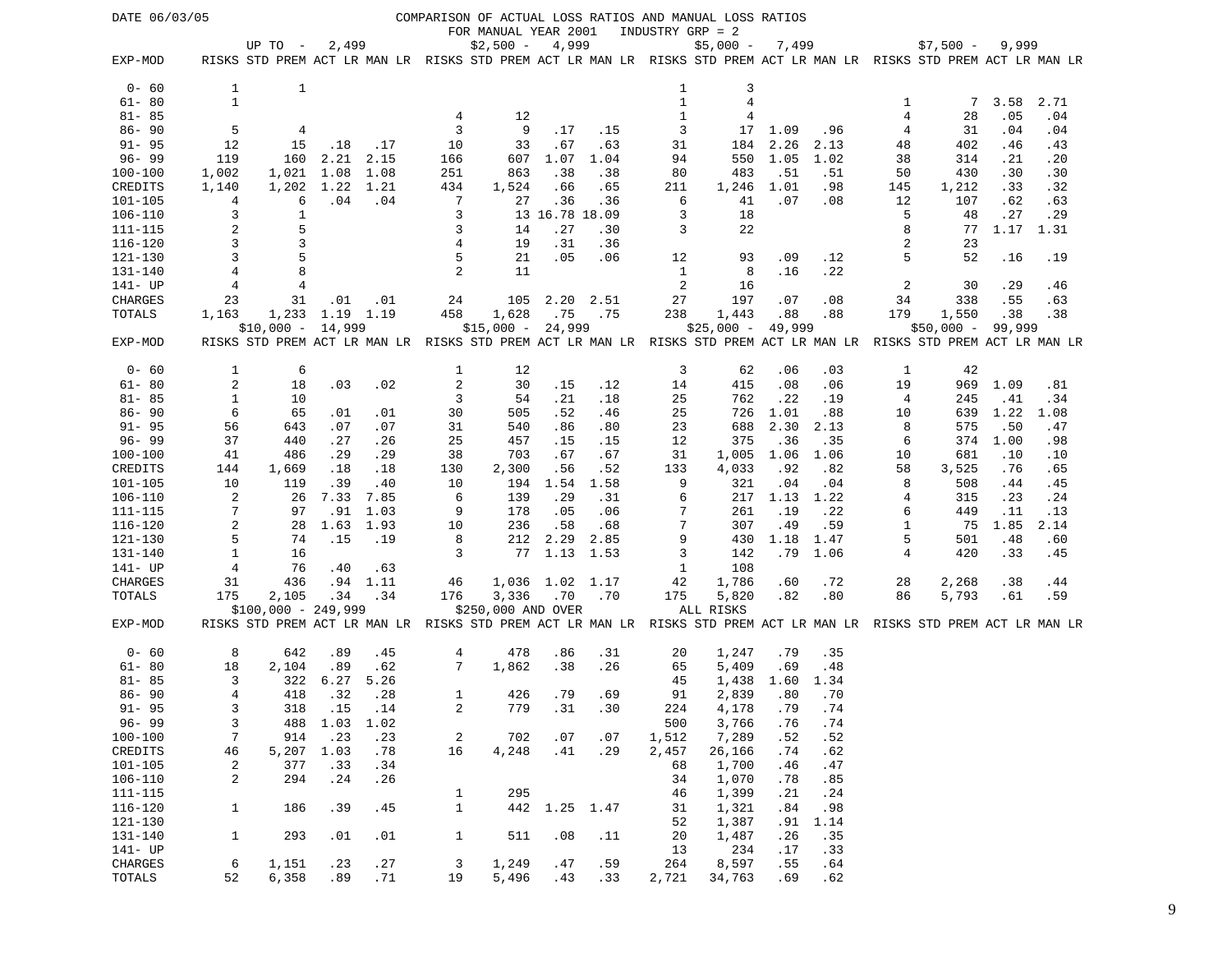| DATE 06/03/05              |                         |                                                                                                                     |             |           |                |                      |        |      |                | COMPARISON OF ACTUAL LOSS RATIOS AND MANUAL LOSS RATIOS |                 |            |        |             |           |      |
|----------------------------|-------------------------|---------------------------------------------------------------------------------------------------------------------|-------------|-----------|----------------|----------------------|--------|------|----------------|---------------------------------------------------------|-----------------|------------|--------|-------------|-----------|------|
|                            |                         |                                                                                                                     |             |           |                | FOR MANUAL YEAR 2002 |        |      |                | INDUSTRY GRP = 2                                        |                 |            |        |             |           |      |
|                            |                         | UP TO -                                                                                                             | 2,499       |           |                | $$2,500 -$           | 4,999  |      |                | $$5,000 -$                                              | 7,499           |            |        | $$7,500 -$  | 9,999     |      |
| EXP-MOD                    |                         | RISKS STD PREM ACT LR MAN LR RISKS STD PREM ACT LR MAN LR RISKS STD PREM ACT LR MAN LR RISKS STD PREM ACT LR MAN LR |             |           |                |                      |        |      |                |                                                         |                 |            |        |             |           |      |
|                            |                         |                                                                                                                     |             |           |                |                      |        |      |                |                                                         |                 |            |        |             |           |      |
| $0 - 60$                   |                         |                                                                                                                     |             |           |                |                      |        |      |                |                                                         |                 |            |        |             |           |      |
| $61 - 80$                  | 2                       | 2                                                                                                                   |             |           | 2              | 4                    |        |      |                |                                                         |                 |            |        |             |           |      |
| $81 - 85$                  | $\overline{c}$          |                                                                                                                     | 49.95 40.73 |           | $\overline{c}$ | 7                    |        |      | $\overline{c}$ | 12                                                      | 1.02            | .85        | 3      | 21          | .22       | .18  |
| $86 - 90$                  | 8                       | 7                                                                                                                   |             |           | 2              | 6                    |        |      | 3              | 19                                                      | .56             | .49        | 4      | 34          | .28       | .25  |
| $91 - 95$                  | 13                      | 14                                                                                                                  |             |           | 18             | 66                   | 2.28   | 2.13 | 26             | 153                                                     | .03             | .03        | 32     | 266         | .21       | .20  |
| $96 - 99$                  | 86                      | 115                                                                                                                 | .01         | .01       | 159            | 582                  | .11    | .11  | 92             | 548                                                     | .31             | .30        | 34     | 280         | 8.08      | 7.83 |
| $100 - 100$                | 847                     | 928                                                                                                                 | .15         | .15       | 233            | 835                  | .75    | .75  | 102            |                                                         | 621 11.21 11.21 |            | 72     | 626         | 4.46      | 4.46 |
| CREDITS                    | 958                     | 1,066                                                                                                               | .15         | .15       | 416            | 1,500                | .56    | .55  | 225            | 1,353                                                   | 5.29            | 5.17       | 145    | 1,226       | 4.18      | 4.07 |
| $101 - 105$                | 9<br>2                  | 14<br>2                                                                                                             |             | 1.81 1.84 | 9              | 35                   | 1.63   | 1.66 | 7              | 44                                                      | 1.84<br>.39     | 1.90       | 5      | 46          | .21       | .21  |
| $106 - 110$<br>$111 - 115$ |                         |                                                                                                                     |             |           |                |                      |        |      | 12<br>6        | 86<br>42                                                | .02             | .42<br>.03 | 3<br>3 | 27<br>30    | 1.03      | 1.10 |
| $116 - 120$                | 2                       | 6                                                                                                                   |             |           | 3              | 15                   | .36    | .43  | 3              | 24                                                      |                 |            | 5      | 56          | .30       | .35  |
| 121-130                    | 4                       | 6                                                                                                                   |             |           | 2              | 11                   |        |      | 7              | 53                                                      | .03             | .03        | 7      | 74          | .34       | .42  |
| $131 - 140$                | 3                       | 5                                                                                                                   |             |           | $\mathbf{1}$   | 6                    |        |      |                |                                                         |                 |            |        |             |           |      |
| 141- UP                    | 3                       | 5                                                                                                                   | .16         | .24       |                |                      |        |      | 1              | 8                                                       |                 |            | 3      | 38          |           |      |
| CHARGES                    | 23                      | 37                                                                                                                  | .69         | .81       | 15             | 66                   | .94    | 1.04 | 36             | 258                                                     | .45             | .51        | 26     | 273         | .29       | .35  |
| TOTALS                     | 981                     | 1,103                                                                                                               | .17         | .17       | 431            | 1,565                | .58    | .57  | 261            | 1,611                                                   | 4.52 4.51       |            | 171    | 1,499       | 3.47 3.49 |      |
|                            |                         | $$10,000 -$                                                                                                         | 14,999      |           |                | $$15,000 -$          | 24,999 |      |                | $$25,000 - 49,999$                                      |                 |            |        | $$50,000 -$ | 99,999    |      |
| EXP-MOD                    |                         | RISKS STD PREM ACT LR MAN LR RISKS STD PREM ACT LR MAN LR RISKS STD PREM ACT LR MAN LR RISKS STD PREM ACT LR MAN LR |             |           |                |                      |        |      |                |                                                         |                 |            |        |             |           |      |
|                            |                         |                                                                                                                     |             |           |                |                      |        |      |                |                                                         |                 |            |        |             |           |      |
| $0 - 60$                   | 1                       | 5                                                                                                                   |             |           |                |                      |        |      |                |                                                         |                 |            | 3      |             | 114 1.14  | .65  |
| $61 - 80$                  | $\overline{4}$          | 38                                                                                                                  | .02         | .02       | 3              | 55                   | .01    | .01  | 10             | 321                                                     | .19             | .14        | 29     | 1,467       | 1.71      | 1.27 |
| $81 - 85$                  | 4                       | 41                                                                                                                  | .03         | .02       | 12             | 215                  | .04    | .04  | 21             | 616                                                     | .12             | .10        | 9      | 478         | .85       | .70  |
| $86 - 90$                  | 7                       | 78                                                                                                                  | .01         | .01       | 33             | 592                  | .37    | .33  | 26             | 817                                                     | .14             | .13        | 7      | 435         | .28       | .25  |
| $91 - 95$                  | 72                      | 822                                                                                                                 | .12         | .11       | 50             | 888                  | .30    | .28  | 28             | 858                                                     | .28             | .26        | 7      | 464         | .63       | .59  |
| $96 - 99$                  | 40                      | 458                                                                                                                 | .70         | .68       | 37             | 667                  | .44    | .43  | 18             | 632                                                     | .80             | .77        | 10     | 699         | .41       | .40  |
| $100 - 100$                | 49                      | 596                                                                                                                 | .90         | .90       | 28             | 551                  | .49    | .49  | 38             | 1,230                                                   | .35             | .35        | 5      | 300         |           |      |
| CREDITS                    | 177                     | 2,039                                                                                                               | .47         | .45       | 163            | 2,967                | .36    | .33  | 141            | 4,473                                                   | .32             | .29        | 70     | 3,956       | .95       | .79  |
| $101 - 105$                | 11                      | 136                                                                                                                 | .56         | .57       | 8              | 157                  | .65    | .67  | 11             | 395                                                     | .69             | .71        | 6      | 462         | .78       | .80  |
| 106-110                    | 2                       | 26                                                                                                                  | .03         | .03       | 6              | 130                  | .75    | .81  | 9              | 342                                                     | .29             | .31        | 4      | 276         | .10       | .11  |
| $111 - 115$                | 4                       | 58                                                                                                                  | .02         | .03       | 6              | 127                  | .03    | .04  | 13             | 536                                                     | .65             | .73        | 5      | 373         | .58       | .66  |
| $116 - 120$                | 6                       | 85                                                                                                                  | .09         | .11       | 11             | 268                  | .74    | .88  | 4              | 157                                                     | .14             | .16        | 1      | 68          | .09       | .11  |
| $121 - 130$                | 6                       | 86                                                                                                                  | 1.62        | 2.00      | 11             | 257                  | .17    | .22  | 10             | 415                                                     | .77             | .96        | 3      | 298         | .26       | .32  |
| 131-140                    | $\overline{\mathbf{c}}$ | 29                                                                                                                  | .17         | .23       | 6              | 143                  | .91    | 1.23 | 3              | 126                                                     | .21             | .28        | 2      | 205         | .24       | .31  |
| 141- UP                    | 4                       | 74                                                                                                                  | .02         | .03       | 3              | 116                  | .41    | .85  | 2              | 124                                                     | .41             | .62        | 2      | 165         | .54       | .77  |
| CHARGES                    | 35                      | 495                                                                                                                 | .47         | .56       | 51             | 1,198                | .52    | .64  | 52             | 2,095                                                   | .54             | .62        | 23     | 1,848       | .45       | .52  |
| TOTALS                     | 212                     | 2,534                                                                                                               | .47         | .46       | 214            | 4,164                | .40    | .40  | 193            | 6,568                                                   | .39             | .38        | 93     | 5,804       | .79       | .72  |
|                            |                         | $$100,000 - 249,999$                                                                                                |             |           |                | \$250,000 AND OVER   |        |      |                | ALL RISKS                                               |                 |            |        |             |           |      |
| EXP-MOD                    |                         | RISKS STD PREM ACT LR MAN LR RISKS STD PREM ACT LR MAN LR RISKS STD PREM ACT LR MAN LR RISKS STD PREM ACT LR MAN LR |             |           |                |                      |        |      |                |                                                         |                 |            |        |             |           |      |
| $0 - 60$                   | 11                      | 748                                                                                                                 | .38         | .19       | 7              | 1,205                | .29    | .12  | 22             | 2,072                                                   | .37             | .16        |        |             |           |      |
| $61 - 80$                  | 18                      | 2,109                                                                                                               | .67         | .49       | 4              | 853                  | .47    | .31  | 72             | 4,849                                                   | .90             | .65        |        |             |           |      |
| $81 - 85$                  | 5                       | 656                                                                                                                 | .26         | .22       |                |                      |        |      | 60             | 2,046                                                   | .34             | .28        |        |             |           |      |
| $86 - 90$                  | 4                       | 455                                                                                                                 | .20         | .17       | 1              | 281                  | .67    | .58  | 95             | 2,722                                                   | .28             | .24        |        |             |           |      |
| $91 - 95$                  | $\overline{c}$          | 410                                                                                                                 | .38         | .36       | 1              | 615                  | .10    | .09  | 249            | 4,557                                                   | .29             | .27        |        |             |           |      |
| $96 - 99$                  | 3                       | 448                                                                                                                 | .23         | .22       |                |                      |        |      | 479            | 4,429                                                   | .90             | .88        |        |             |           |      |
| $100 - 100$                | $\overline{4}$          | 545                                                                                                                 | .21         | .21       | $\mathbf{1}$   | 493                  |        |      | 1,379          | 6,724                                                   | 1.77            | 1.77       |        |             |           |      |
| CREDITS                    | 47                      | 5,371                                                                                                               | .44         | .33       | 14             | 3,447                | .29    | .17  | 2,356          | 27,399                                                  | .87             | .72        |        |             |           |      |
| $101 - 105$                | 4                       | 616                                                                                                                 | .58         | .61       |                |                      |        |      | 70             | 1,904                                                   | .70             | .73        |        |             |           |      |
| $106 - 110$                | $\overline{c}$          | 412                                                                                                                 | .18         | .20       | $\mathbf{1}$   | 303                  | .81    | .88  | 41             | 1,605                                                   | .38             | .41        |        |             |           |      |
| $111 - 115$                | 1                       | 121                                                                                                                 | .46         | .52       |                |                      |        |      | 38             | 1,287                                                   | .48             | .55        |        |             |           |      |
| $116 - 120$                | $\overline{c}$          | 310                                                                                                                 | .15         | .18       |                |                      |        |      | 37             | 989                                                     | .31             | .37        |        |             |           |      |
| $121 - 130$                |                         |                                                                                                                     |             |           |                |                      |        |      | 50             | 1,201                                                   | .50             | .63        |        |             |           |      |
| 131-140                    | $\mathbf{1}$            | 265                                                                                                                 | 1.11        | 1.54      |                |                      |        |      | 18             | 779                                                     | .65             | .87        |        |             |           |      |
| 141- UP                    | 4                       | 1,012                                                                                                               | .16         | .32       |                |                      |        |      | 22             | 1,542                                                   | .23             | .42        |        |             |           |      |
| CHARGES                    | 14                      | 2,735                                                                                                               | .36         | .49       | $\mathbf{1}$   | 303                  | .81    | .88  | 276            | 9,307                                                   | .47             | .56        |        |             |           |      |
| TOTALS                     | 61                      | 8,107                                                                                                               | .41         | .36       | 15             | 3,750                | .33    | .21  | 2,632          | 36,706                                                  | .77             | .69        |        |             |           |      |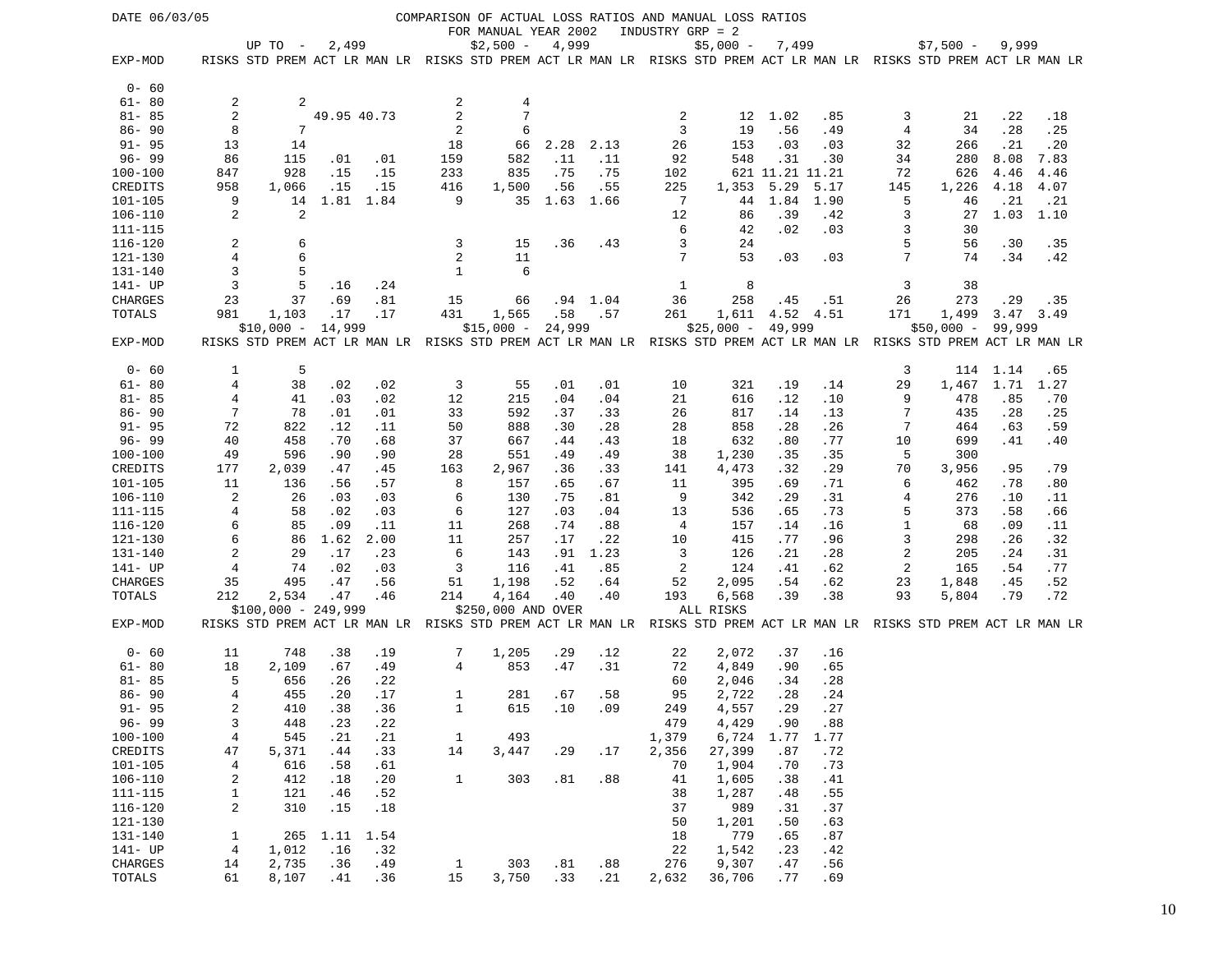| DATE 06/03/05                 |                   |                      |            |            |                    |                      |             |            |                  | COMPARISON OF ACTUAL LOSS RATIOS AND MANUAL LOSS RATIOS                                                             |        |             |              |             |               |      |
|-------------------------------|-------------------|----------------------|------------|------------|--------------------|----------------------|-------------|------------|------------------|---------------------------------------------------------------------------------------------------------------------|--------|-------------|--------------|-------------|---------------|------|
|                               |                   |                      |            |            |                    | FOR MANUAL YEAR 1998 |             |            | INDUSTRY GRP = 3 |                                                                                                                     |        |             |              |             |               |      |
|                               |                   | UP TO -              | 2,499      |            |                    | $$2,500 -$           | 4,999       |            |                  | $$5,000 -$                                                                                                          | 7,499  |             |              | $$7,500 -$  | 9,999         |      |
| EXP-MOD                       |                   |                      |            |            |                    |                      |             |            |                  | RISKS STD PREM ACT LR MAN LR RISKS STD PREM ACT LR MAN LR RISKS STD PREM ACT LR MAN LR RISKS STD PREM ACT LR MAN LR |        |             |              |             |               |      |
|                               |                   |                      |            |            |                    |                      |             |            |                  |                                                                                                                     |        |             |              |             |               |      |
| $0 - 60$                      | 7                 | 3                    | 2.54       | .79        | 1                  | $\overline{c}$       |             |            | 1                | 3                                                                                                                   |        |             | 1            |             | 3 38.05 50.25 |      |
| $61 - 80$                     | 8                 | 5                    |            |            | $\,4$              | 12                   |             |            | $\overline{c}$   | 10                                                                                                                  | .08    | .06         | $\mathbf{1}$ | 5           |               |      |
| $81 - 85$                     | 2                 | 1                    |            |            | 3                  | 10                   |             |            |                  |                                                                                                                     |        |             | 3            | 22          | .06           | .05  |
| $86 - 90$                     | 12                | 12                   | .18        | .16        | 3                  | 9                    | 2.95        | 2.65       | 3                | 16                                                                                                                  |        |             | 3            | 22          | .09           | .08  |
| $91 - 95$                     | 34                | 33                   | .39        | .36        | 48                 | 173                  | .21         | .19        | 80               | 478                                                                                                                 | .58    | .55         | 92           | 764         | .70           | .66  |
| $96 - 99$                     | 344               | 476                  | .58        | .57        | 525                | 1,911                | .27         | .27        | 275              | 1,622                                                                                                               | .39    | .37         | 88           | 723         | .55           | .53  |
| $100 - 100$                   | 8,345             | 5,376                | .44        | .44        | 642                | 2,186                | .59         | .59        | 165              | 996                                                                                                                 | .55    | .55         | 75           | 647         | .46           | .46  |
| CREDITS                       | 8,752             | 5,905                | .45        | .45        | 1,226              | 4,304                | .43         | .43        | 526              | 3,124                                                                                                               | .47    | .45         | 263          | 2,188       | .78           | .75  |
| 101-105                       | 23                | 35                   | .07        | .07        | 40                 | 153                  | 1.21        | 1.23       | 40               | 252                                                                                                                 | .12    | .12         | 19           | 163         | .22           | .23  |
| 106-110                       | 13                | 16                   | .03        | .03        | 20                 | 82                   | .15         | .16        | 19               | 128                                                                                                                 | 1.66   | 1.78        | 8            | 75          | .01           | .02  |
| 111-115                       | 7                 | -8                   | 1.46       | 1.65       | 12                 | 52                   | .16         | .18        | 6                | 42                                                                                                                  | .15    | .17         | 5            | 48          | .27           | .31  |
| $116 - 120$                   | 9                 | 14                   |            |            | 9                  | 37                   | .02         | .02        | 8                | 58                                                                                                                  | .27    | .32         | 3            | 34          | .03           | .04  |
| 121-130                       | 10                | 10                   |            |            | 20                 | 95                   | .06         | .08        | 14               | 108                                                                                                                 | .20    | .25         | 12           | 120         | .62           | .77  |
| 131-140                       | 8                 | 15                   | .12        | .17        | 8                  | 39                   | .19         | .25        | 7                | 60                                                                                                                  | .07    | .09         | 4            | 46          | .13           | .18  |
| 141- UP                       | 10                | 10                   | .20        | .35        | 7                  | 41                   | .60         | .96        | 7                | 63                                                                                                                  | .12    | .18         | 4            | 54          | .08           | .13  |
| CHARGES                       | 80                | 108                  | .17        | .20        | 116                | 499                  | .49         | .56        | 101              | 709                                                                                                                 | .42    | .48         | 55           | 540         | .25           | .29  |
| TOTALS                        | 8,832             | 6,013                | .44        | .44        | 1,342              | 4,803                | .44         | .44        | 627              | 3,833                                                                                                               | .46    | .46         | 318          | 2,729       | .68           | .67  |
|                               |                   | $$10,000 -$          | 14,999     |            |                    | $$15,000 -$          | 24,999      |            |                  | $$25,000 -$                                                                                                         | 49,999 |             |              | $$50,000 -$ | 99,999        |      |
| EXP-MOD                       |                   |                      |            |            |                    |                      |             |            |                  | RISKS STD PREM ACT LR MAN LR RISKS STD PREM ACT LR MAN LR RISKS STD PREM ACT LR MAN LR RISKS STD PREM ACT LR MAN LR |        |             |              |             |               |      |
|                               |                   |                      |            |            |                    |                      |             |            |                  |                                                                                                                     |        |             |              |             |               |      |
| $0 - 60$                      | 1                 |                      | 4 18.76    | 6.83       | 1                  | 12                   |             |            | 7                | 123                                                                                                                 | .39    | .20         | 3            | 109         | .85           | .45  |
| $61 - 80$                     | 3                 | 30                   | .15        | .11        | 6                  | 102                  | .25         | .19        | 28               | 869                                                                                                                 | .41    | .31         | 36           | 1,958       | .71           | .51  |
| $81 - 85$                     | 6                 | 57                   | .57        | .47        | 12                 | 209                  | .86         | .72        | 28               | 820                                                                                                                 | .48    | .40         | 10           | 538         | .34           | .28  |
| $86 - 90$                     | 18                | 205                  | .19        | .17        | 62                 | 1,072                | .55         | .49        | 32               | 937                                                                                                                 | .44    | .39         | 14           | 808         | 1.25          | 1.10 |
| $91 - 95$                     | 119               | 1,336                | 1.13       | 1.05       | 79                 | 1,367                | .19         | .18        | 37               | 1,161                                                                                                               | .47    | .44         | 16           | 989         | .34           | .31  |
| $96 - 99$                     | 72                | 820                  | .21        | .20        | 29                 | 539                  | 1.59        | 1.56       | 17               | 602                                                                                                                 | 1.03   | 1.00        | 10           | 653         | .40           | .39  |
| 100-100                       | 70                | 857                  | .92        | .92        | 78                 | 1,501                | .42         | .42        | 60               | 2,060                                                                                                               | .36    | .36         | 20           | 1,521       | .52           | .52  |
| CREDITS                       | 289               | 3,308                | .79        | .75        | 267                | 4,802                | .53         | .50        | 209              | 6,572                                                                                                               | .47    | .42         | 109          | 6,576       | .61           | .52  |
| 101-105                       | 18                | 227                  | .55        | .56        | 11                 | 202                  | .33         | .34        | 19               | 708                                                                                                                 | .71    | .73         | 6            | 461         | .42           | .44  |
| 106-110                       | 16                | 226                  | .89        | .96        | $7\phantom{.0}$    | 151                  | .13         | .15        | 13               | 466                                                                                                                 | .88    | .95         | 13           | 907         | .94           | 1.01 |
| $111 - 115$                   | 6                 | 90                   | .19        | .22        | 12                 | 252                  | .11         | .12        | 7                | 298                                                                                                                 | .45    | .51         | 5            | 383         | .11           | .13  |
| $116 - 120$                   | 15                | 219                  | .34        | .40        | 11                 | 243                  | 1.38        | 1.62       | 9                | 345                                                                                                                 | .88    | 1.04        | 5            | 428         | .15           | .18  |
| 121-130                       | 11                | 173                  | .07        | .09        | 10                 | 247                  | .11         | .14        | 13               | 603                                                                                                                 | .43    | .54         | 6            | 548         | .78           | .95  |
| $131 - 140$                   | 7                 | 112                  | .19        | .26        | 5                  | 121                  | 1.08        | 1.47       | 9                | 442                                                                                                                 | .14    | .19         | 4            | 418         | .84           | 1.12 |
| 141- UP                       | 9                 | 187                  | .17        | .26        | 13                 | 443                  | .68         | 1.15       | 18               | 996                                                                                                                 | 1.05   | 1.64        | 14           | 1,536       | .70           | 1.14 |
| CHARGES                       | 82                | 1,232                | .39        | .46        | 69                 | 1,658                | .55         | .69        | 88               | 3,859                                                                                                               | .71    | .87         | 53           | 4,680       | .64           | .81  |
| TOTALS                        | 371               | 4,540                | .68        | .68        | 336                | 6,460                | .54         | .54        | 297              | 10,431                                                                                                              | .56    | .56         | 162          | 11,256      | .63           | .62  |
|                               |                   | $$100,000 - 249,999$ |            |            |                    | \$250,000 AND OVER   |             |            |                  | ALL RISKS                                                                                                           |        |             |              |             |               |      |
| EXP-MOD                       |                   |                      |            |            |                    |                      |             |            |                  | RISKS STD PREM ACT LR MAN LR RISKS STD PREM ACT LR MAN LR RISKS STD PREM ACT LR MAN LR RISKS STD PREM ACT LR MAN LR |        |             |              |             |               |      |
| $0 - 60$                      | 4                 | 325                  | .17        | .10        | 10                 | 3,104                | .46         | .22        | 36               | 3,688                                                                                                               | .59    | .28         |              |             |               |      |
| $61 - 80$                     |                   |                      |            |            |                    |                      |             |            |                  |                                                                                                                     |        |             |              |             |               |      |
|                               | 19                | 1,915                | .45        | .31        | 11                 | 4,136                | .57         | .39        | 118              | 9,042                                                                                                               | .55    | .39         |              |             |               |      |
| $81 - 85$                     | 8<br>7            | 976                  | 1.30       | 1.09       | 2                  | 510                  | .71         | .59        | 74               | 3,143                                                                                                               | . 77   | .64         |              |             |               |      |
| $86 - 90$<br>$91 - 95$        |                   | 911<br>592           | .68<br>.40 | .59<br>.37 | 1<br>3             | 345                  | .57<br>.32  | .50<br>.29 | 155              | 4,337<br>512 11,002                                                                                                 | .67    | .59<br>. 43 |              |             |               |      |
| $96 - 99$                     | 4<br>8            | 1,026                |            |            | 3                  | 4,108<br>977         |             |            |                  | 9,349                                                                                                               | .46    | .46         |              |             |               |      |
| $100 - 100$                   | 12                | 1,652                | .34        | .33        |                    | 6,748                | .38<br>.43  | .37        | 1,371<br>9,479   | 23,544                                                                                                              | .48    | .49         |              |             |               |      |
|                               |                   |                      | .68        | .68        | 12                 |                      |             | .43        |                  |                                                                                                                     | .49    |             |              |             |               |      |
| <b>CREDITS</b><br>$101 - 105$ | 62<br>2           | 7,397<br>295         | .61<br>.19 | .51        | 42<br>$\mathbf{1}$ | 19,928               | .45<br>1.03 | .34        | 11,745           | 64,104<br>3,042                                                                                                     | .52    | .45<br>.59  |              |             |               |      |
|                               |                   |                      |            | .19        |                    | 548                  |             | 1.06       | 179              |                                                                                                                     | .58    |             |              |             |               |      |
| $106 - 110$                   | 5                 | 823                  | .50        | .54        | 1                  | 295                  | .25         | .27        | 115              | 3,170                                                                                                               | .69    | .75         |              |             |               |      |
| $111 - 115$                   | $\overline{4}$    | 599                  | 1.85       | 2.08       | 1                  | 499                  | .04         | .04        | 65               | 2,270                                                                                                               | .61    | .69         |              |             |               |      |
| $116 - 120$<br>$121 - 130$    | $\mathbf{1}$<br>5 | 170                  | .25        | .29        |                    |                      |             |            | 70               | 1,548                                                                                                               | .54    | .64         |              |             |               |      |
|                               |                   | 1,021                | .42        | .52        | 2                  | 746                  | .70         | .89        | 103              | 3,671                                                                                                               | .49    | .60         |              |             |               |      |
| 131-140                       | 8                 | 1,702                | .38        | .51        | $\mathbf{1}$       | 1,363                | .64         | .84        | 61               | 4,318                                                                                                               | .49    | .65         |              |             |               |      |
| $141 - UP$                    | 5                 | 1,281                | .11        | .16        | 3                  | 2,335                | .67         | 1.15       | 90               | 6,945                                                                                                               | .60    | .98         |              |             |               |      |
| CHARGES                       | 30                | 5,891                | .48        | .60        | 9                  | 5,786                | .62         | .85        | 683              | 24,963                                                                                                              | .57    | .72         |              |             |               |      |
| TOTALS                        | 92                | 13,288               | .55        | .54        | 51                 | 25,714               | .49         | .42        | 12,428           | 89,067                                                                                                              | .54    | .51         |              |             |               |      |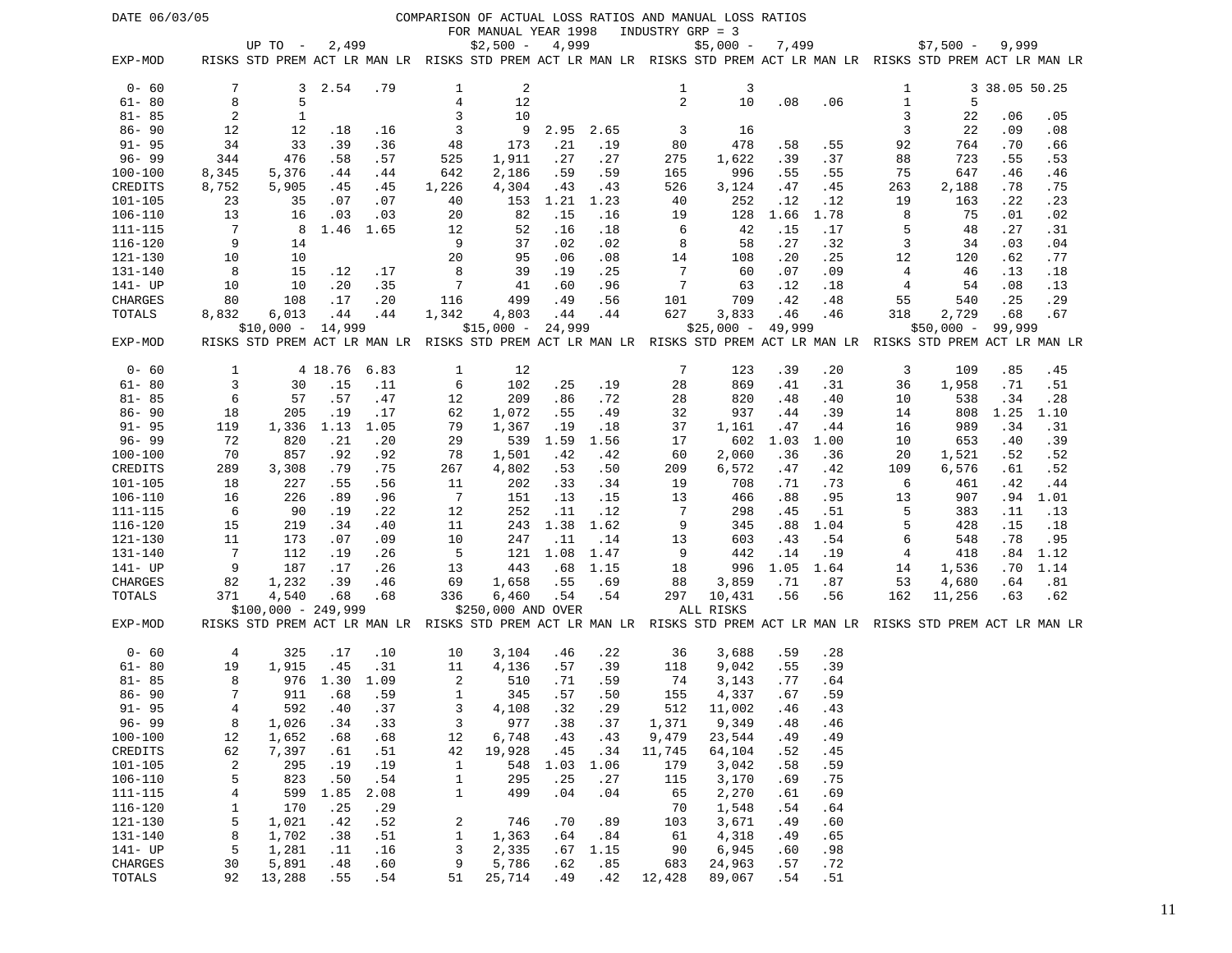| DATE 06/03/05          |                |                                                                                                                                  |                |            |                 |                      |               |            |                  | COMPARISON OF ACTUAL LOSS RATIOS AND MANUAL LOSS RATIOS                                               |            |            |                |                |                |            |
|------------------------|----------------|----------------------------------------------------------------------------------------------------------------------------------|----------------|------------|-----------------|----------------------|---------------|------------|------------------|-------------------------------------------------------------------------------------------------------|------------|------------|----------------|----------------|----------------|------------|
|                        |                |                                                                                                                                  |                |            |                 | FOR MANUAL YEAR 1999 |               |            | INDUSTRY GRP = 3 |                                                                                                       |            |            |                |                |                |            |
| EXP-MOD                |                | UP TO $-$<br>RISKS STD PREM ACT LR MAN LR RISKS STD PREM ACT LR MAN LR RISKS STD PREM ACT LR MAN LR RISKS STD PREM ACT LR MAN LR | 2,499          |            |                 | $$2,500 -$           | 4,999         |            |                  | $$5,000 -$                                                                                            | 7,499      |            |                | $$7,500 -$     | 9,999          |            |
| $0 - 60$               | 1              |                                                                                                                                  |                |            |                 |                      |               |            |                  |                                                                                                       |            |            |                |                |                |            |
| $61 - 80$              | 10             | 9                                                                                                                                | .12            | .09        | 2               | 5                    |               |            | 5                | 22                                                                                                    | .33        | .25        | 3              | 20             | .06            | .04        |
| $81 - 85$              | 5              | 4                                                                                                                                |                |            | $\mathbf{1}$    | 3                    |               |            | 2                | 10                                                                                                    |            |            | 3              |                | 23 15.85 13.33 |            |
| $86 - 90$              | 11             | 8                                                                                                                                | .40            | .35        | 6               | 18                   |               |            | 6                | 32                                                                                                    | .27        | .24        | 4              | 30             | .86            | .75        |
| $91 - 95$              | 33             | 37                                                                                                                               | .06            | .06        | 42              | 153                  | .07           | .06        | 83               | 493                                                                                                   | .63        | .59        | 115            | 926            | .23            | .21        |
| $96 - 99$              | 355            | 483                                                                                                                              | .82            | .79        | 517             | 1,846                | . 77          | .75        | 240              | 1,407                                                                                                 | .71        | .69        | 79             | 669            | .81            | .78        |
| $100 - 100$            | 8,639          | 5,364                                                                                                                            | .73            | .73        | 585             | 2,030                | .96           | .96        | 130              | 793                                                                                                   | .51        | .51        | 63             | 546            | .43            | .43        |
| CREDITS                | 9,054          | 5,905                                                                                                                            | .73            | .73        | 1,153           | 4,055                | .83           | .82        | 466              | 2,757                                                                                                 | .62        | .61        | 267            | 2,213          | .62            | .60        |
| $101 - 105$            | 24             | 33                                                                                                                               | 1.13           | 1.15       | 37              | 143                  | .61           | .62        | 34               | 209                                                                                                   | .39        | .40        | 18             | 154            | 1.59           | 1.63       |
| $106 - 110$            | 17             | 24                                                                                                                               | .41            | .45        | 19              | 82                   | .05           | .05        | 14               | 95                                                                                                    | .42        | .44        | 6              | 56             | .53            | .56        |
| 111-115                | 11             | 16                                                                                                                               |                |            | 10              | 42                   | .11           | .12        | 8                | 58                                                                                                    | 3.19       | 3.58       | 2              | 18             | .44            | .49        |
| $116 - 120$            | $\overline{4}$ | 2                                                                                                                                |                |            | 10              | 42                   | .75           | .89        | 6                | 45                                                                                                    | .04        | .05        | 9              | 92             | 1.74           | 2.05       |
| 121-130                | 14             | 19                                                                                                                               | .01            | .01        | 24              | 114                  | .30           | .37        | 19               | 147                                                                                                   | .38        | .47        | 12             | 133            | 2.68           | 3.31       |
| 131-140                | 2              | 2                                                                                                                                | .26            | .34        | 5               | 19                   |               |            | 2                | 15                                                                                                    |            |            | 3              | 35             | .58            | .78        |
| 141- UP                | 7              |                                                                                                                                  | 11 12.42 20.36 |            | 12              | 60                   | 1.54          | 2.24       | 3                | 27                                                                                                    | .02        | .03        | 6              | 84             | .15            | .24        |
| CHARGES                | 79             | 108                                                                                                                              | 1.73           | 1.97       | 117             | 502                  | .51           | .58        | 86               | 596                                                                                                   | .61        | .69        | 56             | 573            | 1.46           | 1.71       |
| TOTALS                 | 9,133          | 6,013                                                                                                                            | .75<br>14,999  | .75        | 1,270           | 4,556<br>$$15,000 -$ | .80<br>24,999 | .80        | 552              | 3,353                                                                                                 | .62        | .62        | 323            | 2,785          | .80            | .79        |
| EXP-MOD                |                | $$10,000 -$<br>RISKS STD PREM ACT LR MAN LR                                                                                      |                |            |                 |                      |               |            |                  | $$25,000 -$<br>RISKS STD PREM ACT LR MAN LR RISKS STD PREM ACT LR MAN LR RISKS STD PREM ACT LR MAN LR | 49,999     |            |                | $$50,000 -$    | 99,999         |            |
|                        |                |                                                                                                                                  |                |            |                 |                      |               |            |                  |                                                                                                       |            |            |                |                |                |            |
| $0 - 60$               | 1              | 6                                                                                                                                | .30            | .16        | 1               | 10                   | .87           | .41        | 2                | 29                                                                                                    | .06        | .03        | 3              | 102            | 1.05           | .56        |
| $61 - 80$              |                |                                                                                                                                  |                |            | 5               | 71                   | .53           | .40        | 24               | 661                                                                                                   | .53        | .40        | 38             | 1,902          | .45            | .32        |
| $81 - 85$              | 8              | 85                                                                                                                               | .32            | .27        | 18              | 315                  | .80           | .67        | 27               | 772                                                                                                   | .36        | .30        | 15             | 861            | .73            | .60        |
| $86 - 90$              | 26             | 292                                                                                                                              | .79            | .70        | 53              | 870                  | .34           | .30        | 34               | 993                                                                                                   | .75        | .66        | 9              | 558            | .12            | .11        |
| $91 - 95$              | 139            | 1,559                                                                                                                            | .45            | .42        | 49              | 861                  | .53           | .49        | 30               | 914                                                                                                   | .73        | .68        | 19             | 1,259          | 1.11           | 1.03       |
| $96 - 99$              | 53             | 612                                                                                                                              | .34            | .33        | 31              | 573                  | .72           | .70        | 19               | 636                                                                                                   | .38        | .37        | 11             | 764            | 1.37           | 1.34       |
| $100 - 100$<br>CREDITS | 71<br>298      | 854<br>3,407                                                                                                                     | .21<br>.40     | .21<br>.38 | 66<br>223       | 1,304<br>4,005       | .91<br>.66    | .91<br>.62 | 44<br>180        | 1,426<br>5,431                                                                                        | .75<br>.62 | .75<br>.55 | 19<br>114      | 1,459<br>6,905 | .30<br>.66     | .30<br>.56 |
| $101 - 105$            | 21             | 262                                                                                                                              | .51            | .52        | 11              | 219                  | .19           | .20        | 14               | 504                                                                                                   | .55        | .56        | 9              | 609            | .89            | .92        |
| 106-110                | 7              | 92                                                                                                                               | .05            | .06        | 11              | 228                  | .30           | .33        | 6                | 241                                                                                                   | 1.55       | 1.68       | 5              | 353            | .96            | 1.03       |
| 111-115                | 10             | 143                                                                                                                              | 1.00           | 1.12       | 11              | 237                  | .73           | .83        | 14               | 589                                                                                                   | .66        | .74        | 6              | 407            | 1.08           | 1.22       |
| $116 - 120$            | 15             | 211                                                                                                                              | .85            | 1.00       | $7\phantom{.0}$ | 156                  | .06           | .07        | 8                | 324                                                                                                   | .36        | .43        | $\overline{c}$ | 163            | .25            | .29        |
| 121-130                | 11             | 168                                                                                                                              | .76            | .94        | 12              | 284                  | .40           | .51        | 8                | 351                                                                                                   | .36        | .44        | 7              | 600            | .51            | .64        |
| 131-140                | 3              | 54                                                                                                                               | .14            | .19        | 8               | 196                  | .40           | .54        | 6                | 307                                                                                                   | .11        | .14        | 7              | 595            | 1.02           | 1.36       |
| 141- UP                | 3              | 58                                                                                                                               | .04            | .06        | 10              | 339                  | .46           | .77        | 17               | 958                                                                                                   | .75        | 1.21       | 16             | 1,815          | .74            | 1.19       |
| CHARGES                | 70             | 988                                                                                                                              | .61            | .70        | 70              | 1,660                | .39           | .48        | 73               | 3,274                                                                                                 | .62        | .78        | 52             | 4,541          | .80            | 1.05       |
| TOTALS                 | 368            | 4,395                                                                                                                            | .44            | .44        | 293             | 5,665                | .58           | .58        | 253              | 8,705                                                                                                 | .62        | .62        | 166            | 11,446         | .71            | .71        |
|                        |                | $$100,000 - 249,999$                                                                                                             |                |            |                 | \$250,000 AND OVER   |               |            |                  | ALL RISKS                                                                                             |            |            |                |                |                |            |
| EXP-MOD                |                | RISKS STD PREM ACT LR MAN LR RISKS STD PREM ACT LR MAN LR RISKS STD PREM ACT LR MAN LR RISKS STD PREM ACT LR MAN LR              |                |            |                 |                      |               |            |                  |                                                                                                       |            |            |                |                |                |            |
| $0 - 60$               | 7              | 496                                                                                                                              | .71            | .36        | 12              | 3,512                | .58           | .26        | 27               | 4,155                                                                                                 | .61        | .27        |                |                |                |            |
| $61 - 80$              | 24             | 2,323                                                                                                                            | .63            | .45        | 9               | 3,027                | .79           | .55        | 120              | 8,041                                                                                                 | .63        | .45        |                |                |                |            |
| $81 - 85$              | 1              | 83                                                                                                                               | .13            | .10        |                 |                      |               |            | 80               | 2,156                                                                                                 | .73        | .60        |                |                |                |            |
| $86 - 90$<br>$91 - 95$ | 5              | 533                                                                                                                              | .77            | .68        | 1               | 395                  | .65           | .57        | 155              | 3,730                                                                                                 | .55        | .48        |                |                |                |            |
| $96 - 99$              | 5<br>6         | 1,033                                                                                                                            | 651 1.48 1.40  |            | 4               | 2,068                | .21           | .19        | 519              | 8,921<br>8,023                                                                                        | . 58       | .54        |                |                |                |            |
| $100 - 100$            | 14             | 2,261                                                                                                                            | .65<br>.68     | .63<br>.68 | 8               | 5,822                | .56           | .56        | 1,311<br>9,639   | 21,858                                                                                                | .74<br>.65 | .72<br>.65 |                |                |                |            |
| CREDITS                | 62             | 7,382                                                                                                                            | .73            | .60        | 34              | 14,824               | .57           | .40        | 11,851           | 56,884                                                                                                | .64        | .54        |                |                |                |            |
| $101 - 105$            | 7              | 1,130                                                                                                                            | .97            | 1.00       |                 |                      |               |            | 175              | 3,264                                                                                                 | .78        | .80        |                |                |                |            |
| $106 - 110$            | $\overline{4}$ | 640                                                                                                                              | .51            | .54        | 1               | 350                  | .64           | .68        | 90               | 2,161                                                                                                 | .66        | .70        |                |                |                |            |
| 111-115                | 5              | 647                                                                                                                              | .34            | .38        | 2               | 813                  | .70           | .78        | 79               | 2,969                                                                                                 | .71        | .81        |                |                |                |            |
| $116 - 120$            | 2              | 335                                                                                                                              | .71            | .84        | 2               | 789                  | .31           | .36        | 65               | 2,158                                                                                                 | .47        | .56        |                |                |                |            |
| $121 - 130$            | 2              | 466                                                                                                                              | .36            | .44        |                 |                      |               |            | 109              | 2,283                                                                                                 | .56        | .70        |                |                |                |            |
| 131-140                | 7              | 1,558                                                                                                                            | .91            | 1.23       | 1               | 669                  | 1.10          | 1.51       | 44               | 3,451                                                                                                 | .84        | 1.14       |                |                |                |            |
| 141- UP                | 5              | 1,182                                                                                                                            | .24            | .40        | $7\phantom{.0}$ | 5,873                | .45           | .84        | 86               | 10,407                                                                                                | .52        | .91        |                |                |                |            |
| CHARGES                | 32             | 5,958                                                                                                                            | .63            | .78        | 13              | 8,494                | .52           | .82        | 648              | 26,694                                                                                                | .63        | .84        |                |                |                |            |
| TOTALS                 | 94             | 13,340                                                                                                                           | .69            | .67        | 47              | 23,319               | .55           | .49        | 12,499           | 83,577                                                                                                | .64        | .61        |                |                |                |            |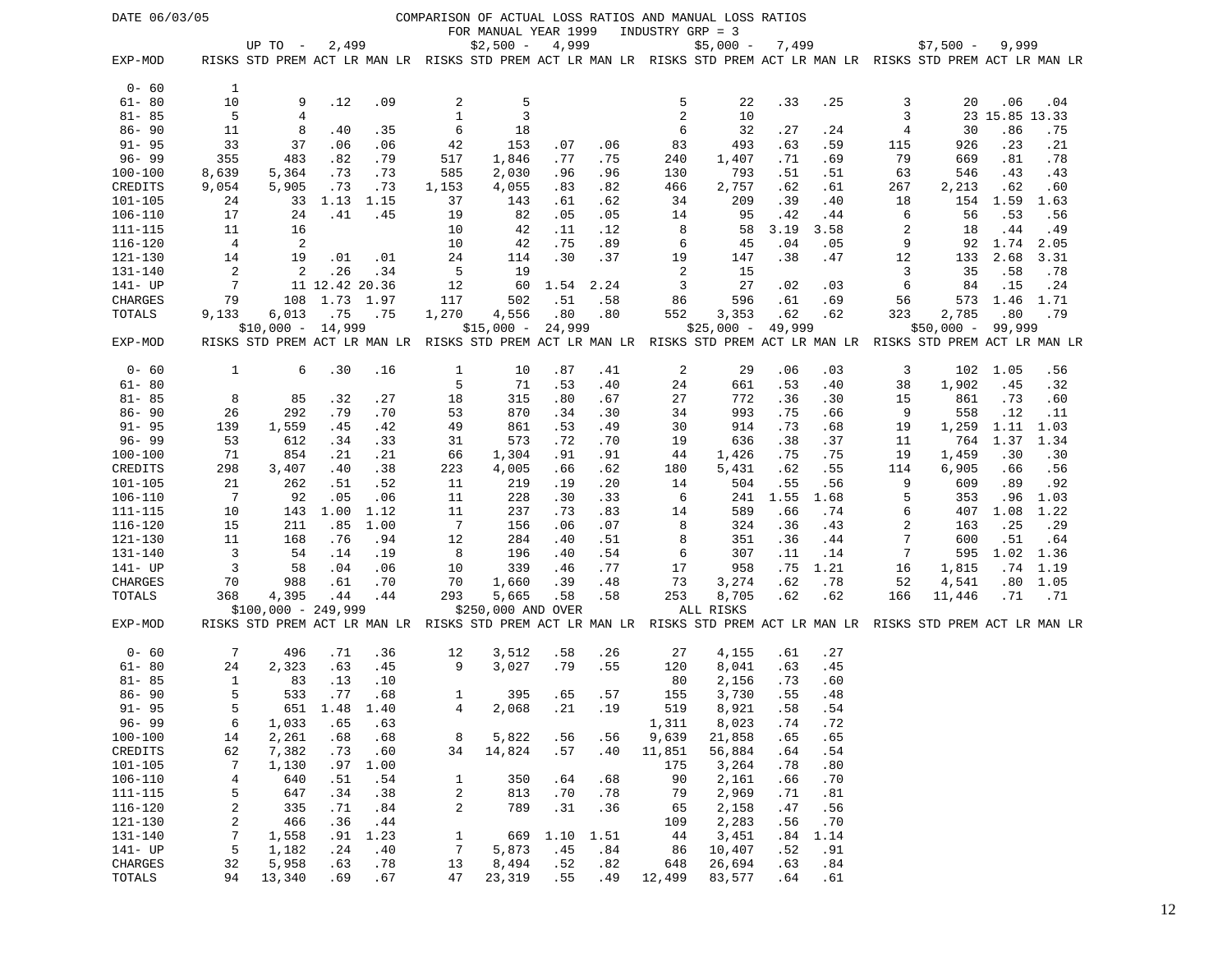| DATE 06/03/05          |                              |                                                                                                                                |               |             |                                  |                      |              |              |                  | COMPARISON OF ACTUAL LOSS RATIOS AND MANUAL LOSS RATIOS |             |             |                |              |                 |             |
|------------------------|------------------------------|--------------------------------------------------------------------------------------------------------------------------------|---------------|-------------|----------------------------------|----------------------|--------------|--------------|------------------|---------------------------------------------------------|-------------|-------------|----------------|--------------|-----------------|-------------|
|                        |                              |                                                                                                                                |               |             |                                  | FOR MANUAL YEAR 2000 |              |              | INDUSTRY GRP = 3 |                                                         |             |             |                |              |                 |             |
| EXP-MOD                |                              | UP TO -<br>RISKS STD PREM ACT LR MAN LR RISKS STD PREM ACT LR MAN LR RISKS STD PREM ACT LR MAN LR RISKS STD PREM ACT LR MAN LR | 2,499         |             |                                  | $$2,500 -$           | 4,999        |              |                  | $$5,000 -$                                              | 7,499       |             |                | $$7,500 -$   | 9,999           |             |
|                        |                              |                                                                                                                                |               |             |                                  |                      |              |              |                  |                                                         |             |             |                |              |                 |             |
| $0 - 60$               | 2                            | 1                                                                                                                              |               |             | 2                                | 4                    | .06          | .04          |                  |                                                         |             |             | 1              | 4            | .01             | .01         |
| $61 - 80$              | 7                            | 4                                                                                                                              |               |             | $\overline{3}$                   | 9                    |              |              | 4                | 16                                                      |             |             | $\mathbf{1}$   | 6            | .12             | .08         |
| $81 - 85$              | $\overline{4}$               | 3                                                                                                                              |               |             | 4                                | 12                   |              |              | 2                | 11                                                      | .37         | .31         | $\overline{c}$ | 15           | 3.85            | 3.21        |
| $86 - 90$              | 16                           | 14                                                                                                                             | . 21          | .18         | 10                               | 34                   | 5.72         | 5.02         | 5                | 26                                                      | .39         | .35         | 7              | 55           | 2.16            | 1.91        |
| $91 - 95$              | 46                           | 45                                                                                                                             | .40           | .37         | 51                               | 185                  | .08          | .08          | 100              | 604                                                     | .93         | .87         | 116            | 957          | .80             | .75         |
| $96 - 99$              | 327                          | 415                                                                                                                            | .46           | .45         | 516                              | 1,848                | .46          | .45          | 245              | 1,449                                                   | .61         | .59         | 93             | 773          | .76             | .73         |
| 100-100                | 8,772                        | 5,648                                                                                                                          | .68           | .68         | 675                              | 2,295                | .35          | .35          | 168              | 1,011                                                   | 1.02        | 1.02        | 85             | 730          | 1.39            | 1.39        |
| CREDITS                | 9,174                        | 6,130                                                                                                                          | .66           | .66         | 1,261                            | 4,387                | .42          | .41          | 524              | 3,117                                                   | .80         | .77         | 305            | 2,541        | 1.00            | .96         |
| 101-105                | 33                           | 45<br>20                                                                                                                       | .46           | .47         | 25<br>15                         | 99                   | . 77         | .79          | 32               | 203                                                     | .51         | .52         | 15             | 133          | 1.27            | 1.30        |
| $106 - 110$<br>111-115 | 12<br>10                     | 18                                                                                                                             | .88           | 1.00        | 9                                | 58<br>35             | .73<br>.67   | .79<br>.76   | 11<br>7          | 73<br>48                                                | 2.24<br>.08 | 2.40<br>.09 | 13<br>5        | 123<br>48    | 1.13<br>.06     | 1.21<br>.07 |
| 116-120                | 7                            |                                                                                                                                | 9 14.13 16.81 |             | 11                               | 55                   | .26          | .31          | 9                | 66                                                      | .08         | .09         | 10             | 103          | .05             | .06         |
| 121-130                | 21                           | 38                                                                                                                             | .72           | .89         | 22                               | 104                  | 1.37         | 1.68         | 14               | 105                                                     | .68         | .84         | 9              | 95           | .37             | .46         |
| 131-140                | 8                            | 17                                                                                                                             | .06           | .08         | 5                                | 27                   | .17          | .23          | 2                | 15                                                      |             |             | 3              | 35           |                 |             |
| 141- UP                | 7                            | 12                                                                                                                             |               |             | 5                                | 27                   | .07          | .11          | 3                | 24                                                      | .98         | 1.41        | 7              | 96           | 2.90            | 4.47        |
| CHARGES                | 98                           | 158                                                                                                                            |               | 1.22 1.42   | 92                               | 403                  | .76          | .87          | 78               | 535                                                     | .69         | .78         | 62             | 633          |                 | $.99$ 1.17  |
| TOTALS                 | 9,272                        | 6,288                                                                                                                          | .68           | .68         | 1,353                            | 4,790                | .45          | .45          | 602              | 3,652                                                   | .78         | .77         | 367            |              | 3,174 1.00 1.00 |             |
|                        |                              | $$10,000 -$                                                                                                                    | 14,999        |             |                                  | $$15,000 -$          | 24,999       |              |                  | $$25,000 -$                                             | 49,999      |             |                | $$50,000 -$  | 99,999          |             |
| EXP-MOD                |                              | RISKS STD PREM ACT LR MAN LR RISKS STD PREM ACT LR MAN LR RISKS STD PREM ACT LR MAN LR RISKS STD PREM ACT LR MAN LR            |               |             |                                  |                      |              |              |                  |                                                         |             |             |                |              |                 |             |
| $0 - 60$               |                              |                                                                                                                                |               |             |                                  |                      |              |              | 2                | 30                                                      | .34         | .16         | 7              | 285          | .38             | .20         |
| $61 - 80$              | 7                            | 62                                                                                                                             | .21           | .15         | 10                               | 146                  | .17          | .13          | 27               | 790                                                     | .59         | .45         | 48             | 2,431        | .64             | .46         |
| $81 - 85$              | $\overline{4}$               | 38                                                                                                                             | 5.93          | 4.94        | 14                               | 250                  | .28          | .23          | 35               | 1,033                                                   | .42         | .35         | 5              | 290          | .36             | .30         |
| $86 - 90$              | 33                           | 379                                                                                                                            | .37           | .33         | 62                               | 1,068                | .28          | .25          | 52               | 1,501                                                   | .34         | .30         | 18             | 987          | .94             | .83         |
| $91 - 95$              | 119                          | 1,352                                                                                                                          | .49           | .45         | 73                               | 1,281                | .81          | .75          | 33               | 1,043                                                   | 1.15        | 1.07        | 15             | 963          | .49             | .45         |
| $96 - 99$              | 55                           | 646                                                                                                                            | .21           | .20         | 33                               | 623                  | .45          | .44          | 16               | 577                                                     | .43         | .42         | 13             | 918          | .52             | .51         |
| 100-100                | 99                           | 1,181                                                                                                                          | .66           | .66         | 67                               | 1,284                | .54          | .54          | 43               | 1,484                                                   | .48         | .48         | 24             | 1,591        | .61             | .61         |
| CREDITS                | 317                          | 3,658                                                                                                                          | .53           | .51         | 259                              | 4,651                | .52          | .48          | 208              | 6,459                                                   | .56         | .49         | 130            | 7,464        | .62             | .52         |
| 101-105                | 21                           | 255                                                                                                                            | .25           | .25         | 21                               | 423                  | .69          | .71          | 15               | 557                                                     | 1.60        | 1.65        | 9              | 701          | .82             | .83         |
| $106 - 110$            | 13                           | 176                                                                                                                            | .77           | .83         | 10                               | 225                  | .26          | .28          | 19               | 763                                                     | .30         | .32         | 5              | 388          | .52             | .56         |
| 111-115                | 11                           | 162                                                                                                                            | .15           | .17         | 9                                | 189                  | .18          | .20          | 13               | 510                                                     | .87         | .99         | 3              | 222          | .12             | .14         |
| 116-120                | 21                           | 310                                                                                                                            | .58           | .69         | 12                               | 268                  | .54          | .63          | 5                | 210                                                     | .05         | .06         | 3              | 230          | .01             | .01         |
| 121-130<br>131-140     | 7<br>5                       | 107                                                                                                                            | 2.05          | 2.55        | 8                                | 197                  | .17          | .21          | 14<br>5          | 677                                                     | .29         | .36         | 7<br>2         | 612          | .51             | .63         |
| 141- UP                | 7                            | 88<br>127                                                                                                                      | 2.82<br>.08   | 3.75<br>.12 | 4<br>7                           | 95<br>246            | 4.09<br>1.20 | 5.61<br>2.16 | 17               | 240<br>1,113                                            | .42<br>. 77 | .57<br>1.29 | 12             | 167<br>1,437 | .64<br>.41      | .87<br>.70  |
| CHARGES                | 85                           | 1,226                                                                                                                          | .72           | .84         | 71                               | 1,644                | .76          | .90          | 88               | 4,070                                                   | .67         | .84         | 41             | 3,755        | .48             | .62         |
| TOTALS                 | 402                          | 4,884                                                                                                                          | .58           | .58         | 330                              | 6,295                | .58          | .57          | 296              | 10,529                                                  | .60         | .60         | 171            | 11,219       | .57             | .54         |
|                        |                              | $$100,000 - 249,999$                                                                                                           |               |             |                                  | \$250,000 AND OVER   |              |              |                  | ALL RISKS                                               |             |             |                |              |                 |             |
| EXP-MOD                |                              | RISKS STD PREM ACT LR MAN LR RISKS STD PREM ACT LR MAN LR RISKS STD PREM ACT LR MAN LR RISKS STD PREM ACT LR MAN LR            |               |             |                                  |                      |              |              |                  |                                                         |             |             |                |              |                 |             |
| $0 - 60$               | 10                           | 846                                                                                                                            | .79           | .44         | 12                               |                      | 3,203 1.40   | .54          | 36               | 4,373 1.20                                              |             | .51         |                |              |                 |             |
| $61 - 80$              | 30                           | 3,016                                                                                                                          | .96           | .67         | 11                               | 5,070                | .84          | .59          | 148              | 11,549                                                  | .80         | .57         |                |              |                 |             |
| $81 - 85$              | 8                            | 1,065                                                                                                                          | 1.09          | .90         | 3                                | 1,036                | .43          | .36          | 81               | 3,754                                                   | .67         | .55         |                |              |                 |             |
| $86 - 90$              | 7                            | 1,022                                                                                                                          | .71           | .63         | 3                                | 723                  | .48          | .42          | 213              | 5,810                                                   | .56         | .50         |                |              |                 |             |
| $91 - 95$              | 8                            | 1,005                                                                                                                          | .86           | .80         | $\mathbf{1}$                     | 698                  | .67          | .61          | 562              | 8,132                                                   | .75         | .69         |                |              |                 |             |
| $96 - 99$              | 3                            | 409                                                                                                                            | 1.29 1.27     |             | 2                                | 1,886                | .95          | .92          | 1,303            | 9,545                                                   | .63         | .61         |                |              |                 |             |
| $100 - 100$            | 12                           | 1,748                                                                                                                          | 1.42          | 1.42        | 8                                | 5,386                | .30          | .30          | 9,953            | 22,358                                                  | .62         | .62         |                |              |                 |             |
| CREDITS                | 78                           | 9,112                                                                                                                          | 1.02          | .81         | 40                               | 18,002               | .74          | .52          | 12,296           | 65,520                                                  | .71         | .59         |                |              |                 |             |
| 101-105                | 7                            | 842                                                                                                                            | .63           | .64         | 1                                | 265                  | 1.60         | 1.66         | 179              | 3,522                                                   | .89         | .91         |                |              |                 |             |
| $106 - 110$            | 6                            | 841                                                                                                                            | .58           | .63         |                                  |                      |              |              | 104              | 2,667                                                   | .55         | .59         |                |              |                 |             |
| $111 - 115$<br>116-120 | 4                            | 741                                                                                                                            | .45<br>1.57   | .50         | 2                                | 1,094                | .26          | .30          | 73               | 3,067                                                   | .39         | .44         |                |              |                 |             |
| 121-130                | $\overline{\mathbf{4}}$<br>6 | 802<br>1,105                                                                                                                   | .62           | 1.86<br>.78 | $\boldsymbol{2}$<br>$\mathbf{1}$ | 698<br>592           | .39<br>.73   | .45<br>.90   | 84<br>109        | 2,751<br>3,633                                          | .74<br>.59  | .87<br>.74  |                |              |                 |             |
| 131-140                | 3                            | 515                                                                                                                            | 1.22          | 1.64        | $\overline{4}$                   | 3,466                | .48          | .63          | 41               | 4,666                                                   | .67         | .90         |                |              |                 |             |
| 141- UP                | 9                            | 2,584                                                                                                                          | .71           | 1.19        | 2                                | 1,899                | .45          | .79          | 76               | 7,564                                                   | .63         | 1.06        |                |              |                 |             |
| CHARGES                | 39                           | 7,431                                                                                                                          | .78           | 1.00        | 12                               | 8,016                | .49          | .65          | 666              | 27,870                                                  | .64         | .82         |                |              |                 |             |
| TOTALS                 | 117                          | 16,543                                                                                                                         |               | $.91 - .87$ | 52                               | 26,017               | .67          | .55          | 12,962           | 93,390                                                  | .69         | .64         |                |              |                 |             |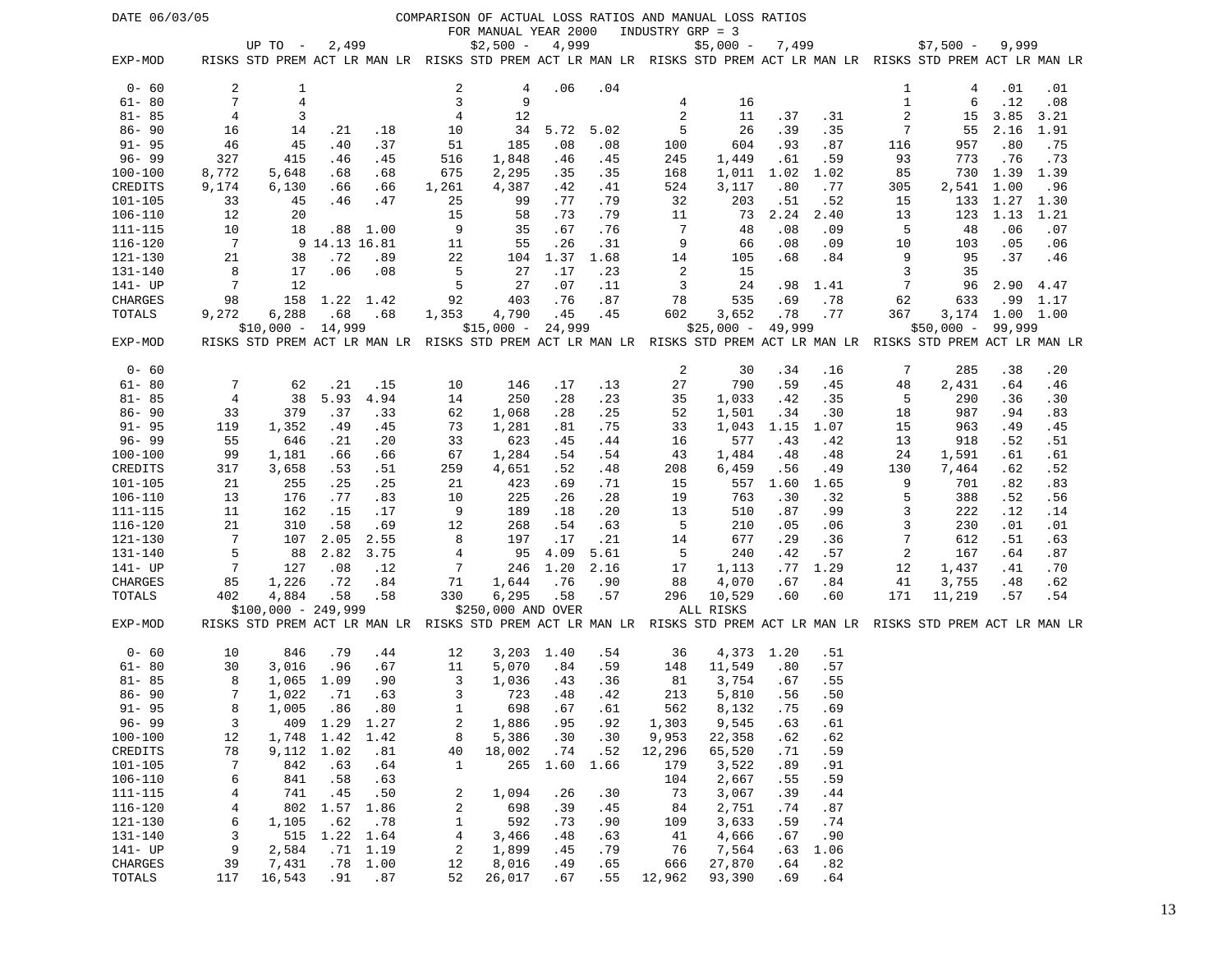| DATE 06/03/05            |                |                                                                                                                     |               |            |              |                      |               |            |                  | COMPARISON OF ACTUAL LOSS RATIOS AND MANUAL LOSS RATIOS |               |            |            |                      |                  |      |
|--------------------------|----------------|---------------------------------------------------------------------------------------------------------------------|---------------|------------|--------------|----------------------|---------------|------------|------------------|---------------------------------------------------------|---------------|------------|------------|----------------------|------------------|------|
|                          |                |                                                                                                                     |               |            |              | FOR MANUAL YEAR 2001 |               |            | INDUSTRY GRP = 3 |                                                         |               |            |            |                      |                  |      |
|                          |                | UP TO $-$                                                                                                           | 2,499         |            |              | $$2,500 -$           | 4,999         |            |                  | $$5,000 -$                                              | 7,499         |            |            | $$7,500 -$           | 9,999            |      |
| EXP-MOD                  |                | RISKS STD PREM ACT LR MAN LR RISKS STD PREM ACT LR MAN LR RISKS STD PREM ACT LR MAN LR RISKS STD PREM ACT LR MAN LR |               |            |              |                      |               |            |                  |                                                         |               |            |            |                      |                  |      |
|                          |                |                                                                                                                     |               |            |              |                      |               |            |                  |                                                         |               |            |            |                      |                  |      |
| $0 - 60$                 | 3              | 2                                                                                                                   |               |            |              |                      |               |            |                  |                                                         |               |            |            |                      |                  |      |
| $61 - 80$                | 9              | 8                                                                                                                   |               |            | 6            | 17                   | 7.04          | 5.40       | 1                | 4                                                       |               |            | 3          | 17                   | .04              | .03  |
| $81 - 85$                | 3              | 3                                                                                                                   | 1.01          | .84        | 3            | 9                    | .03           | .03        |                  |                                                         |               |            | $\sqrt{2}$ | 15                   |                  |      |
| $86 - 90$                | 10             | 11                                                                                                                  | .19           | .17        | 8            | 25                   | .11           | .10        | 6                | 34                                                      |               |            | 7          | 54                   | .84              | .74  |
| $91 - 95$                | 45             | 44                                                                                                                  | .61           | .56        | 54           | 194                  | .37           | .35        | 84               | 513                                                     | 1.13          | 1.06       | 115        | 953                  | .53              | .50  |
| $96 - 99$<br>$100 - 100$ | 310            | 411                                                                                                                 | 1.04          | 1.01       | 532          | 1,915                | .48           | .47        | 275              | 1,621                                                   | .48           | .47        | 103        | 876                  | .57              | .55  |
|                          | 8,775          | 5,635                                                                                                               | .67           | .67        | 687          | 2,361                | .50           | .50        | 173              | 1,043                                                   | .70           | .70        | 62         | 528                  | .25              | .25  |
| CREDITS                  | 9,155          | 6,112                                                                                                               | .69           | .69        | 1,290        | 4,522                | .51           | .50        | 539              | 3,214                                                   | .65           | .63        | 292        | 2,443                | .48              | .46  |
| $101 - 105$              | 20             | 21                                                                                                                  | 1.15          | 1.18       | 48           | 186                  | .35           | .35        | 27               | 173                                                     | 1.98          | 2.04       | 25         | 220                  | 1.50             | 1.52 |
| $106 - 110$              | 8              | 15                                                                                                                  | 2.85          | 3.07       | 15           | 65                   | .09           | .09        | 12               | 78                                                      | .07           | .08        | 11         | 108                  | .80              | .86  |
| 111-115                  | 8              | 8                                                                                                                   | .05           | .06        | 8            | 35                   | .07           | .08        | 9                | 63                                                      | .01           | .01        | 6          | 57                   | 1.64             | 1.84 |
| $116 - 120$              | 9              | 14                                                                                                                  | .06           | .07        | 12           | 54                   | .12           | .15        | 5                | 40                                                      | 1.67          | 1.99       | 12         | 120                  | .28              | .33  |
| 121-130                  | 12             | 20                                                                                                                  |               |            | 26           | 114                  | .71           | .88        | 18               | 144                                                     | .52           | .65        | 14         | 147                  | 2.07             | 2.53 |
| $131 - 140$              | 8<br>6         | 11                                                                                                                  | .02           | .03        | 7            | 27                   | .01           | .01        |                  |                                                         |               |            | 1<br>7     | 12                   |                  |      |
| 141- UP                  |                |                                                                                                                     | 9 24.53 35.71 |            | 4            | 21<br>503            | .13           | .19        | 4                | 38                                                      | 2.96          | 4.69       |            | 96                   | .01              | .01  |
| CHARGES                  | 71             | 99                                                                                                                  | 2.92          | 3.41       | 120          |                      | .32           | .36        | 75<br>614        | 535                                                     | 1.13          | 1.29       | 76<br>368  | 759                  | 1.12 1.29<br>.63 | .63  |
| TOTALS                   | 9,226          | 6,211<br>$$10,000 - 14,999$                                                                                         | .73           | .73        | 1,410        | 5,024                | .49<br>24,999 | .49        |                  | 3,750<br>$$25,000 -$                                    | .72<br>49,999 | .71        |            | 3,202<br>$$50,000 -$ | 99,999           |      |
| EXP-MOD                  |                | RISKS STD PREM ACT LR MAN LR RISKS STD PREM ACT LR MAN LR RISKS STD PREM ACT LR MAN LR RISKS STD PREM ACT LR MAN LR |               |            |              | $$15,000 -$          |               |            |                  |                                                         |               |            |            |                      |                  |      |
|                          |                |                                                                                                                     |               |            |              |                      |               |            |                  |                                                         |               |            |            |                      |                  |      |
| $0 - 60$                 |                |                                                                                                                     |               |            |              |                      |               |            | 4                | 71                                                      | .51           | .27        | 2          | 100                  | .01              | .01  |
| $61 - 80$                | 4              | 39                                                                                                                  | .06           | .04        | 2            | 34                   | .12           | .09        | 36               | 1,038                                                   | .53           | .40        | 41         | 2,108                | .63              | .46  |
| $81 - 85$                | 3              | 31                                                                                                                  | .35           | .29        | 8            | 136                  | .71           | .59        | 37               | 1,163                                                   | .40           | .34        | 11         | 612                  | .26              | .21  |
| $86 - 90$                | 16             | 189                                                                                                                 | .02           | .02        | 62           | 1,076                | .34           | .30        | 48               | 1,369                                                   | .93           | .82        | 12         | 778                  | .66              | .59  |
| $91 - 95$                | 141            | 1,611                                                                                                               | .27           | .25        | 86           | 1,503                | .87           | .81        | 47               | 1,442                                                   | .86           | .80        | 11         | 623                  | .97              | .90  |
| $96 - 99$                | 62             | 727                                                                                                                 | .49           | .47        | 51           | 943                  | .85           | .83        | 23               | 778                                                     | .52           | .51        | 11         | 770                  | .16              | .16  |
| $100 - 100$              | 80             | 980                                                                                                                 | .41           | .41        | 63           | 1,204                | .23           | .23        | 55               | 1,927                                                   | .41           | .41        | 16         | 1,099                | .22              | .22  |
| CREDITS                  | 306            | 3,577                                                                                                               | .34           | .32        | 272          | 4,896                | .58           | .55        | 250              | 7,788                                                   | .61           | .55        | 104        | 6,091                | .49              | .41  |
| $101 - 105$              | 20             | 253                                                                                                                 | .97           | 1.00       | 21           | 430                  | .69           | .71        | 17               | 632                                                     | .55           | .56        | 7          | 404                  | 1.29             | 1.33 |
| $106 - 110$              | 10             | 122                                                                                                                 | .25           | .27        | 5            | 101                  | .27           | .29        | 18               | 686                                                     | .50           | .53        | 4          | 263                  | .60              | .65  |
| 111-115                  | 12             | 166                                                                                                                 | .63           | .71        | 16           | 365                  | .30           | .34        | 9                | 361                                                     | .35           | .40        | 7          | 516                  | .21              | .24  |
| $116 - 120$              | 18             | 269                                                                                                                 | .17           | .20        | 14           | 319                  | .24           | .28        | 11               | 444                                                     | .38           | .44        | 8          | 623                  | .69              | .82  |
| 121-130                  | 16             | 245                                                                                                                 | .59           | .73        | 14           | 344                  | .37           | .45        | 12               | 526                                                     | 1.15          | 1.46       | 3          | 308                  | .39              | .49  |
| 131-140                  | 3              | 52                                                                                                                  | .44           | .60        | 6            | 157                  | .65           | .87        | 11               | 555                                                     | .33           | .45        | 6          | 548                  | .71              | .96  |
| 141- UP                  | 9              | 191                                                                                                                 | .90           | 1.49       | 9            | 317                  | .73           | 1.25       | 11               | 623                                                     | .96           | 1.58       | 11         | 1,326                | .62              | 1.03 |
| CHARGES                  | 88             | 1,297                                                                                                               | .59           | .70        | 85           | 2,032                | .47           | .57        | 89               | 3,828                                                   | .62           | .75        | 46         | 3,988                | .64              | .83  |
| TOTALS                   | 394            | 4,874                                                                                                               | .40           | .40        | 357          | 6,928                | .55           | .55        | 339              | 11,617                                                  | .62           | .60        | 150        | 10,079               | .55              | .54  |
|                          |                | $$100,000 - 249,999$                                                                                                |               |            |              | \$250,000 AND OVER   |               |            |                  | ALL RISKS                                               |               |            |            |                      |                  |      |
| EXP-MOD                  |                | RISKS STD PREM ACT LR MAN LR RISKS STD PREM ACT LR MAN LR RISKS STD PREM ACT LR MAN LR RISKS STD PREM ACT LR MAN LR |               |            |              |                      |               |            |                  |                                                         |               |            |            |                      |                  |      |
| $0 - 60$<br>$61 - 80$    | 10<br>23       | 892<br>2,178                                                                                                        | .68<br>.50    | .36<br>.35 | 10<br>14     | 3,663<br>6,874       | .49<br>.81    | .20<br>.57 | 29<br>139        | 4,728                                                   | .51<br>.70    | .22<br>.50 |            |                      |                  |      |
| $81 - 85$                | 4              | 518                                                                                                                 | .53           | .43        | 2            | 619                  | .75           | .61        | 73               | 12,318<br>3,106                                         | .47           | .39        |            |                      |                  |      |
| $86 - 90$                | 15             | 2,112                                                                                                               | .73           | .64        | 8            | 3,535                | .74           | .66        | 192              | 9,183                                                   | .69           | .62        |            |                      |                  |      |
| $91 - 95$                | 5              | 586                                                                                                                 | .10           | .09        | 1            | 292                  | .51           | .47        | 589              | 7,761                                                   | .64           | .60        |            |                      |                  |      |
| $96 - 99$                | $\overline{4}$ | 644                                                                                                                 | .30           | .29        | 3            | 1,579                | 1.56          | 1.53       | 1,374            | 10,264                                                  | .68           | .66        |            |                      |                  |      |
| $100 - 100$              | 7              | 1,110                                                                                                               | .36           | .36        | 5            | 2,827                | .73           | .73        | 9,923            | 18,714                                                  | .53           | .53        |            |                      |                  |      |
| CREDITS                  | 68             | 8,040                                                                                                               | .52           | .41        | 43           | 19,390               | .78           | .54        | 12,319           | 66,074                                                  | .62           | .51        |            |                      |                  |      |
| $101 - 105$              | 9              | 1,256                                                                                                               | .35           | .35        |              |                      |               |            | 194              | 3,575                                                   | .73           | .74        |            |                      |                  |      |
| $106 - 110$              | 6              | 891                                                                                                                 | .35           | .38        | $\mathbf{1}$ | 451                  | .39           | .42        | 90               | 2,780                                                   | .43           | .46        |            |                      |                  |      |
| 111-115                  | 4              | 593                                                                                                                 | .15           | .17        | $\mathbf{1}$ | 470                  | .56           | .62        | 80               | 2,633                                                   | .34           | .38        |            |                      |                  |      |
| $116 - 120$              | $\,4$          | 666                                                                                                                 | .47           | .56        |              |                      |               |            | 93               | 2,548                                                   | .45           | .53        |            |                      |                  |      |
| $121 - 130$              | 7              | 1,256                                                                                                               | .51           | .63        | 5            | 3,890                | .62           | .77        | 127              | 6,994                                                   | .65           | .80        |            |                      |                  |      |
| $131 - 140$              | $\,4$          | 679                                                                                                                 | .17           | .23        | $\mathbf{1}$ | 479                  | .28           | .38        | 47               | 2,522                                                   | .38           | .51        |            |                      |                  |      |
| $141 - UP$               | 11             | 3,653                                                                                                               | .63           | 1.21       | 3            | 3,129                | .80           | 1.13       | 75               | 9,402                                                   | .74           | 1.22       |            |                      |                  |      |
| CHARGES                  | 45             | 8,994                                                                                                               | .47           | .64        | 11           | 8,418                | .65           | .84        | 706              | 30,454                                                  | .60           | .77        |            |                      |                  |      |
| TOTALS                   | 113            | 17,034                                                                                                              | .49           | .50        | 54           | 27,808               | .74           | .60        | 13,025           | 96,528                                                  | .61           | .57        |            |                      |                  |      |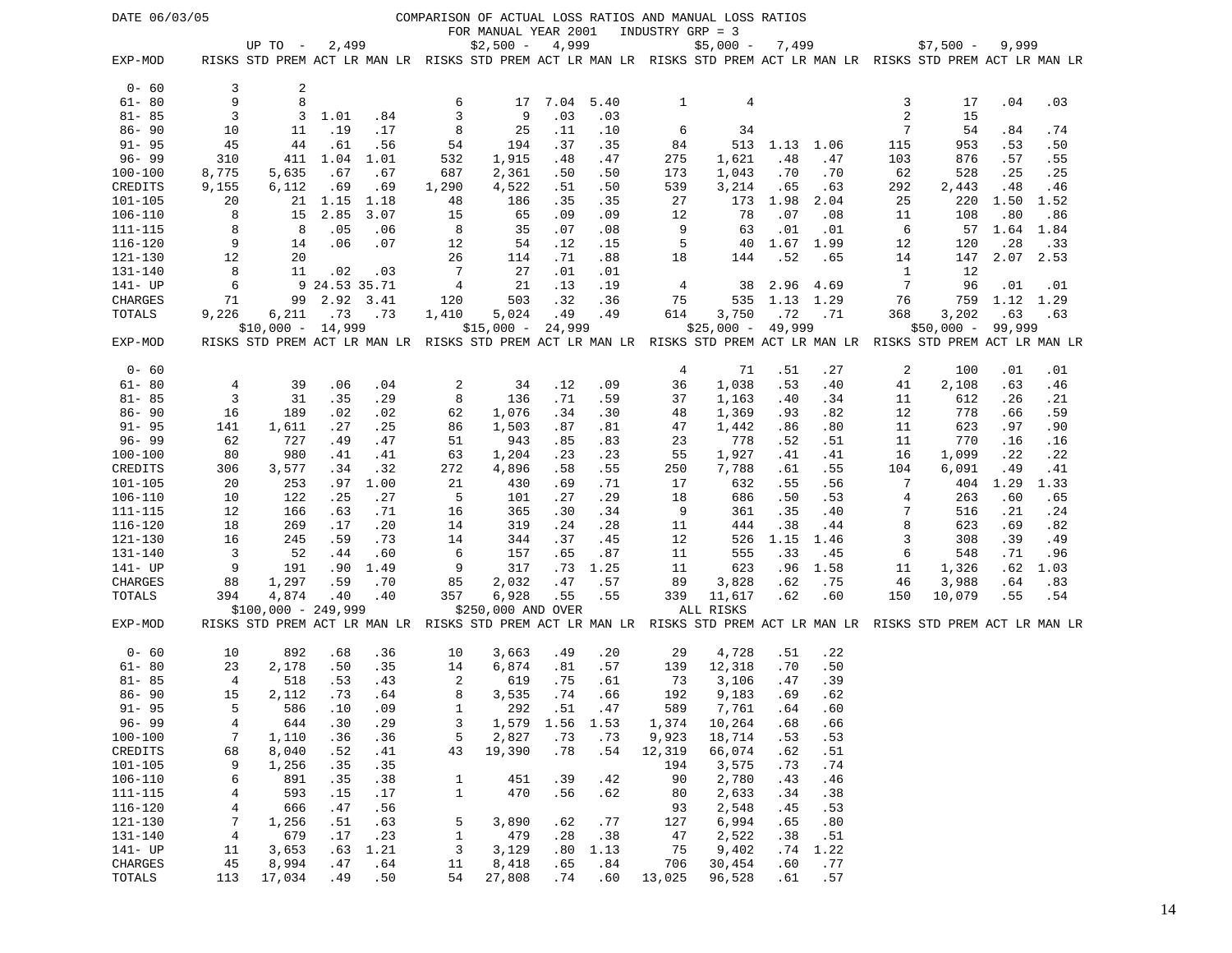| DATE 06/03/05              |          |                                                                                                                     |            |            |                |                      |             |            |                  | COMPARISON OF ACTUAL LOSS RATIOS AND MANUAL LOSS RATIOS |            |            |          |                                                                                        |            |            |
|----------------------------|----------|---------------------------------------------------------------------------------------------------------------------|------------|------------|----------------|----------------------|-------------|------------|------------------|---------------------------------------------------------|------------|------------|----------|----------------------------------------------------------------------------------------|------------|------------|
|                            |          |                                                                                                                     |            |            |                | FOR MANUAL YEAR 2002 |             |            | INDUSTRY GRP = 3 |                                                         |            |            |          |                                                                                        |            |            |
|                            |          | UP TO -                                                                                                             | 2,499      |            |                | $$2,500 -$           | 4,999       |            |                  | $$5,000 -$                                              | 7,499      |            |          | $$7,500 -$                                                                             | 9,999      |            |
| EXP-MOD                    |          | RISKS STD PREM ACT LR MAN LR RISKS STD PREM ACT LR MAN LR RISKS STD PREM ACT LR MAN LR RISKS STD PREM ACT LR MAN LR |            |            |                |                      |             |            |                  |                                                         |            |            |          |                                                                                        |            |            |
| $0 - 60$                   | 2        | 1                                                                                                                   |            |            |                |                      |             |            | 2                | 5                                                       |            |            | 1        | 3                                                                                      |            |            |
| $61 - 80$                  | 8        | 5                                                                                                                   |            |            |                |                      |             |            | 2                | 9                                                       |            |            | 1        | 7                                                                                      |            |            |
| $81 - 85$                  | 5        | $\overline{4}$                                                                                                      |            |            | 4              | 13                   | 3.33 2.77   |            |                  |                                                         |            |            | 1        | 8                                                                                      | .05        | .04        |
| $86 - 90$                  | 7        | 6                                                                                                                   |            |            | 9              | 30                   |             |            | 7                | 40                                                      | .01        |            | 4        | 31                                                                                     | 1.35       | 1.20       |
| $91 - 95$                  | 35       | 38                                                                                                                  | .17        | .16        | 52             | 186                  | .08         | .08        | 89               | 546                                                     | .27        | .25        | 108      | 902                                                                                    | .17        | .16        |
| $96 - 99$                  | 280      | 374                                                                                                                 | .55        | .53        | 470            | 1,709                | .52         | .50        | 306              | 1,797                                                   | .35        | .33        | 110      | 923                                                                                    | .53        | .52        |
| $100 - 100$                | 8,232    | 5,794                                                                                                               | .52        | .52        | 849            | 2,916                | .36         | .36        | 222              | 1,345                                                   | .63        | .63        | 106      | 914                                                                                    | .45        | .45        |
| CREDITS                    | 8,569    | 6,222                                                                                                               | .52        | .52        | 1,384          | 4,854                | .41         | .40        | 628              | 3,741                                                   | .43        | .42        | 331      | 2,788                                                                                  | .40        | .38        |
| $101 - 105$                | 14       | 19                                                                                                                  | .95        | .98        | 35             | 129                  | .79         | .81        | 28               | 178                                                     | .24        | .24        | 18       | 159                                                                                    | .83        | .84        |
| $106 - 110$                | 3        | $\overline{4}$                                                                                                      | .08        | .09        | 13             | 56                   | 2.84        | 3.07       | 15               | 102                                                     | .20        | .22        | 8        | 74                                                                                     | .38        | .41        |
| 111-115                    | 6        | 7                                                                                                                   |            |            | 10             | 43                   | .21         | .24        | 12               | 85                                                      | .07        | .08        | 4        | 40                                                                                     | .16        | .18        |
| $116 - 120$                | 4        | 8                                                                                                                   | 3.15       | 3.68       | 16             | 72                   |             |            | 12               | 90                                                      | .88        | 1.05       | 5        | 53                                                                                     | .14        | .17        |
| 121-130                    | 18       | 27                                                                                                                  |            |            | 24             | 114                  |             | $.86$ 1.07 | 14               | 104                                                     | 3.97       | 4.91       | 10       | 104                                                                                    | .15        | .19        |
| 131-140                    | 5        | $7\phantom{.0}$                                                                                                     |            |            | 3              | 17                   |             |            | 3                | 27                                                      |            |            | 6        | 71                                                                                     | .01        | .01        |
| 141- UP                    | 7        | -7                                                                                                                  | 3.30       | 5.80       | 3              | 14                   |             |            |                  |                                                         |            |            | 6        | 86                                                                                     | .07        | .11        |
| CHARGES                    | 57       | 79                                                                                                                  | .87        | 1.04       | 104            | 445                  | .83         | .94        | 84               | 584                                                     | .96        | 1.08       | 57       | 587                                                                                    | .33        | .40        |
| TOTALS                     | 8,626    | 6,301                                                                                                               | .52        | .52        | 1,488          | 5,299                | .45         | .44        | 712              | 4,325                                                   | .50        | .50        | 388      | 3,375                                                                                  | .38        | .38        |
|                            |          | $$10,000 -$                                                                                                         | 14,999     |            |                | $$15,000 -$          | 24,999      |            |                  | $$25,000 -$                                             | 49,999     |            |          | $$50,000 -$                                                                            | 99,999     |            |
| EXP-MOD                    |          | RISKS STD PREM ACT LR MAN LR                                                                                        |            |            |                |                      |             |            |                  |                                                         |            |            |          | RISKS STD PREM ACT LR MAN LR RISKS STD PREM ACT LR MAN LR RISKS STD PREM ACT LR MAN LR |            |            |
|                            |          |                                                                                                                     |            |            |                |                      |             |            |                  |                                                         |            |            |          |                                                                                        |            |            |
| $0 - 60$                   | 1        | 3                                                                                                                   |            |            | 1              | 10                   |             |            | 2                | 39                                                      |            |            | 4        | 165                                                                                    | 1.66       | .86        |
| $61 - 80$                  | 3        | 29                                                                                                                  | 6.93       | 5.15       | 12             | 167                  | .61         | .43        | 34               | 979                                                     | .69        | .51        | 51       | 2,598                                                                                  | .25        | .18        |
| $81 - 85$                  | 1        | 10                                                                                                                  |            |            | 14             | 241                  | .19         | .16        | 48               | 1,421                                                   | .41        | .34        | 18       | 1,054                                                                                  | .17        | .14        |
| $86 - 90$                  | 31       | 355                                                                                                                 | .21        | .18        | 75             | 1,343                | .37         | .32        | 71               | 2,123                                                   | .75        | .66        | 17       | 979                                                                                    | .52        | .45        |
| $91 - 95$<br>$96 - 99$     | 186      | 2,137                                                                                                               | .34        | .32        | 90             | 1,564<br>980         | .34         | .32        | 40               | 1,267                                                   | .76        | .71        | 15       | 1,024<br>918                                                                           | .31        | .29        |
| $100 - 100$                | 88<br>89 | 1,043<br>1,084                                                                                                      | .50        | .49<br>.23 | 53             | 1,205                | .58<br>.24  | .56<br>.24 | 18<br>65         | 628<br>2,317                                            | .41<br>.67 | .40<br>.67 | 13<br>24 | 1,643                                                                                  | .41<br>.48 | .41<br>.48 |
| CREDITS                    | 399      | 4,660                                                                                                               | .23<br>.38 | .36        | 64<br>309      | 5,509                | .37         | .34        | 278              | 8,774                                                   | .64        | .57        | 142      | 8,382                                                                                  | .37        | .31        |
| $101 - 105$                | 27       | 342                                                                                                                 | .51        | .52        | 24             | 490                  | .31         | .32        | 24               | 866                                                     | .26        | .27        | 15       | 1,104                                                                                  | .45        | .46        |
| 106-110                    | 10       | 127                                                                                                                 | .09        | .09        | 18             | 379                  | .32         | .35        | 18               | 673                                                     | .61        | .65        | 10       | 740                                                                                    | .13        | .14        |
| 111-115                    | 11       | 152                                                                                                                 | 1.31       | 1.47       | 17             | 391                  | .60         | .68        | 17               | 665                                                     | .12        | .14        | 2        | 126                                                                                    | .76        | .84        |
| 116-120                    | 14       | 206                                                                                                                 | .14        | .16        | 18             | 407                  | .12         | .14        | 10               | 395                                                     | .95        | 1.11       | 4        | 356                                                                                    | .53        | .62        |
| 121-130                    | 13       | 207                                                                                                                 | 1.04       | 1.30       | 15             | 332                  | .73         | .90        | 11               | 589                                                     | .40        | .51        | 9        | 761                                                                                    | .10        | .13        |
| 131-140                    | 4        | 63                                                                                                                  | .01        | .01        | 11             | 291                  | .72         | .96        | 16               | 808                                                     | .35        | .47        | 5        | 441                                                                                    | .21        | .28        |
| 141- UP                    | 5        | 114                                                                                                                 | .78        | 1.33       | 8              | 269                  | .30         | .49        | 8                | 492                                                     | .40        | .67        | 15       | 1,853                                                                                  | .23        | .38        |
| CHARGES                    | 84       | 1,211                                                                                                               | .59        | .69        | 111            | 2,560                | .43         | .50        | 104              | 4,488                                                   | .40        | .48        | 60       | 5,379                                                                                  | .28        | .35        |
| TOTALS                     | 483      | 5,872                                                                                                               | .42        | .42        | 420            | 8,068                | .39         | .38        | 382              | 13,262                                                  | .56        | .55        | 202      | 13,761                                                                                 | .33        | .32        |
|                            |          | $$100,000 - 249,999$                                                                                                |            |            |                | \$250,000 AND OVER   |             |            |                  | ALL RISKS                                               |            |            |          |                                                                                        |            |            |
| EXP-MOD                    |          | RISKS STD PREM ACT LR MAN LR RISKS STD PREM ACT LR MAN LR RISKS STD PREM ACT LR MAN LR RISKS STD PREM ACT LR MAN LR |            |            |                |                      |             |            |                  |                                                         |            |            |          |                                                                                        |            |            |
| $0 - 60$                   | 19       | 1,545                                                                                                               | .63        | .33        | 9              | 4,994                | .53         | .24        | 41               | 6,765                                                   | .57        | .27        |          |                                                                                        |            |            |
| $61 - 80$                  | 28       | 2,874                                                                                                               | .42        | .29        | 18             | 6,772                | .38         | .25        | 157              | 13,440                                                  | .40        | .27        |          |                                                                                        |            |            |
| $81 - 85$                  | 6        | 781                                                                                                                 | .34        | .29        | 2              | 1,164                | .99         | .82        | 99               | 4,695                                                   | .48        | .40        |          |                                                                                        |            |            |
| $86 - 90$                  | 6        | 804                                                                                                                 | .33        | .29        |                |                      |             |            | 227              | 5,711                                                   | .52        | .46        |          |                                                                                        |            |            |
| $91 - 95$                  | 12       | 1,532                                                                                                               | .37        | .35        | 2              | 976                  | .34         | .31        | 629              | 10,171                                                  | .37        | .35        |          |                                                                                        |            |            |
| $96 - 99$                  | 6        | 753                                                                                                                 | .18        | .17        | 2              | 758                  | .56         | .55        | 1,346            | 9,882                                                   | .45        | .44        |          |                                                                                        |            |            |
| $100 - 100$                | 8        | 1,084                                                                                                               | .54        | .54        | 9              | 4,680                | .34         | .34        | 9,668            | 22,983                                                  | .45        | .45        |          |                                                                                        |            |            |
| CREDITS                    | 85       | 9,373                                                                                                               | .43        | .32        | 42             | 19,344               | .45         | .30        | 12,167           | 73,647                                                  | .45        | .37        |          |                                                                                        |            |            |
| $101 - 105$                | 10       | 1,599                                                                                                               | .29        | .30        | 3              | 1,120                | .58         | .60        | 198              | 6,004                                                   | .41        | .42        |          |                                                                                        |            |            |
| $106 - 110$                | 6        | 1,039                                                                                                               | .22        | .24        | 2              | 2,304                | .44         | .47        | 103              | 5,497                                                   | .38        | .41        |          |                                                                                        |            |            |
| $111 - 115$                | 5        | 1,043                                                                                                               | .29        | .33        | 2              | 996                  | .56         | .63        | 86               | 3,547                                                   | .42        | .47        |          |                                                                                        |            |            |
| $116 - 120$                | 6        | 1,037                                                                                                               | .07        | .09        | 2              | 806                  | .31         | .36        | 91               | 3,430                                                   | .31        | .37        |          |                                                                                        |            |            |
| $121 - 130$<br>$131 - 140$ | 6        | 1,077                                                                                                               | .39        | .48        | $\overline{4}$ | 3,901                | .56         | .70        | 124              | 7,216                                                   | .54        | .68        |          |                                                                                        |            |            |
| 141- UP                    | 3        | 696<br>3,784                                                                                                        | 1.37       | 1.87       | 2              | 873                  | 3.34<br>.25 | 4.38       | 58               | 3,294<br>11,731                                         | 1.35       | 1.81       |          |                                                                                        |            |            |
| CHARGES                    | 11<br>47 |                                                                                                                     | .32<br>.36 | .65        | 6              | 5,111                | .59         | .39        | 69<br>729        | 40,718                                                  | .28<br>.46 | .48        |          |                                                                                        |            |            |
| TOTALS                     | 132      | 10,275<br>19,648                                                                                                    | .39        | .48<br>.38 | 21<br>63       | 15,110<br>34,454     | .51         | .74<br>.43 |                  | 12,896 114,366                                          | .45        | .58<br>.42 |          |                                                                                        |            |            |
|                            |          |                                                                                                                     |            |            |                |                      |             |            |                  |                                                         |            |            |          |                                                                                        |            |            |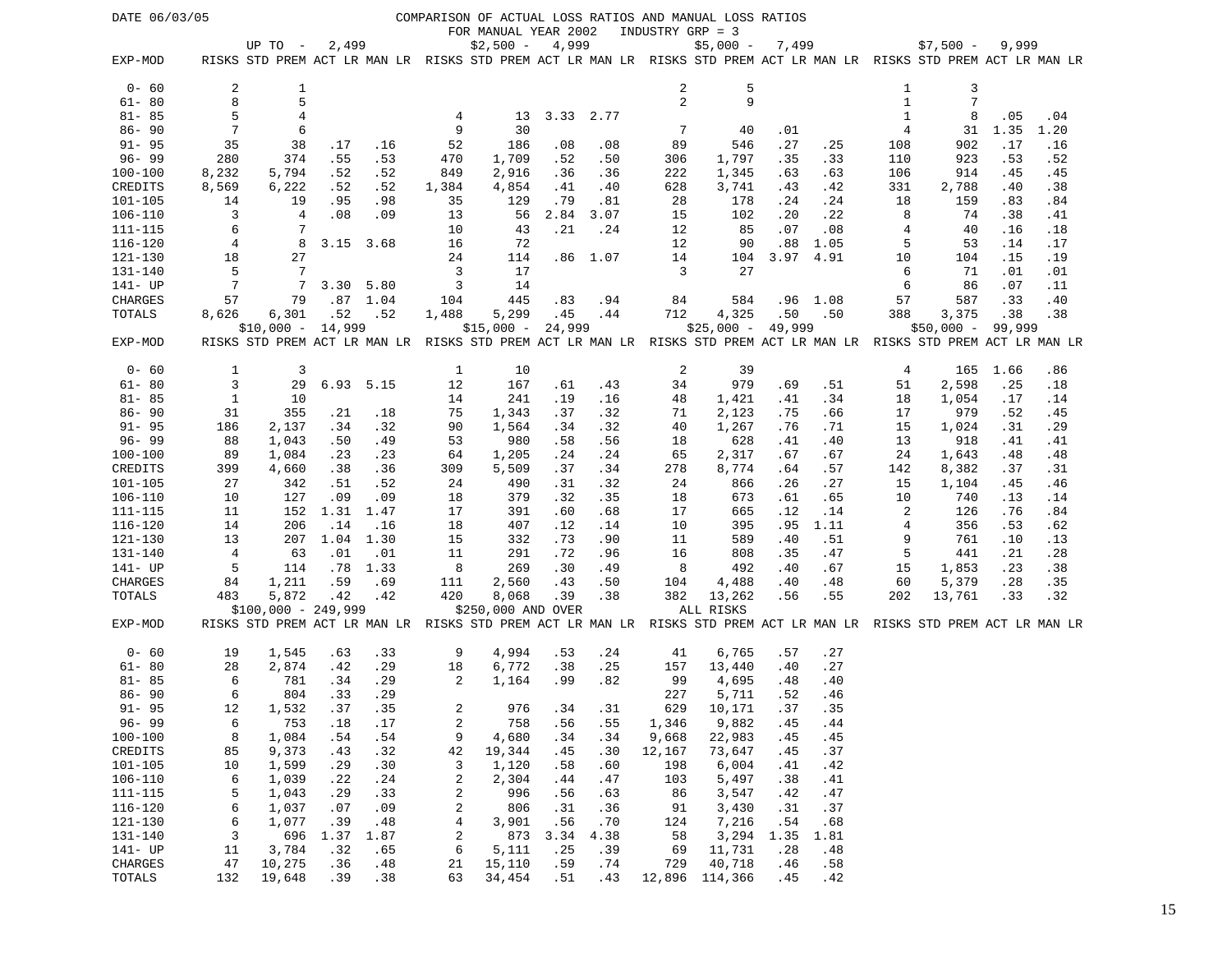| DATE 06/03/05      |                |                      |            |            |                 |                    |            |                 |              | COMPARISON OF ACTUAL LOSS RATIOS AND MANUAL LOSS RATIOS                                                                            |            |            |           |             |               |            |
|--------------------|----------------|----------------------|------------|------------|-----------------|--------------------|------------|-----------------|--------------|------------------------------------------------------------------------------------------------------------------------------------|------------|------------|-----------|-------------|---------------|------------|
|                    |                |                      |            |            |                 |                    |            | FOR MANUAL YEAR |              | 1998                                                                                                                               |            |            |           |             |               |            |
| EXP-MOD            |                | UP TO $-$            | 2,499      |            |                 | $$2,500 -$         | 4,999      |                 |              | $$5,000 -$<br>RISKS STD PREM ACT LR MAN LR RISKS STD PREM ACT LR MAN LR RISKS STD PREM ACT LR MAN LR RISKS STD PREM ACT LR MAN LR  | 7,499      |            |           | $$7,500 -$  | 9,999         |            |
|                    |                |                      |            |            |                 |                    |            |                 |              |                                                                                                                                    |            |            |           |             |               |            |
| $0 - 60$           | 8              | 3                    | 1.96       | .64        | 1               | 2                  |            |                 | 1            | 3                                                                                                                                  |            |            | 1         |             | 3 38.05 50.25 |            |
| $61 - 80$          | 8              | 5                    |            |            | 4               | 12                 |            |                 | 5            | 23                                                                                                                                 | .03        | .02        | $\bf 4$   | 26          | .05           | .04        |
| $81 - 85$          | 3              | 1                    |            |            | 3               | 10                 |            |                 | $\mathbf{1}$ | 6                                                                                                                                  |            |            | 5         | 38          | 4.11          | 3.40       |
| $86 - 90$          | 15             | 17                   | .13        | .12        | 4               | 13                 | 2.09       | 1.88            | 5            | 29                                                                                                                                 |            |            | 5         | 39          | .05           | .05        |
| $91 - 95$          | 52             | 55                   | .23        | .22        | 67              | 249                | .15        | .14             | 110          | 661                                                                                                                                | .67        | .63        | 137       | 1,131       | .70           | .66        |
| $96 - 99$          | 480            | 668                  | 2.60       | 2.53       | 735             | 2,671              | .43        | .42             | 382          | 2,269                                                                                                                              | .54        | .52        | 141       | 1,162       | .39           | .38        |
| $100 - 100$        | 9,405          | 6,458                | .58        | .58        | 923             | 3,190              | .60        | .60             | 270          | 1,639                                                                                                                              | .56        | .56        | 124       | 1,073       | .38           | .38        |
| CREDITS            | 9,971          | 7,207                | . 77       | .76        | 1,737           | 6,147              | .51        | .50             | 774          | 4,629                                                                                                                              | .56        | .54        | 417       | 3,472       | .66           | .63        |
| $101 - 105$        | 37             | 54                   | .05        | .05        | 57              | 210                | 1.37       | 1.40            | 54           | 337                                                                                                                                | .34        | .35        | 22        | 190         | .42           | .42        |
| $106 - 110$        | 20             | 28                   | .02        | .02        | 30              | 128                | 1.22       | 1.31            | 28           | 192                                                                                                                                | 1.57       | 1.68       | 9         | 85          | .02           | .02        |
| 111-115            | 12             | 17                   | .75        | .85        | 12              | 52                 | .16        | .18             | 8            | 55                                                                                                                                 | .11        | .12        | 12        | 113         | .20           | .23        |
| $116 - 120$        | 17             | 26                   |            |            | 11              | 48                 | .01        | .02             | 12           | 87                                                                                                                                 | .18        | .21        | 6         | 66          | .37           | .44        |
| 121-130            | 16             | 20                   |            |            | 28              | 135                | .17        | .21             | 27           | 209                                                                                                                                | .19        | .23        | 16        | 162         | .49           | .61        |
| 131-140            | 11             | 22                   | .08        | .11        | 11              | 55                 | .31        | .42             | 10           | 85                                                                                                                                 | .08        | .10        | 5         | 57          | .11           | .14        |
| 141- UP            | 13             | 14                   | .15        | .24        | 10              | 59                 | .42        | .65             | 9            | 82                                                                                                                                 | .11        | .16        | 5         | 67          | .07           | .11        |
| CHARGES            | 126            | 180                  | .11        | .13        | 159             | 685                | .75        | .87             | 148          | 1,047                                                                                                                              | .47        | .54        | 75        | 740         | .30           | .34        |
| TOTALS             | 10,097         | 7,387                | .75        | .75        | 1,896           | 6,832              | .53        | .53             | 922          | 5,677                                                                                                                              | .54        | .54        | 492       | 4,212       | .60           | .59        |
| EXP-MOD            |                | $$10,000 -$          | 14,999     |            |                 | $$15,000 -$        | 24,999     |                 |              | $$25,000 -$<br>RISKS STD PREM ACT LR MAN LR RISKS STD PREM ACT LR MAN LR RISKS STD PREM ACT LR MAN LR RISKS STD PREM ACT LR MAN LR | 49,999     |            |           | $$50,000 -$ | 99,999        |            |
|                    |                |                      |            |            |                 |                    |            |                 |              |                                                                                                                                    |            |            |           |             |               |            |
| $0 - 60$           | 2              | 11                   | 6.45       | 3.09       | 2               | 22                 | .02        | .01             | 7            | 123                                                                                                                                | .39        | .20        | 5         | 199         | .46           | .24        |
| $61 - 80$          | $\overline{3}$ | 30                   | .15        | .11        | $\overline{7}$  | 119                | .21        | .17             | 37           | 1,154                                                                                                                              | .34        | .26        | 68        | 3,625       | .88           | .64        |
| $81 - 85$          | 7              | 68                   | .80        | .66        | 13              | 224                | .80        | .67             | 51           | 1,531                                                                                                                              | .70        | .58        | 19        | 989         | .30           | .25        |
| $86 - 90$          | 27             | 306                  | .20        | .18        | 102             | 1,789              | .52        | .46             | 63           | 1,919                                                                                                                              | .26        | .22        | 28        | 1,774       | .85           | .75        |
| $91 - 95$          | 179            | 2,018                | .87        | .81        | 147             | 2,607              | .77        | .71             | 59           | 1,833                                                                                                                              | .45        | .42        | 23        | 1,396       | .30           | .28        |
| $96 - 99$          | 128            | 1,481                | .33        | .32        | 56              | 1,017              | 1.03       | 1.00            | 29           | 993                                                                                                                                | .67        | .66        | 18        | 1,212       | .33           | .32        |
| $100 - 100$        | 126            | 1,516                | .60        | .60        | 116             | 2,252              | .36        | .36             | 100          | 3,470                                                                                                                              | .32        | .32        | 34        | 2,387       | .49           | .49        |
| CREDITS            | 472            | 5,430                | .61        | .58        | 443             | 8,031              | .62        | .58             | 346          | 11,022                                                                                                                             | .42        | .38        | 195       | 11,582      | .61           | .52        |
| 101-105            | 29             | 367                  | .37        | .38        | 20              | 372                | .52        | .53             | 40           | 1,442                                                                                                                              | .88        | .90        | 10        | 741         | .38           | .39        |
| 106-110            | 26             | 363                  | .59        | .64        | 22              | 494                | .55        | .59             | 24           | 915                                                                                                                                | .72        | .78        | 23        | 1,667       | .82           | .89        |
| $111 - 115$        | 12             | 179                  | .22        | .25        | 20              | 428                | .44        | .49             | 15           | 615                                                                                                                                | .28        | .32        | 8         | 656         | .09           | .10        |
| 116-120            | 22             | 315                  | .36        | .42        | 23              | 515                | .66        | .78             | 13           | 507                                                                                                                                | .78        | .92        | 8         | 701         | .10           | .12        |
| 121-130            | 17             | 267                  | .22        | .27        | 15              | 385                | .30        | .38             | 18           | 820                                                                                                                                | .43        | .53        | 14        | 1,198       | .69           | .86        |
| 131-140            | 9              | 145                  | .16        | .21        | $7\phantom{.0}$ | 176                | .88        | 1.20            | 14           | 663                                                                                                                                | .75        | 1.02       | 6         | 568         | .67           | .90        |
| 141- UP            | 11             | 221                  | .22        | .34        | 18              | 592                | .52        | .87             | 25           | 1,346                                                                                                                              | .81        | 1.25       | 27        | 2,989       | .62           | .99        |
| CHARGES<br>TOTALS  | 126<br>598     | 1,856<br>7,286       | .34<br>.54 | .40<br>.54 | 125<br>568      | 2,962<br>10,993    | .53<br>.60 | .65<br>.60      | 149<br>495   | 6,307<br>17,329                                                                                                                    | .70<br>.52 | .84<br>.52 | 96<br>291 | 8,520       | .57<br>.59    | .72<br>.58 |
|                    |                | $$100,000 - 249,999$ |            |            |                 | \$250,000 AND OVER |            |                 |              | ALL RISKS                                                                                                                          |            |            |           | 20,101      |               |            |
| EXP-MOD            |                |                      |            |            |                 |                    |            |                 |              | RISKS STD PREM ACT LR MAN LR RISKS STD PREM ACT LR MAN LR RISKS STD PREM ACT LR MAN LR RISKS STD PREM ACT LR MAN LR                |            |            |           |             |               |            |
|                    |                |                      |            |            |                 |                    |            |                 |              |                                                                                                                                    |            |            |           |             |               |            |
| $0 - 60$           | 16             | 1,351                | .59        | .30        | 26              | 6,579              | .45        | .17             | 69           | 8,298                                                                                                                              | .54        | .22        |           |             |               |            |
| $61 - 80$          | 45             | 4,518                | .69        | .49        | 25              | 8,739              | .56        | .39             | 206          | 18,250                                                                                                                             | .64        | .45        |           |             |               |            |
| $81 - 85$          | 18             | 2,186                | .82        | .68        | 4               | 1,079              | 1.04       | .86             | 124          | 6,131                                                                                                                              | .76        | .63        |           |             |               |            |
| $86 - 90$          | 12             | 1,451                | .51        | .44        | 1               | 345                | .57        | .50             | 262          | 7,680                                                                                                                              | .52        | .45        |           |             |               |            |
| $91 - 95$          | 8              | 1,136                | .33        | .31        | 4               | 4,510              | .30        | .28             | 786          | 15,596                                                                                                                             | .51        | .48        |           |             |               |            |
| $96 - 99$          | 10             | 1,354                | .28        | .28        | 3               | 977                | .38        | .37             | 1,982        | 13,805                                                                                                                             | .57        | .56        |           |             |               |            |
| $100 - 100$        | 27             | 4,017                | .46        | .46        | 24              | 13,896             | .36        | .36             | 11,149       | 39,898                                                                                                                             | .45        | .45        |           |             |               |            |
| CREDITS            | 136            | 16,013               | .56        | .45        | 87              | 36,125             | .44        | .31             | 14,578       | 109,658                                                                                                                            | .53        | .44        |           |             |               |            |
| 101-105            | 7              | 965                  | .12        | .12        | 2               | 829                | .90        | .92             | 278          | 5,508                                                                                                                              | .59        | .60        |           |             |               |            |
| $106 - 110$        | 9              | 1,444                | 1.53       | 1.66       | 3               | 1,666              | .62        | .66             | 194          | 6,981                                                                                                                              | .89        | .96        |           |             |               |            |
| $111 - 115$        | 5              | 791                  | 1.60       | 1.80       | 2               | 1,319              | .44        | .50             | 106          | 4,223                                                                                                                              | .56        | .63        |           |             |               |            |
| 116-120<br>121-130 | 3<br>8         | 459<br>1,452         | .19<br>.38 | .22<br>.47 | 3               | 1,052              | .51        | .63             | 115<br>162   | 2,724<br>5,701                                                                                                                     | .38<br>.45 | .45<br>.56 |           |             |               |            |
| 131-140            | 12             | 2,464                | .44        | .59        | 2               | 2,502              | .49        | .65             | 87           | 6,736                                                                                                                              | .50        | .68        |           |             |               |            |
| 141- UP            | 12             | 3,122                | .17        | .26        | 4               | 2,795              | .60        | 1.01            | 134          | 11,286                                                                                                                             | .49        | .78        |           |             |               |            |
| CHARGES            | 56             | 10,697               | .55        | .69        | 16              | 10,164             | .57        | .73             | 1,076        | 43,158                                                                                                                             | .56        | .70        |           |             |               |            |
| TOTALS             | 192            | 26,710               | .56        | .52        | 103             | 46,289             | .47        | .37             |              | 15,654 152,817                                                                                                                     | .54        | .49        |           |             |               |            |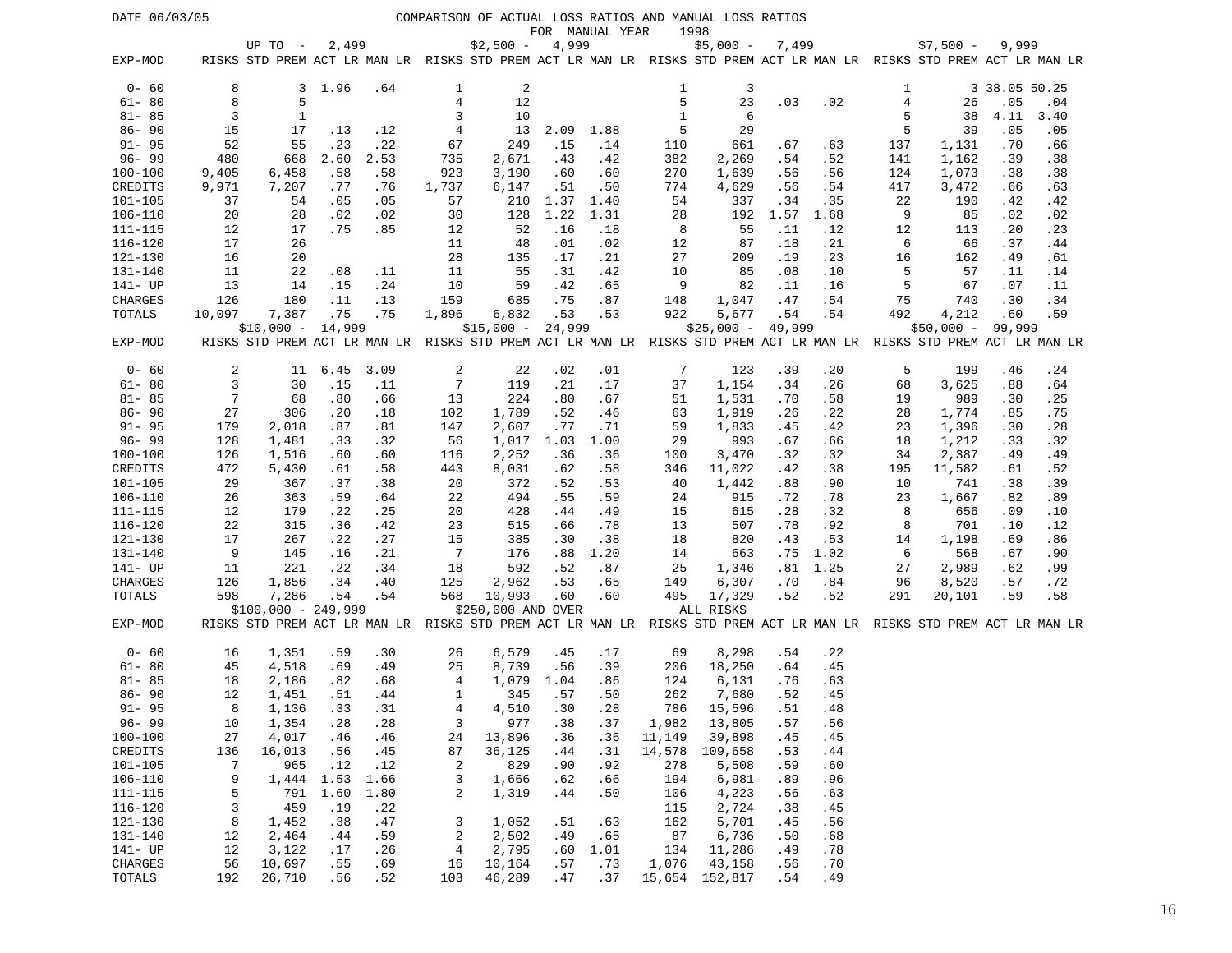| DATE 06/03/05<br>COMPARISON OF ACTUAL LOSS RATIOS AND MANUAL LOSS RATIOS |                |                                                                                                                     |                |            |              |                    |             |                  |                     |              |             |             |                |                    |                       |              |
|--------------------------------------------------------------------------|----------------|---------------------------------------------------------------------------------------------------------------------|----------------|------------|--------------|--------------------|-------------|------------------|---------------------|--------------|-------------|-------------|----------------|--------------------|-----------------------|--------------|
|                                                                          |                |                                                                                                                     |                |            |              |                    |             | FOR MANUAL YEAR  |                     | 1999         |             |             |                |                    |                       |              |
|                                                                          |                | UP TO -                                                                                                             | 2,499          |            |              | $$2,500 -$         | 4,999       |                  |                     | $$5,000 -$   | 7,499       |             |                | $$7,500 -$         | 9,999                 |              |
| EXP-MOD                                                                  |                | RISKS STD PREM ACT LR MAN LR RISKS STD PREM ACT LR MAN LR RISKS STD PREM ACT LR MAN LR RISKS STD PREM ACT LR MAN LR |                |            |              |                    |             |                  |                     |              |             |             |                |                    |                       |              |
|                                                                          |                |                                                                                                                     |                |            |              |                    |             |                  |                     |              |             |             |                |                    |                       |              |
| $0 - 60$                                                                 | 1              |                                                                                                                     |                |            | 3            | 4                  |             |                  |                     |              |             |             |                |                    |                       |              |
| $61 - 80$<br>$81 - 85$                                                   | 15<br>7        | 11<br>6                                                                                                             | .10            | .07        | $\,4$<br>3   | 12<br>8            |             |                  | 7<br>$\overline{2}$ | 30<br>10     | .25         | .18         | 6<br>4         | 40                 | .03<br>31 12.09 10.16 | .02          |
| $86 - 90$                                                                | 14             | 11                                                                                                                  | .27            | .24        | 7            | 22                 |             |                  | 6                   | 32           | .27         | .24         | 7              | 55                 | .48                   | .43          |
| $91 - 95$                                                                | 49             | 55                                                                                                                  | .04            | .04        | 75           | 277                | .06         | .06              | 122                 | 722          | .46         | .43         | 174            | 1,408              | .24                   | .23          |
| $96 - 99$                                                                | 487            | 677                                                                                                                 | 1.28           | 1.25       | 706          | 2,512              | .63         | .61              | 352                 | 2,072        | .57         | .55         | 122            | 1,024              | .62                   | .60          |
| 100-100                                                                  | 9,788          | 6,513                                                                                                               | .77            | .77        | 878          | 3,055              | .78         | .78              | 216                 | 1,323        | .58         | .58         | 115            | 1,001              | .46                   | .46          |
| CREDITS                                                                  | 10,361         | 7,275                                                                                                               | .81            | .81        | 1,676        | 5,890              | .68         | .66              | 705                 | 4,190        | .55         | .53         | 428            | 3,559              | .52                   | .49          |
| $101 - 105$                                                              | 32             |                                                                                                                     | 47 13.22 13.46 |            | 48           | 185                | .49         | .50              | 42                  | 258          | .49         | .50         | 25             | 216                | 1.70                  | 1.74         |
| $106 - 110$                                                              | 19             | 25                                                                                                                  | .40            | .43        | 33           | 139                | .04         | .05              | 20                  | 138          | 4.09        | 4.38        | 13             | 122                | .31                   | .33          |
| 111-115                                                                  | 16             | 24                                                                                                                  |                |            | 13           | 56                 | .08         | .09              | 12                  | 86           | 2.16        | 2.43        | $\overline{4}$ | 38                 | .27                   | .30          |
| $116 - 120$                                                              | 8              | 10                                                                                                                  |                |            | 12           | 52                 | .61         | .72              | 14                  | 101          | .23         | .27         | 17             | 175                | 1.24                  | 1.47         |
| 121-130                                                                  | 20             | 32                                                                                                                  | .01            | .01        | 37           | 182                | .61         | .76              | 28                  | 212          | .28         | .34         | 16             | 174                | 2.10                  | 2.60         |
| 131-140                                                                  | 2              | $\overline{c}$                                                                                                      | .26            | .34        | 8            | 34                 | .43         | .58              | 4                   | 32           | .01         | .02         | 6              | 72                 | .29                   | .39          |
| 141- UP                                                                  | 10             | 17                                                                                                                  |                | 8.25 13.49 | 16           | 78                 | 1.18        | 1.73             | 5                   | 47           | .01         | .02         | 6              | 84                 | .15                   | .24          |
| <b>CHARGES</b>                                                           | 107            | 159                                                                                                                 |                | 4.87 5.58  | 167          | 726                | .48         | .56              | 125                 | 875          | 1.10        | 1.25        | 87             | 881                | 1.17                  | 1.37         |
| TOTALS                                                                   | 10,468         | 7,434                                                                                                               | .90            | .90        | 1,843        | 6,616              | .66         | .65              | 830                 | 5,064        | .64         | .64         | 515            | 4,439              | .65                   | .64          |
|                                                                          |                | $$10,000 -$                                                                                                         | 14,999         |            |              | $$15,000 -$        | 24,999      |                  |                     | $$25,000 -$  | 49,999      |             |                | $$50,000 - 99,999$ |                       |              |
| EXP-MOD                                                                  |                | RISKS STD PREM ACT LR MAN LR RISKS STD PREM ACT LR MAN LR RISKS STD PREM ACT LR MAN LR RISKS STD PREM ACT LR MAN LR |                |            |              |                    |             |                  |                     |              |             |             |                |                    |                       |              |
|                                                                          |                |                                                                                                                     |                |            |              |                    |             |                  |                     |              |             |             |                |                    |                       |              |
| $0 - 60$                                                                 | 3              | 19                                                                                                                  | .09            | .05        | 2            | 20                 | .45         | .22              | 3                   | 43           | .04         | .02         | 6              | 252                | .51                   | .27          |
| $61 - 80$                                                                | $\overline{c}$ | 18                                                                                                                  | .15            | .12        | 11           | 158                | .28         | .20              | 42                  | 1,209        | .52         | .40         | 68             | 3,486              | .41                   | .29          |
| $81 - 85$                                                                | 11             | 118                                                                                                                 | . 24           | .20        | 26           | 449                | .66         | .55              | 55                  | 1,563        | .68         | .56         | 21             | 1,193              | .55                   | .46          |
| $86 - 90$                                                                | 37             | 423                                                                                                                 | .57            | .50        | 91           | 1,532              | .57         | .50              | 65                  | 1,901        | .68         | .60         | 20             | 1,254              | .22                   | .20          |
| $91 - 95$                                                                | 214            | 2,410                                                                                                               | .78            | .73        | 99           | 1,740              | 1.63        | 1.51             | 52                  | 1,568        | .58         | .54         | 26             | 1,680              | 1.09                  | 1.01         |
| $96 - 99$                                                                | 81             | 945                                                                                                                 | .37            | .36        | 66           | 1,238              | .80         | .78              | 33                  | 1,116        | .30         | .29         | 23             | 1,577              | .89                   | .87          |
| 100-100                                                                  | 113            | 1,361                                                                                                               | .36            | .36        | 103          | 2,011              | .82         | .82              | 78                  | 2,558        | .58         | .58         | 35             | 2,573              | .44                   | .44          |
| CREDITS                                                                  | 461            | 5,295                                                                                                               | .57            | .54        | 398          | 7,147              | .94         | .87              | 328                 | 9,957        | .58         | .51         | 199            | 12,015             | .57                   | .48          |
| 101-105                                                                  | 34             | 420                                                                                                                 | .87            | .89        | 14           | 280                | .15         | .16              | 29                  | 1,101        | .42         | .44         | 16             | 1,194              | .62                   | .64          |
| $106 - 110$                                                              | 13             | 176                                                                                                                 | .85            | .92        | 17           | 362                | .20         | .22              | 17                  | 684          | .82         | .89         | 12             | 853                | .46                   | .50          |
| $111 - 115$                                                              | 15             | 212                                                                                                                 | .70            | .79        | 27           | 576                | .74         | .84              | 22                  | 924          | 1.29        | 1.46        | 6              | 407                | 1.08                  | 1.22         |
| $116 - 120$                                                              | 22             | 310                                                                                                                 | .67            | .79        | 14           | 316                |             | $.91 \quad 1.07$ | 19                  | 766          | .46         | .54         | 4              | 333                | .31                   | .36          |
| 121-130<br>131-140                                                       | 17<br>5        | 262                                                                                                                 | 1.21           | 1.49       | 15           | 356                | 1.05        | 1.32             | 17                  | 751          | .60         | .75         | 12<br>8        | 1,047              | .45                   | .56          |
| 141- UP                                                                  | 6              | 86<br>117                                                                                                           | .09<br>.04     | .12<br>.07 | 12<br>14     | 305<br>480         | 1.00<br>.35 | 1.36<br>.56      | 8<br>25             | 417<br>1,454 | .10<br>1.25 | .13<br>1.98 | 20             | 673                | .90<br>.67            | 1.21<br>1.08 |
| CHARGES                                                                  | 112            | 1,584                                                                                                               | .76            | .87        | 113          | 2,674              | .63         | .76              | 137                 | 6,098        | .80         | .98         | 78             | 2,182<br>6,690     | .63                   | .80          |
| TOTALS                                                                   | 573            | 6,878                                                                                                               | .61            | .60        | 511          | 9,821              | .85         | .85              | 465                 | 16,055       | .66         | .66         | 277            | 18,704             | .59                   | .57          |
|                                                                          |                | $$100,000 - 249,999$                                                                                                |                |            |              | \$250,000 AND OVER |             |                  |                     | ALL RISKS    |             |             |                |                    |                       |              |
| EXP-MOD                                                                  |                | RISKS STD PREM ACT LR MAN LR RISKS STD PREM ACT LR MAN LR RISKS STD PREM ACT LR MAN LR RISKS STD PREM ACT LR MAN LR |                |            |              |                    |             |                  |                     |              |             |             |                |                    |                       |              |
|                                                                          |                |                                                                                                                     |                |            |              |                    |             |                  |                     |              |             |             |                |                    |                       |              |
| $0 - 60$                                                                 | 21             | 1,763                                                                                                               | .32            | .16        | 28           | 6,066              | .63         | .26              | 67                  | 8,167        | .55         | .24         |                |                    |                       |              |
| $61 - 80$                                                                | 49             | 4,834                                                                                                               | .60            | .42        | 12           | 4,414              | .61         | .43              | 216                 | 14,213       | .54         | .38         |                |                    |                       |              |
| $81 - 85$                                                                | 8              | 1,024                                                                                                               | .80            | .66        | 4            | 2,596              | 1.01        | .83              | 141                 | 6,998        | .84         | .69         |                |                    |                       |              |
| $86 - 90$                                                                | 10             | 1,201                                                                                                               | .78            | .68        | 2            | 632                | .50         | .44              | 259                 | 7,062        | .56         | .50         |                |                    |                       |              |
| $91 - 95$                                                                | 9              | 1,187 3.19                                                                                                          |                | 2.97       | 7            | 3,418              | .46         | .42              | 827                 | 14,465       | .93         | .87         |                |                    |                       |              |
| $96 - 99$                                                                | $\overline{7}$ | 1,139                                                                                                               | .63            | .62        |              |                    |             |                  | 1,877               | 12,300       | .65         | .64         |                |                    |                       |              |
| $100 - 100$                                                              | 28             | 4,580                                                                                                               | .58            | .58        | 14           | 10,751             | .58         | .58              | 11,368              | 35,726       | .63         | .63         |                |                    |                       |              |
| CREDITS                                                                  | 132            | 15,728                                                                                                              | .79            | .62        | 67           | 27,877             | .62         | .44              | 14,755              | 98,931       | .67         | .55         |                |                    |                       |              |
| 101-105                                                                  | 10             | 1,459                                                                                                               | .84            | .87        | 2            | 1,165              | .61         | .64              | 252                 | 6,327        | .75         | .78         |                |                    |                       |              |
| 106-110                                                                  | 6              | 880                                                                                                                 | .51            | .54        | 1            | 350                | .64         | .68              | 151                 | 3,729        | .66         | .71         |                |                    |                       |              |
| $111 - 115$                                                              | 11             | 1,672                                                                                                               | .63            | .71        | 2            | 813                | .70         | .78              | 128                 | 4,808        | .84         | .94         |                |                    |                       |              |
| 116-120                                                                  | 3              | 466                                                                                                                 | .61            | .72        | 3            | 1,237              | .73         | .86              | 116                 | 3,767        | .64         | .76         |                |                    |                       |              |
| 121-130                                                                  | 6              | 1,174                                                                                                               | .17            | .21        | 2            | 1,324              | 2.18        | 2.72             | 170                 | 5,513        | .95         | 1.18        |                |                    |                       |              |
| 131-140                                                                  | 12             | 2,695                                                                                                               | .69            | .93        | $\mathbf{1}$ | 669                | 1.10        | 1.51             | 66                  | 4,987        | .72         | .97         |                |                    |                       |              |
| 141- UP                                                                  | 10             | 2,507                                                                                                               | .31            | .52        | 7            | 5,873              | .45         | .84              | 119                 | 12,840       | .55         | .95         |                |                    |                       |              |
| CHARGES                                                                  | 58             | 10,854                                                                                                              | .54            | .68        | 18           | 11,432             | .76         | 1.09             | 1,002               | 41,971       | .70         | .91         |                |                    |                       |              |
| TOTALS                                                                   | 190            | 26,582                                                                                                              | .68            | .64        | 85           | 39,308             | .66         | .55              | 15,757              | 140,902      | .68         | .63         |                |                    |                       |              |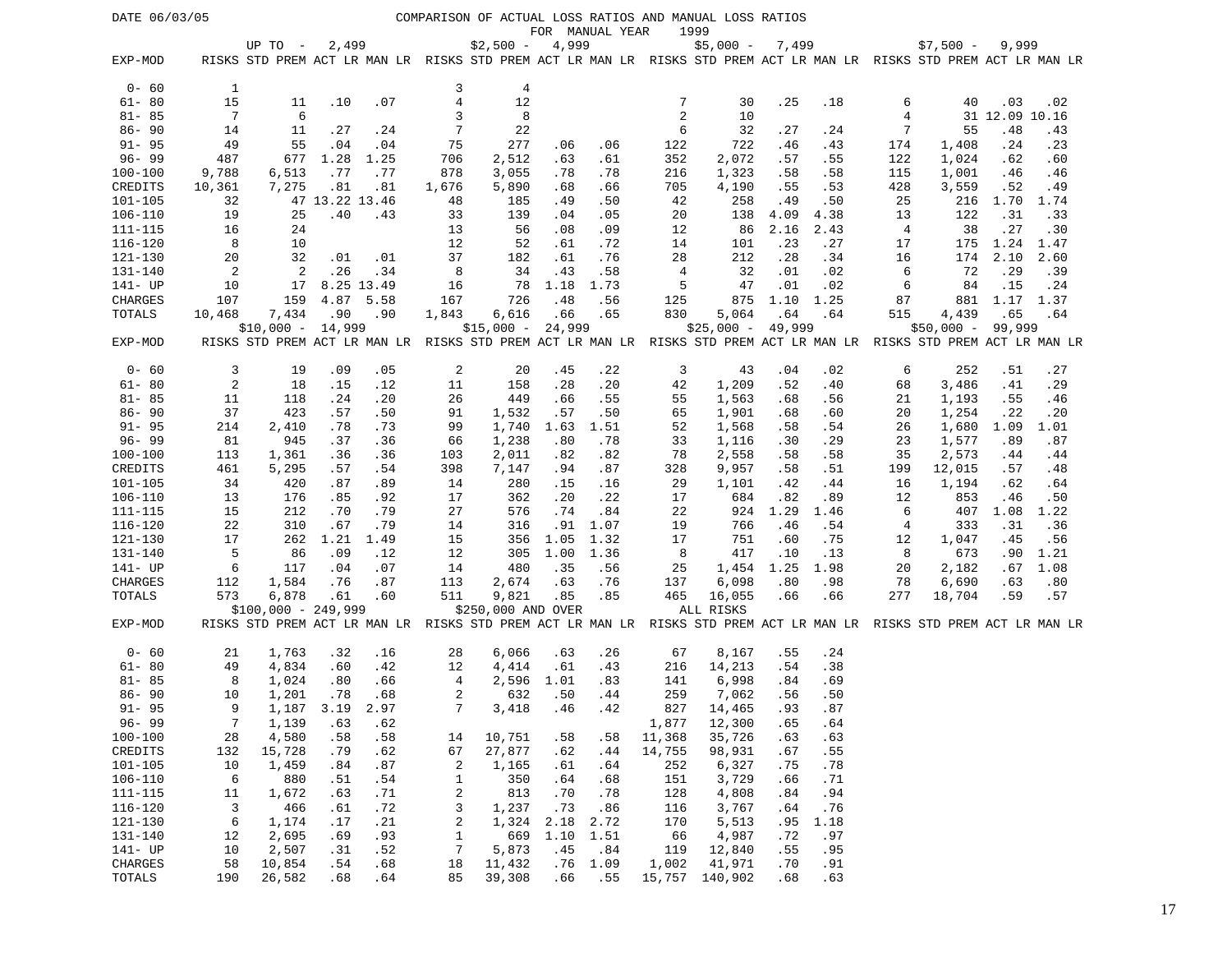| DATE 06/03/05<br>COMPARISON OF ACTUAL LOSS RATIOS AND MANUAL LOSS RATIOS<br>FOR MANUAL YEAR |                |                      |                        |            |                |                                                                                                                                   |            |            |              |                    |             |             |            |                    |            |            |
|---------------------------------------------------------------------------------------------|----------------|----------------------|------------------------|------------|----------------|-----------------------------------------------------------------------------------------------------------------------------------|------------|------------|--------------|--------------------|-------------|-------------|------------|--------------------|------------|------------|
|                                                                                             |                |                      |                        |            |                |                                                                                                                                   |            |            |              | 2000               |             |             |            |                    |            |            |
| EXP-MOD                                                                                     |                | UP TO -              | 2,499                  |            |                | $$2,500 -$<br>RISKS STD PREM ACT LR MAN LR RISKS STD PREM ACT LR MAN LR RISKS STD PREM ACT LR MAN LR RISKS STD PREM ACT LR MAN LR | 4,999      |            |              | $$5,000 -$         | 7,499       |             |            | $$7,500 -$         | 9,999      |            |
|                                                                                             |                |                      |                        |            |                |                                                                                                                                   |            |            |              |                    |             |             |            |                    |            |            |
| $0 - 60$                                                                                    | 2              | 1                    |                        |            | 2              | 4                                                                                                                                 | .06        | .04        | 1            | 4                  |             |             | 1          | 4                  | .01        | .01        |
| $61 - 80$                                                                                   | 14             | 10                   |                        |            | 7              | 20                                                                                                                                |            |            | 9            | 39                 | 1.14        | .83         | $\sqrt{2}$ | 12                 | .06        | .04        |
| $81 - 85$                                                                                   | 5              | 3                    |                        |            | 4              | 12                                                                                                                                |            |            | 4            | 23                 | .18         | .15         | 3          | 23                 | 2.76       | 2.31       |
| $86 - 90$                                                                                   | 21             | 18                   | .16                    | .14        | 13             | 43                                                                                                                                | 4.51       | 3.97       | 7            | 39                 | .27         | .24         | 11         | 87                 | 1.39       | 1.22       |
| $91 - 95$                                                                                   | 70             | 69                   | .26                    | .24        | 74             | 275                                                                                                                               | .06        | .05        | 136          | 820                | .72         | .68         | 171        | 1,405              | .94        | .88        |
| $96 - 99$                                                                                   | 472            | 616                  | .56                    | .54        | 697            | 2,499                                                                                                                             | .50        | .48        | 354          | 2,083              | .66         | .64         | 134        | 1,129              | .66        | .64        |
| $100 - 100$                                                                                 | 9,916          | 6,809                | .83                    | .83        | 972            | 3,333                                                                                                                             | .48        | .48        | 264          | 1,597              | 1.18        | 1.18        | 153        | 1,311              | 1.01       | 1.01       |
| CREDITS                                                                                     | 10,500         | 7,526                | .80                    | .80        | 1,769          | 6,186                                                                                                                             | .50        | .49        | 775          | 4,605              | .85         | .82         | 475        | 3,971              | .90        | .87        |
| 101-105                                                                                     | 44             | 57                   | .42                    | .42        | 39             | 148                                                                                                                               | 1.39       | 1.42       | 46           | 293                | .46         | .48         | 24         | 214                | 1.11       | 1.13       |
| $106 - 110$                                                                                 | 15             | 20                   |                        |            | 21             | 82                                                                                                                                | .55        | .59        | 25           | 163                | 1.13        | 1.21        | 22         | 209                | 1.87       | 2.00       |
| 111-115                                                                                     | 11             | 20                   | .77                    | .87        | 12             | 50                                                                                                                                | .48        | .54        | 15           | 104                | 1.08        | 1.21        | 7          | 67                 | .06        | .07        |
| 116-120                                                                                     | 9              |                      | 11 11.79 14.01         |            | 17             | 83                                                                                                                                | .43        | .51        | 17           | 128                | .06         | .07         | 13         | 133                | .08        | .09        |
| 121-130                                                                                     | 36             | 61                   | .66                    | .83        | 31             | 143                                                                                                                               | 1.03       | 1.26       | 27           | 210                | .51         | .63         | 15         | 161                | .22        | .27        |
| $131 - 140$                                                                                 | 11             | 22                   | .13                    | .17        | 10             | 49                                                                                                                                | .10        | .14        | 4            | 33                 | .01         | .01         | 4          | 47                 | 1.48       | 2.02       |
| 141- UP                                                                                     | 11             | 20                   | .04                    | .07        | 5              | 27                                                                                                                                | .07        | .11        | 5            |                    | 44 1.58     | 2.28        | 10         | 137                | 2.09       | 3.27       |
| CHARGES                                                                                     | 137            | 211                  | 1.00                   | 1.18       | 135            | 582                                                                                                                               | .80        | .91        | 139          | 974                | .63         | .71         | 95         | 968                | 1.07 1.25  |            |
| TOTALS                                                                                      | 10,637         | 7,737                | .81                    | .81        | 1,904          | 6,767                                                                                                                             | .52        | .52        | 914          | 5,579              | .81         | .80         | 570        | 4,939              | .93        | .93        |
|                                                                                             |                | $$10,000 - 14,999$   |                        |            |                | $$15,000 -$                                                                                                                       | 24,999     |            |              | $$25,000 - 49,999$ |             |             |            | $$50,000 - 99,999$ |            |            |
| EXP-MOD                                                                                     |                |                      |                        |            |                | RISKS STD PREM ACT LR MAN LR RISKS STD PREM ACT LR MAN LR RISKS STD PREM ACT LR MAN LR RISKS STD PREM ACT LR MAN LR               |            |            |              |                    |             |             |            |                    |            |            |
|                                                                                             |                |                      |                        |            |                |                                                                                                                                   |            |            |              |                    |             |             |            |                    |            |            |
| $0 - 60$                                                                                    |                |                      |                        |            | 1              | 13                                                                                                                                |            |            | 4            | 81                 | .15         | .08         | 12         | 466                | .32        | .17        |
| $61 - 80$                                                                                   | 11             | 98                   | .14                    | .10        | 18             | 256                                                                                                                               | 1.14       | .86        | 44           | 1,284              | .47         | .35         | 80         | 4,138              | .66        | .48        |
| $81 - 85$                                                                                   | -7             | 69                   | 3.25                   | 2.72       | 29             | 513                                                                                                                               | .69        | .58        | 65           | 1,909              | .44         | .36         | 9          | 519                | .35        | .29        |
| $86 - 90$                                                                                   | 45             | 515                  | .37                    | .33        | 97             | 1,679                                                                                                                             | .20        | .18        | 96           | 2,759              | .51         | .45         | 27         | 1,574              | .92        | .81        |
| $91 - 95$<br>$96 - 99$                                                                      | 193            | 2,201                | .42                    | .39        | 129            | 2,280                                                                                                                             | 1.18       | 1.10       | 54           | 1,721              | 1.07        | .99         | 28         | 1,794              | .63        | .58        |
| $100 - 100$                                                                                 | 96<br>144      | 1,110<br>1,708       | .19<br>.48             | .18<br>.48 | 63             | 1,168<br>2,118                                                                                                                    | .71<br>.60 | .69<br>.60 | 38<br>79     | 1,285<br>2,729     | 1.14<br>.57 | 1.12<br>.57 | 25<br>41   | 1,660<br>2,779     | .49<br>.92 | .48<br>.92 |
| CREDITS                                                                                     | 496            | 5,702                | .42                    | .40        | 110<br>447     | 8,026                                                                                                                             | .72        | .67        | 380          | 11,768             | .66         | .59         | 222        | 12,930             | .70        | .59        |
| $101 - 105$                                                                                 | 28             | 341                  | .26                    | .27        | 30             | 596                                                                                                                               | .59        | .61        | 21           | 775                | 1.19        | 1.23        | 19         | 1,375              | .63        | .64        |
| 106-110                                                                                     | 20             | 260                  | .97                    | 1.04       | 19             | 417                                                                                                                               | .20        | .22        | 30           | 1,205              | .37         | .39         | 9          | 642                | .52        | .56        |
| 111-115                                                                                     | 19             | 271                  | .62                    | .70        | 22             | 465                                                                                                                               | .11        | .13        | 20           | 762                | .84         | .95         | 10         | 835                | .58        | .65        |
| 116-120                                                                                     | 31             | 455                  | .56                    | .66        | 24             | 540                                                                                                                               | .45        | .53        | 14           | 560                | .68         | .80         | 4          | 307                | .06        | .07        |
| 121-130                                                                                     | 10             | 155                  | 1.43                   | 1.77       | 11             | 273                                                                                                                               | .16        | .19        | 23           | 1,097              | .80         | 1.00        | 11         | 993                | .37        | .46        |
| 131-140                                                                                     | 6              | 105                  | 2.37                   | 3.15       | 6              | 138                                                                                                                               | 2.83       | 3.85       | 11           | 532                | .49         | .67         | 4          | 389                | .36        | .49        |
| 141- UP                                                                                     | 9              | 168                  | .10                    | .15        | 9              | 314                                                                                                                               | 1.01       | 1.75       | 24           | 1,530              | . 77        | 1.26        | 17         | 1,939              | .31        | .53        |
| CHARGES                                                                                     | 123            | 1,755                | .71                    | .83        | 121            | 2,744                                                                                                                             | .54        | .63        | 143          | 6,462              | .73         | .90         | 74         | 6,480              | .43        | .54        |
| TOTALS                                                                                      | 619            | 7,457                | .49                    | .48        | 568            | 10,770                                                                                                                            | .67        | .66        | 523          | 18,230             | .68         | .67         | 296        | 19,410             | .61        | .58        |
|                                                                                             |                | $$100,000 - 249,999$ |                        |            |                | \$250,000 AND OVER                                                                                                                |            |            |              | ALL RISKS          |             |             |            |                    |            |            |
| EXP-MOD                                                                                     |                |                      |                        |            |                | RISKS STD PREM ACT LR MAN LR RISKS STD PREM ACT LR MAN LR RISKS STD PREM ACT LR MAN LR RISKS STD PREM ACT LR MAN LR               |            |            |              |                    |             |             |            |                    |            |            |
| $0 - 60$                                                                                    | 27             | 2,347                | .63                    | .35        | 31             | 6,480                                                                                                                             | 1.27       | .51        | 81           | 9,400 1.05         |             | .46         |            |                    |            |            |
| $61 - 80$                                                                                   | 57             | 6,146                | .85                    | .60        | 22             | 9,188                                                                                                                             | .81        | .57        | 264          | 21,190             | .77         | .55         |            |                    |            |            |
| $81 - 85$                                                                                   | 11             | 1,499                | .96                    | .79        | 5              | 2,531                                                                                                                             | .64        | .53        | 142          | 7,102              | .67         | .55         |            |                    |            |            |
| $86 - 90$<br>$91 - 95$                                                                      | 12             | 1,756<br>1,581       | .45                    | .40        | 5              | 1,701<br>1,465                                                                                                                    | .37        | .32        | 334          | 10,171             | .51         | .45         |            |                    |            |            |
| $96 - 99$                                                                                   | 12             |                      | .63<br>1,338 1.08 1.05 | .58        | 3<br>5         | 3,319                                                                                                                             | .42<br>.88 | .39        | 870<br>1,894 | 13,610<br>16,207   | .74<br>.70  | .69<br>.68  |            |                    |            |            |
| $100 - 100$                                                                                 | 10<br>22       | 3,066                | 1.03                   | 1.03       | 13             | 8,300                                                                                                                             | .30        | .85<br>.30 | 11,714       | 33,748             | .66         | .66         |            |                    |            |            |
| CREDITS                                                                                     | 151            | 17,735               | .82                    | .63        | 84             | 32,983                                                                                                                            | .73        | .50        | 15,299       | 111,430            | .72         | .59         |            |                    |            |            |
| 101-105                                                                                     | 9              | 1,121                | .76                    | .78        | $\mathbf{1}$   | 265                                                                                                                               | 1.60       | 1.66       | 261          | 5,184              | .79         | .81         |            |                    |            |            |
| $106 - 110$                                                                                 | 6              | 841                  | .58                    | .63        |                |                                                                                                                                   |            |            | 167          | 3,840              | .58         | .62         |            |                    |            |            |
| $111 - 115$                                                                                 | 8              | 1,368                | .70                    | .79        | 4              | 1,993                                                                                                                             | 1.03       | 1.17       | 128          | 5,937              | .76         | .86         |            |                    |            |            |
| 116-120                                                                                     | $\overline{7}$ | 1,462                | .97                    | 1.15       | 3              | 999                                                                                                                               | .27        | .32        | 139          | 4,678              | .59         | .70         |            |                    |            |            |
| 121-130                                                                                     | 11             | 2,110                | .38                    | .47        | 1              | 592                                                                                                                               | .73        | .90        | 176          | 5,794              | .53         | .66         |            |                    |            |            |
| 131-140                                                                                     | 6              | 1,023                | 1.05                   | 1.42       | $\overline{4}$ | 3,466                                                                                                                             | .48        | .63        | 66           | 5,805              | .66         | .89         |            |                    |            |            |
| 141- UP                                                                                     | 12             | 3,445                | .76                    | 1.30       | 3              | 2,745                                                                                                                             | .46        | .84        | 105          | 10,370             | .62         | 1.05        |            |                    |            |            |
| CHARGES                                                                                     | 59             | 11,371               | .72                    | .93        | 16             | 10,060                                                                                                                            | .61        | .82        | 1,042        | 41,607             | .65         | .82         |            |                    |            |            |
| TOTALS                                                                                      | 210            | 29,106               | .78                    | .72        | 100            | 43,043                                                                                                                            | .70        | .55        |              | 16, 341 153, 037   | .70         | .63         |            |                    |            |            |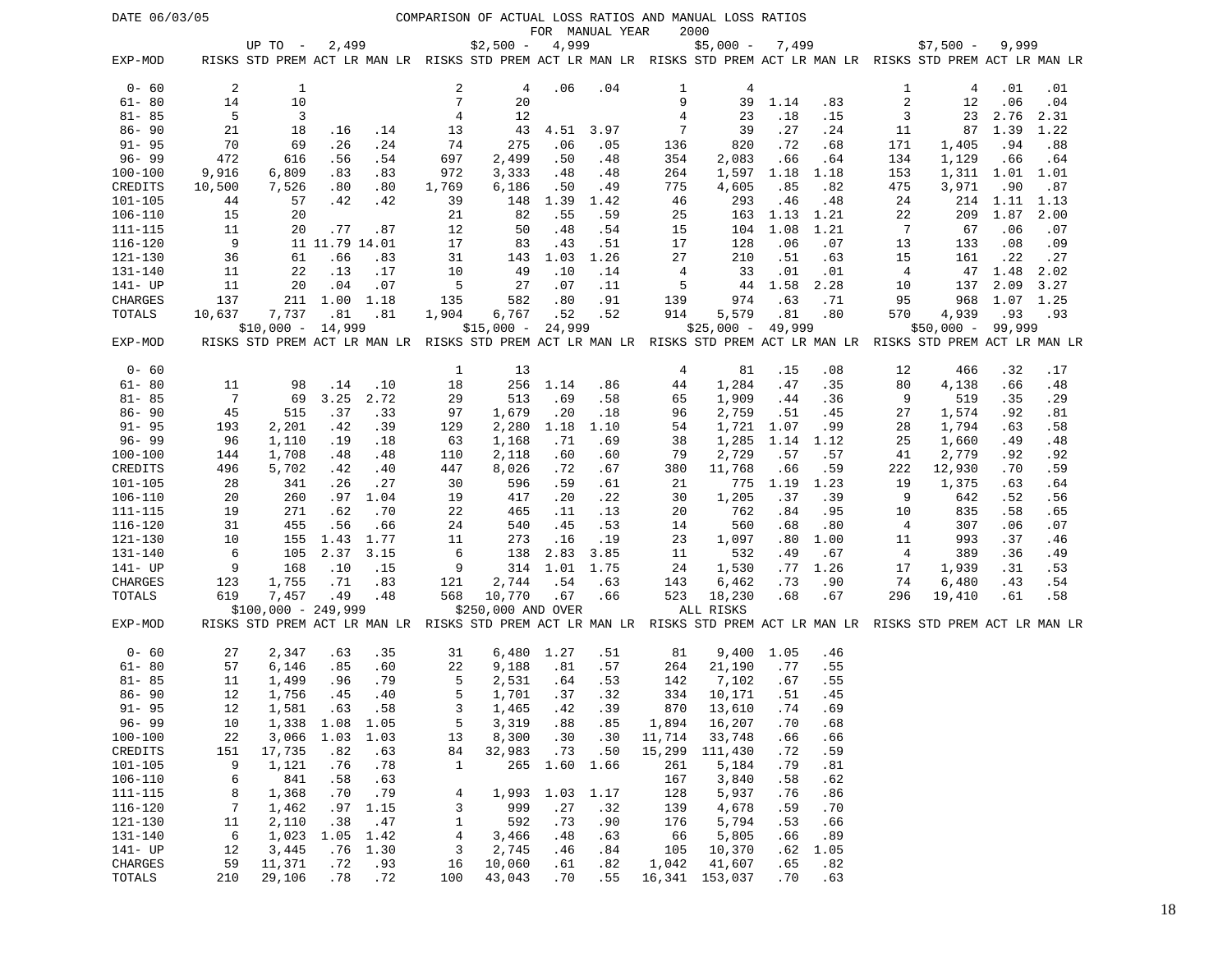| DATE 06/03/05              |          |                               |                    |             |              |                              |                        |                 |              | COMPARISON OF ACTUAL LOSS RATIOS AND MANUAL LOSS RATIOS                                                             |             |             |          |                    |                 |             |
|----------------------------|----------|-------------------------------|--------------------|-------------|--------------|------------------------------|------------------------|-----------------|--------------|---------------------------------------------------------------------------------------------------------------------|-------------|-------------|----------|--------------------|-----------------|-------------|
|                            |          |                               | 2,499              |             |              |                              |                        | FOR MANUAL YEAR |              | 2001<br>$$5,000 -$                                                                                                  |             |             |          | $$7,500 -$         | 9,999           |             |
| EXP-MOD                    |          | UP TO -                       |                    |             |              | $$2,500 -$                   | 4,999                  |                 |              | RISKS STD PREM ACT LR MAN LR RISKS STD PREM ACT LR MAN LR RISKS STD PREM ACT LR MAN LR RISKS STD PREM ACT LR MAN LR | 7,499       |             |          |                    |                 |             |
| $0 - 60$                   | 4        | 2                             |                    |             |              |                              |                        |                 | 1            | 3                                                                                                                   |             |             |          |                    |                 |             |
| $61 - 80$                  | 10       | 8                             |                    |             | 6            | 17                           | 7.04                   | 5.40            | $\sqrt{2}$   | 8                                                                                                                   |             |             | 4        | 24                 | 1.06            | .76         |
| $81 - 85$                  | 3        | 3                             | 1.01               | .84         | 7            | 22                           | .01                    | .01             | $\mathbf{1}$ | 4                                                                                                                   |             |             | 6        | 43                 | .04             | .03         |
| $86 - 90$                  | 15       | 16                            | .14                | .12         | 11           | 33                           | .13                    | .12             | 10           | 57                                                                                                                  | .34         | .30         | 11       | 85                 | .55             | .48         |
| $91 - 95$                  | 58       | 60                            | .48                | .45         | 66           | 234                          | .40                    | .37             | 128          | 769                                                                                                                 | 1.29        | 1.22        | 174      | 1,445              | .48             | .45         |
| $96 - 99$                  | 445      | 596                           | 1.65               | 1.60        | 738          | 2,661                        | .59                    | .58             | 397          | 2,335                                                                                                               | .59         | .57         | 146      | 1,233              | .46             | .44         |
| 100-100                    | 9,966    | 6,854                         | .73                | .73         | 975          | 3,354                        | .46                    | .46             | 270          | 1,633                                                                                                               | .72         | .72         | 119      | 1,017              | .52             | .52         |
| CREDITS                    | 10,501   | 7,538                         | .80                | .79         | 1,803        | 6,322                        | .53                    | .52             | 809          | 4,810                                                                                                               | .74         | .72         | 460      | 3,847              | .48             | .46         |
| 101-105                    | 26       | 30                            | 1.31               | 1.34        | 57           | 218                          | .34                    | .35             | 36           | 235                                                                                                                 | 1.47        | 1.51        | 41       | 361                | 1.11            | 1.13        |
| $106 - 110$                | 11       | 16                            | 2.61               | 2.82        | 19           | 82                           | 2.62                   | 2.84            | 18           | 115                                                                                                                 | .09         | .10         | 18       | 175                | .56             | .60         |
| 111-115                    | 12       | 15                            | .03                | .03         | 12           | 53                           | .12                    | .13             | 13<br>5      | 92                                                                                                                  | .01         | .01         | 16       | 154                | 1.62            | 1.81        |
| 116-120<br>121-130         | 14<br>16 | 20<br>27                      | .04                | .05         | 17<br>33     | 78<br>143                    | .16<br>.60             | .19<br>.74      | 32           | 40<br>252                                                                                                           | 1.67<br>.33 | 1.99<br>.41 | 15<br>20 | 153                | .22<br>211 1.49 | .26<br>1.83 |
| 131-140                    | 12       | 19                            | .01                | .02         | 9            | 39                           | .01                    | .01             | 2            | 16                                                                                                                  | .11         | .15         | 2        | 24                 | 9.97 13.57      |             |
| 141- UP                    | 13       |                               | 21 10.63 15.72     |             | 5            | 27                           | .10                    | .14             | 6            | 54                                                                                                                  | 2.08        | 3.23        | 10       | 138                | .07             | .11         |
| CHARGES                    | 104      | 147                           |                    | 2.07 2.46   | 152          | 640                          | .62                    | .70             | 112          | 806                                                                                                                 | .77         | .89         | 122      | 1,216              | 1.11 1.27       |             |
| TOTALS                     | 10,605   | 7,685                         | .82                | .82         | 1,955        | 6,962                        | .54                    | .54             | 921          | 5,616                                                                                                               | .74         | .74         | 582      | 5,063              | .63             | .63         |
|                            |          | $$10,000 - 14,999$            |                    |             |              | $$15,000 -$                  | 24,999                 |                 |              | $$25,000 -$                                                                                                         | 49,999      |             |          | $$50,000 - 99,999$ |                 |             |
| EXP-MOD                    |          |                               |                    |             |              |                              |                        |                 |              | RISKS STD PREM ACT LR MAN LR RISKS STD PREM ACT LR MAN LR RISKS STD PREM ACT LR MAN LR RISKS STD PREM ACT LR MAN LR |             |             |          |                    |                 |             |
| $0 - 60$                   | 2        | 14                            | 3.37               | 1.96        | 1            | 12                           |                        |                 | 7            | 133                                                                                                                 | .30         | .16         | 3        | 142                | .01             |             |
| $61 - 80$                  | 6        | 57                            | .05                | .03         | 6            | 96                           | .09                    | .07             | 54           | 1,577                                                                                                               | .39         | .30         | 66       | 3,407              | .75             | .54         |
| $81 - 85$                  | 5        | 54                            | .20                | .17         | 12           | 208                          | .72                    | .60             | 67           | 2,066                                                                                                               | .33         | .27         | 19       | 1,065              | .38             | .32         |
| $86 - 90$                  | 26       | 301                           | .02                | .02         | 110          | 1,893                        | .34                    | .30             | 81           | 2,328                                                                                                               | .95         | .84         | 27       | 1,722              | .79             | .70         |
| $91 - 95$                  | 214      | 2,439                         | .21                | .19         | 130          | 2,276                        | .80                    | .74             | 74           | 2,269                                                                                                               | 1.25        | 1.16        | 21       | 1,295              | .75             | .70         |
| $96 - 99$                  | 105      | 1,237                         | .49                | .48         | 82           | 1,514                        | .67                    | .66             | 42           | 1,403                                                                                                               | .42         | .40         | 18       | 1,205              | .41             | .40         |
| 100-100                    | 128      | 1,548                         | .36                | .36         | 111          | 2,110                        | .43                    | .43             | 95           | 3,252                                                                                                               | .63         | .63         | 31       | 2,188              | .29             | .29         |
| CREDITS                    | 486      | 5,650                         | .31                | .29         | 452          | 8,108                        | .56                    | .53             | 420          | 13,028                                                                                                              | .69         | .62         | 185      | 11,024             | .58             | .50         |
| $101 - 105$<br>$106 - 110$ | 33<br>13 | 413<br>163                    | .71<br>1.37        | .73<br>1.47 | 35<br>15     | 706<br>330                   | .84<br>.25             | .87<br>.27      | 30<br>32     | 1,092<br>1,186                                                                                                      | .42<br>.52  | .43<br>.56  | 18<br>9  | 1,127<br>662       | . 73<br>.39     | .75<br>.42  |
| 111-115                    | 19       | 263                           | .73                | .83         | 30           | 640                          | .20                    | .23             | 17           | 666                                                                                                                 | .28         | .32         | 15       | 1,137              | .16             | .19         |
| $116 - 120$                | 21       | 310                           | .30                | .35         | 27           | 625                          | .37                    | .44             | 20           | 839                                                                                                                 | .38         | .45         | 9        | 698                | .82             | .97         |
| 121-130                    | 24       | 368                           | .43                | .54         | 23           | 579                          | 1.06                   | 1.32            | 23           | 1,050                                                                                                               | 1.12        | 1.41        | 10       | 1,051              | .38             | .47         |
| 131-140                    | 5        | 84                            | .37                | .50         | 10           | 258                          | .73                    | .99             | 17           | 869                                                                                                                 | .38         | .51         | 13       | 1,270              | .46             | .62         |
| 141- UP                    | 15       | 301                           | .67                | 1.07        | 10           | 342                          | 2.58                   | 4.40            | 12           | 731                                                                                                                 | .82         | 1.44        | 15       | 1,783              | . 72            | 1.20        |
| CHARGES                    | 130      | 1,901                         | .63                | .75         | 150          | 3,479                        | .78                    | .92             | 151          | 6,433                                                                                                               | .57         | .69         | 89       | 7,728              | .53             | .67         |
| TOTALS                     | 616      | 7,551<br>$$100,000 - 249,999$ | .39                | .39         | 602          | 11,587<br>\$250,000 AND OVER | .63                    | .63             | 571          | 19,461<br>ALL RISKS                                                                                                 | .65         | .64         | 274      | 18,752             | .56             | .55         |
| EXP-MOD                    |          |                               |                    |             |              |                              |                        |                 |              | RISKS STD PREM ACT LR MAN LR RISKS STD PREM ACT LR MAN LR RISKS STD PREM ACT LR MAN LR RISKS STD PREM ACT LR MAN LR |             |             |          |                    |                 |             |
| $0 - 60$                   | 25       | 2,078                         | .66                | .34         | 22           | 6,205                        | .55                    | .24             | 65           | 8,589                                                                                                               | .56         | .26         |          |                    |                 |             |
| $61 - 80$                  | 46       | 4,734                         | .68                | .48         | 29           | 11,769                       | .59                    | .41             | 229          | 21,696                                                                                                              | .62         | .44         |          |                    |                 |             |
| $81 - 85$                  | 8        | 1,002                         | 2.32               | 1.92        | 3            | 1,251                        | .49                    | .41             | 131          | 5,717                                                                                                               | .73         | .61         |          |                    |                 |             |
| $86 - 90$                  | 20       | 2,682                         | .67                | .59         | 9            | 3,961                        | .75                    | .67             | 320          | 13,078                                                                                                              | .69         | .61         |          |                    |                 |             |
| $91 - 95$<br>$96 - 99$     | 9<br>10  | 1,065<br>1,476                | $\ldots$ 11<br>.60 | .10<br>.59  | 4<br>5       | 1,503                        | .34<br>2,183 1.49 1.45 | .32             | 878<br>1,988 | 13,356<br>15,842                                                                                                    | .64<br>.72  | .60<br>.70  |          |                    |                 |             |
| $100 - 100$                | 23       | 3,434                         | .55                | .55         | 13           | 7,293                        | .53                    | .53             | 11,731       | 32,684                                                                                                              | .55         | .55         |          |                    |                 |             |
| CREDITS                    | 141      | 16,470                        | .70                | .55         | 85           | 34,164                       | .63                    | .45             | 15,342       | 110,962                                                                                                             | .63         | .52         |          |                    |                 |             |
| 101-105                    | 15       | 2,288                         | .47                | .48         |              |                              |                        |                 | 291          | 6,469                                                                                                               | .63         | .65         |          |                    |                 |             |
| $106 - 110$                | 13       | 1,949                         | .32                | .35         | 1            | 451                          | .39                    | .42             | 149          | 5,129                                                                                                               | .46         | .49         |          |                    |                 |             |
| $111 - 115$                | 7        | 1,049                         | .20                | .22         | 3            | 1,207                        | 1.15                   | 1.28            | 144          | 5,274                                                                                                               | .48         | .54         |          |                    |                 |             |
| 116-120                    | 6        | 1,040                         | .50                | .59         | $\mathbf{1}$ | 442                          | 1.25                   | 1.47            | 135          | 4,245                                                                                                               | .57         | .67         |          |                    |                 |             |
| 121-130                    | 8        | 1,491                         | .45                | .57         | 8            | 5,117                        | .51                    | .64             | 197          | 10,288                                                                                                              | .60         | .74         |          |                    |                 |             |
| 131-140                    | 6        | 1,261                         | .11                | .15         | $\sqrt{2}$   | 990                          | .18                    | .24             | 78           | 4,831                                                                                                               | .35         | .48         |          |                    |                 |             |
| 141- UP<br>CHARGES         | 15<br>70 | 4,973<br>14,049               | .53<br>.42         | 1.02<br>.56 | 6<br>21      | 4,881<br>13,088              | .55<br>.58             | .81<br>.76      | 107<br>1,101 | 13,251<br>49,487                                                                                                    | .65<br>.56  | 1.09<br>.71 |          |                    |                 |             |
| TOTALS                     | 211      | 30,520                        | .57                | .55         | 106          | 47,252                       | .62                    | .50             |              | 16,443 160,449                                                                                                      | .61         | .56         |          |                    |                 |             |
|                            |          |                               |                    |             |              |                              |                        |                 |              |                                                                                                                     |             |             |          |                    |                 |             |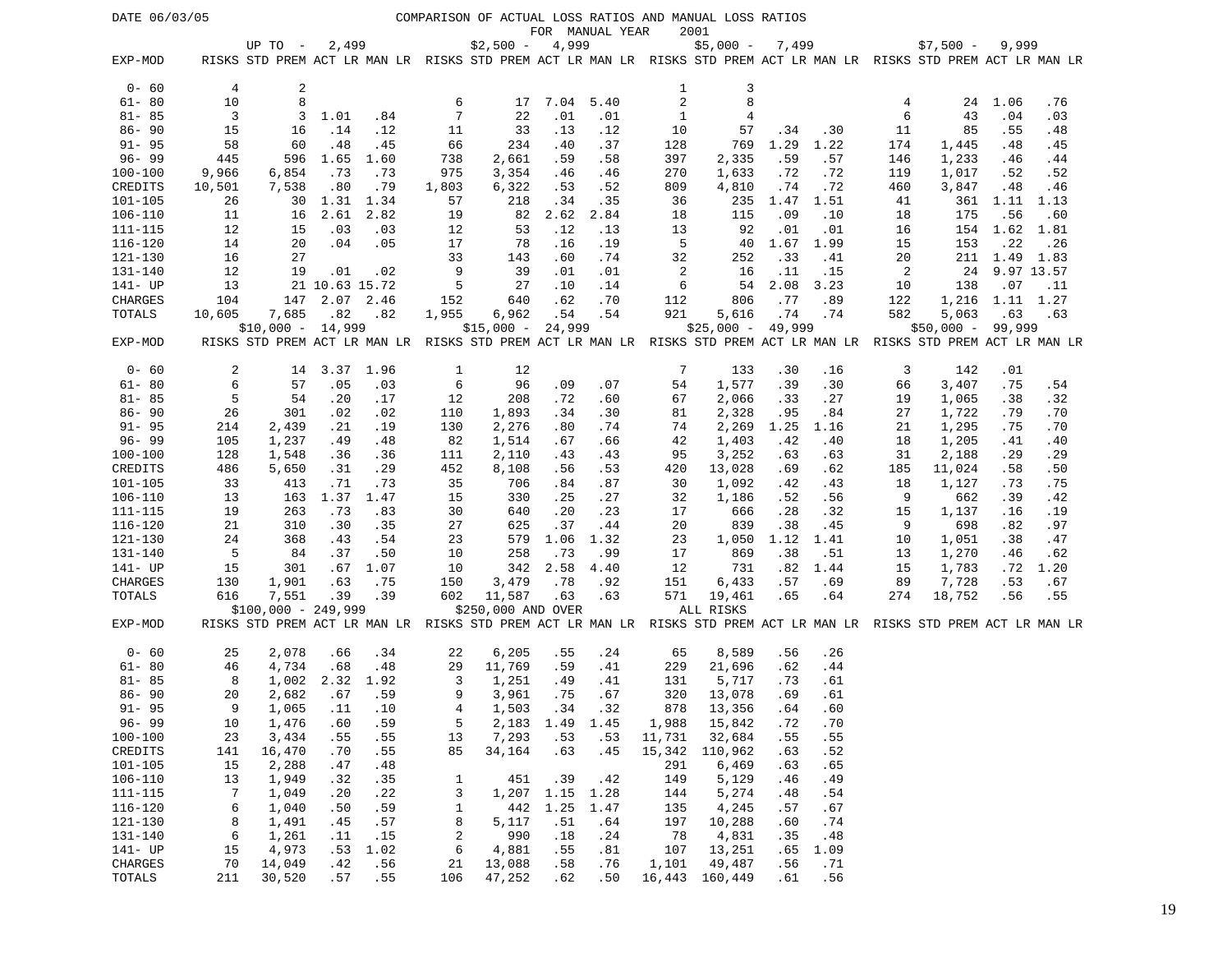| DATE 06/03/05          |            |                                                                                                                     |            |            |                 |                    |            |                 |                | COMPARISON OF ACTUAL LOSS RATIOS AND MANUAL LOSS RATIOS |             |            |                |                |            |            |
|------------------------|------------|---------------------------------------------------------------------------------------------------------------------|------------|------------|-----------------|--------------------|------------|-----------------|----------------|---------------------------------------------------------|-------------|------------|----------------|----------------|------------|------------|
|                        |            | UP TO -                                                                                                             | 2,499      |            |                 | $$2,500 -$         | 4,999      | FOR MANUAL YEAR |                | 2002<br>$$5,000 -$                                      | 7,499       |            |                | $$7,500 -$     | 9,999      |            |
| EXP-MOD                |            | RISKS STD PREM ACT LR MAN LR RISKS STD PREM ACT LR MAN LR RISKS STD PREM ACT LR MAN LR RISKS STD PREM ACT LR MAN LR |            |            |                 |                    |            |                 |                |                                                         |             |            |                |                |            |            |
| $0 - 60$               | 2          | 1                                                                                                                   |            |            | 1               | 2                  |            |                 | $\overline{a}$ | 5                                                       |             |            | 1              | 3              |            |            |
| $61 - 80$              | 10         | 7                                                                                                                   |            |            | $\overline{2}$  | $\overline{4}$     |            |                 | 3              | 13                                                      |             |            | $\mathbf{1}$   | $\overline{7}$ |            |            |
| $81 - 85$              | 7          | 4                                                                                                                   | 4.88       | 4.00       | 8               | 24                 | 1.74 1.44  |                 | $\sqrt{2}$     | 12                                                      | 1.02        | .85        | $\overline{4}$ | 29             | .17        | .14        |
| $86 - 90$              | 17         | 17                                                                                                                  |            |            | 13              | 42                 | 1.00       | .88             | 11             | 63                                                      | .17         | .15        | 9              | 73             | .69        | .62        |
| $91 - 95$              | 53         | 62                                                                                                                  | .10        | .10        | 73              | 266                | .63        | .59             | 129            | 783                                                     | .31         | .29        | 153            | 1,270          | .17        | .16        |
| $96 - 99$              | 376        | 504                                                                                                                 | .41        | .40        | 663             | 2,413              | .42        | .41             | 416            | 2,456                                                   | .33         | .32        | 157            | 1,313          | 2.13       | 2.06       |
| 100-100                | 9,238      | 6,897                                                                                                               | .47        | .47        | 1,126           | 3,905              | .43        | .43             | 340            | 2,065                                                   | 3.83        | 3.83       | 188            | 1,627          | 1.98       | 1.98       |
| CREDITS                | 9,703      | 7,490                                                                                                               | .47        | .46        | 1,886           | 6,657              | .44        | .43             | 903            | 5,397                                                   | 1.67        | 1.62       | 513            | 4,322          | 1.46       | 1.41       |
| $101 - 105$            | 25         | 36                                                                                                                  | 1.20       | 1.23       | 47              | 175                | .96        | .98             | 36             | 227                                                     | .54         | .56        | 24             | 215            | .66        | .67        |
| $106 - 110$            | 5          | 6                                                                                                                   | .05        | .05        | 13              | 56                 | 2.84       | 3.07            | 28             | 194                                                     | .28         | .30        | 11             | 101            | .56        | .60        |
| 111-115                | 9          | 11                                                                                                                  |            |            | 11              | 47                 | .19        | .22             | 19             | 134                                                     | .05         | .06        | 9              | 91             | .43        | .49        |
| $116 - 120$            | 8          | 16                                                                                                                  |            | 1.65 1.94  | 19              | 87                 | .06        | .07             | 16             | 120                                                     | .66         | .78        | 10             | 109            | .22        | .26        |
| 121-130<br>131-140     | 22<br>9    | 33<br>14                                                                                                            |            |            | 27<br>4         | 131<br>23          | .76        | .93             | 21<br>3        | 157<br>27                                               | 2.63        | 3.25       | 18<br>8        | 188<br>92      | .22<br>.24 | .27<br>.32 |
| 141- UP                | 10         | 12                                                                                                                  | 2.10       | 3.49       | 3               | 14                 |            |                 | 1              | 8                                                       |             |            | 10             | 137            | .04        | .06        |
| CHARGES                | 88         | 128                                                                                                                 | .75        | .88        | 124             | 532                | .82        | .93             | 124            | 869                                                     | .78         | .87        | 90             | 934            | .35        | .42        |
| TOTALS                 | 9,791      | 7,619                                                                                                               | .47        | .47        | 2,010           | 7,189              | .47        | .47             | 1,027          | 6,265                                                   | 1.54 1.53   |            | 603            | 5,256          | 1.26       | 1.26       |
|                        |            | $$10,000 - 14,999$                                                                                                  |            |            |                 | $$15,000 -$        | 24,999     |                 |                | $$25,000 -$                                             | 49,999      |            |                | $$50,000 -$    | 99,999     |            |
| EXP-MOD                |            | RISKS STD PREM ACT LR MAN LR RISKS STD PREM ACT LR MAN LR RISKS STD PREM ACT LR MAN LR RISKS STD PREM ACT LR MAN LR |            |            |                 |                    |            |                 |                |                                                         |             |            |                |                |            |            |
| $0 - 60$               | 2          | 8                                                                                                                   |            |            | 1               | 10                 |            |                 | 2              | 39                                                      |             |            | 11             | 481            | .84        | .47        |
| $61 - 80$              | 7          | 67                                                                                                                  | 3.00       | 2.27       | 16              | 240                | .95        | .68             | 49             | 1,455                                                   | .51         | .39        | 87             | 4,452          | .72        | .53        |
| $81 - 85$              | 5          | 51                                                                                                                  | .02        | .02        | 27              | 471                | .11        | .10             | 80             | 2,387                                                   | .37         | .31        | 34             | 1,945          | .50        | .42        |
| $86 - 90$              | 40         | 457                                                                                                                 | .16        | .14        | 122             | 2,180              | .37        | .33             | 107            | 3,232                                                   | .59         | .52        | 26             | 1,555          | .43        | .38        |
| $91 - 95$<br>$96 - 99$ | 268<br>140 | 3,068<br>1,650                                                                                                      | .27<br>.54 | .25<br>.53 | 156<br>100      | 2,717<br>1,820     | .35<br>.53 | .32<br>.52      | 82<br>38       | 2,575<br>1,333                                          | .56<br>.57  | .52<br>.56 | 25<br>23       | 1,714<br>1,618 | .39<br>.41 | .37<br>.40 |
| 100-100                | 147        | 1,794                                                                                                               | .48        | .48        | 97              | 1,851              | .32        | .32             | 111            | 3,803                                                   | .52         | .52        | 33             | 2,217          | .37        | .37        |
| CREDITS                | 609        | 7,096                                                                                                               | .40        | .38        | 519             | 9,289              | .39        | .36             | 469            | 14,823                                                  | .52         | .47        | 239            | 13,982         | .53        | .44        |
| $101 - 105$            | 41         | 514                                                                                                                 | .49        | .50        | 40              | 809                | .31        | .32             | 38             | 1,364                                                   | .37         | .38        | 27             | 2,015          | .50        | .52        |
| $106 - 110$            | 13         | 169                                                                                                                 | .08        | .09        | 28              | 595                | .39        | .42             | 30             | 1,111                                                   | .51         | .55        | 14             | 1,016          | .13        | .13        |
| 111-115                | 16         | 221                                                                                                                 | .92        | 1.03       | 23              | 519                | .46        | .52             | 32             | 1,271                                                   | .34         | .38        | 8              | 602            | .63        | .71        |
| $116 - 120$            | 21         | 305                                                                                                                 | .12        | .14        | 29              | 674                | .37        | .43             | 17             | 709                                                     | .59         | .69        | 6              | 498            | .41        | .48        |
| 121-130                | 21         | 324                                                                                                                 | 1.09       | 1.36       | 28              | 635                | .46        | .57             | 24             | 1,155                                                   | .57         | .71        | 14             | 1,237          | .18        | .22        |
| 131-140                | 8          | 127                                                                                                                 | .05        | .07        | 18              | 457                | .74        | 1.00            | 21             | 1,025                                                   | .32         | .42        | 10             | 946            | .34        | .45        |
| 141- UP                | 9          | 188                                                                                                                 | .48        | .81        | 12              | 422                | .30        | .53             | 11             | 656                                                     | .38         | .61        | 18             | 2,139          | .25        | .40        |
| CHARGES<br>TOTALS      | 129<br>738 | 1,849<br>8,945                                                                                                      | .52<br>.43 | .60        | 178<br>697      | 4,111<br>13,400    | .42<br>.40 | .50<br>.39      | 173<br>642     | 7,292                                                   | .43<br>.49  | .51<br>.48 | 97<br>336      | 8,453          | .33<br>.46 | .41<br>.43 |
|                        |            | $$100,000 - 249,999$                                                                                                |            | .42        |                 | \$250,000 AND OVER |            |                 |                | 22,116<br>ALL RISKS                                     |             |            |                | 22,434         |            |            |
| EXP-MOD                |            | RISKS STD PREM ACT LR MAN LR RISKS STD PREM ACT LR MAN LR RISKS STD PREM ACT LR MAN LR RISKS STD PREM ACT LR MAN LR |            |            |                 |                    |            |                 |                |                                                         |             |            |                |                |            |            |
| $0 - 60$               | 34         | 2,592                                                                                                               | .51        | . 25       | 22              | 7,796              | .58        | .25             | 78             | 10,937                                                  | .57         | .26        |                |                |            |            |
| $61 - 80$              | 52         | 5,680                                                                                                               | .50        | .35        | 31              | 11,511             | .33        | .22             | 258            | 23,437                                                  | .47         | .33        |                |                |            |            |
| $81 - 85$              | 15         | 1,904                                                                                                               | .25        | .21        | 5               | 2,748              | .54        | .45             | 187            | 9,575                                                   | .41         | .34        |                |                |            |            |
| $86 - 90$              | 14         | 1,881                                                                                                               | .25        | .22        | 2               | 602                | .36        | .31             | 361            | 10,101                                                  | .42         | .37        |                |                |            |            |
| $91 - 95$<br>$96 - 99$ | 19<br>14   | 2,878<br>1,959                                                                                                      | .33<br>.22 | .31<br>.21 | 3<br>$\sqrt{2}$ | 1,591<br>758       | .25<br>.56 | .23<br>.55      | 961<br>1,929   | 16,924<br>15,822                                        | .35<br>.57  | .32<br>.55 |                |                |            |            |
| $100 - 100$            | 16         | 2,253                                                                                                               | .37        | .37        | 15              | 7,491              | .26        | .26             | 11,311         | 33,903                                                  | .68         | .68        |                |                |            |            |
| CREDITS                | 164        | 19,147                                                                                                              | .38        | .29        | 80              | 32,497             | .39        | .26             | 15,085         | 120,700                                                 | .53         | .42        |                |                |            |            |
| 101-105                | 16         | 2,476                                                                                                               | .36        | .37        | 4               | 1,617              | .44        | .46             | 298            | 9,448                                                   | .43         | .45        |                |                |            |            |
| $106 - 110$            | 11         | 1,866                                                                                                               | .21        | .23        | 3               | 2,607              | .48        | .52             | 156            | 7,721                                                   | .37         | .40        |                |                |            |            |
| $111 - 115$            | 8          | 1,603                                                                                                               | .28        | .32        | 2               | 996                | .56        | .63             | 137            | 5,496                                                   | .42         | .48        |                |                |            |            |
| $116 - 120$            | 9          | 1,516                                                                                                               | .09        | .11        | $\sqrt{2}$      | 806                | .31        | .36             | 137            | 4,841                                                   | .30         | .35        |                |                |            |            |
| 121-130                | 7          | 1,211                                                                                                               | .35        | .44        | 6               | 4,775              | .50        | .63             | 188            | 9,846                                                   | .50         | .62        |                |                |            |            |
| 131-140                | 8          | 1,649                                                                                                               | .99        | 1.36       | $\overline{4}$  | 2,194              | 1.54       | 2.05            | 93             | 6,555                                                   | .92         | 1.24       |                |                |            |            |
| 141- UP<br>CHARGES     | 21<br>80   | 6,320<br>16,641                                                                                                     | .29<br>.35 | .56<br>.47 | 14<br>35        | 10,596<br>23,591   | .21<br>.46 | .34<br>.61      | 109<br>1,118   | 20,494<br>64,401                                        | . 25<br>.42 | .42<br>.53 |                |                |            |            |
| TOTALS                 | 244        | 35,788                                                                                                              | .37        | .35        | 115             | 56,088             | .42        | .35             |                | 16,203 185,101                                          | .49         | .45        |                |                |            |            |